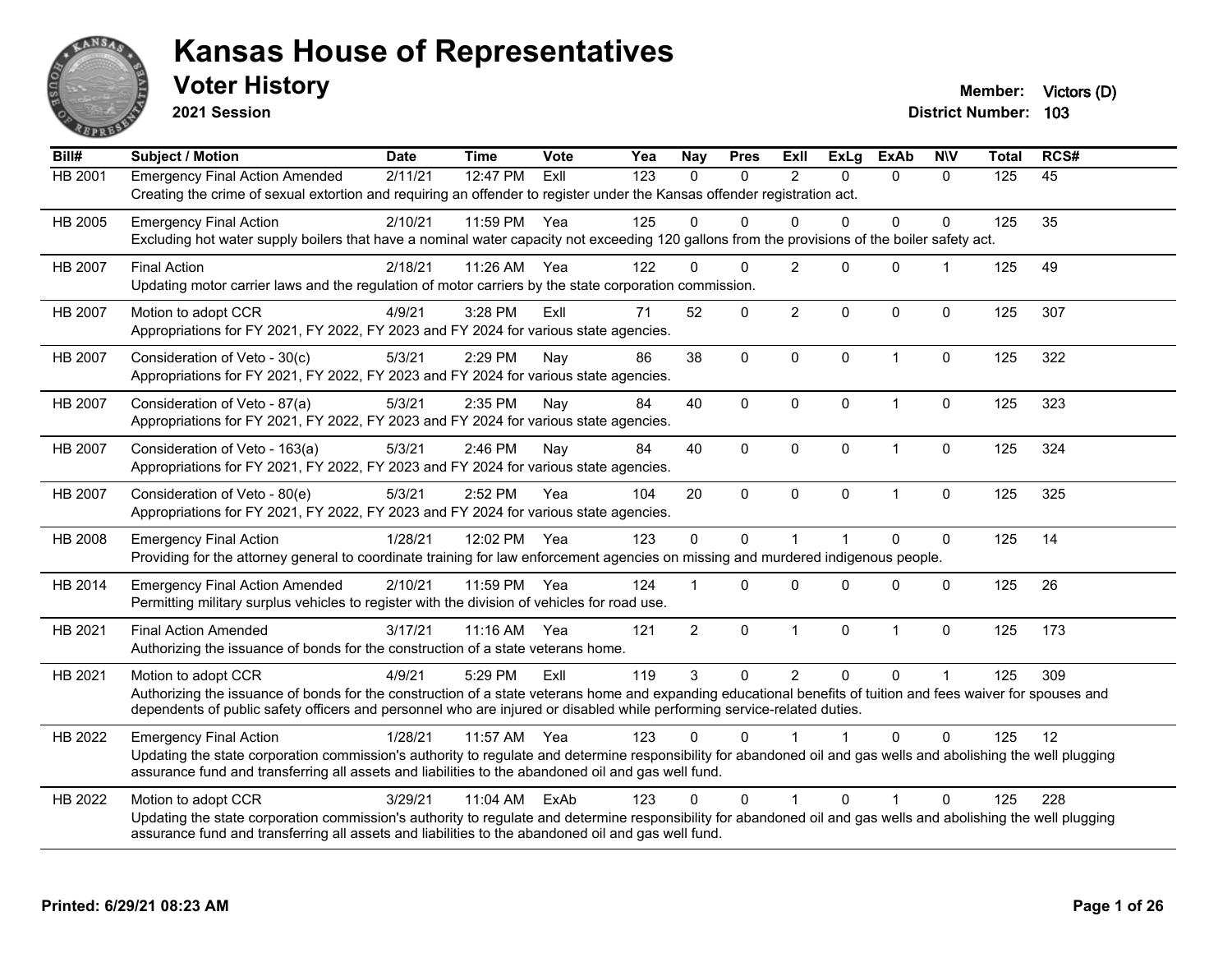

**2021 Session**

| Bill#          | <b>Subject / Motion</b>                                                                                                                                                                                                                                                                                                                                                                                                                                                                                                                                                                                                                                                         | <b>Date</b> | <b>Time</b> | Vote | Yea | <b>Nay</b>     | <b>Pres</b>  | Exll           | <b>ExLg</b> | <b>ExAb</b>  | <b>NIV</b>   | Total | RCS# |
|----------------|---------------------------------------------------------------------------------------------------------------------------------------------------------------------------------------------------------------------------------------------------------------------------------------------------------------------------------------------------------------------------------------------------------------------------------------------------------------------------------------------------------------------------------------------------------------------------------------------------------------------------------------------------------------------------------|-------------|-------------|------|-----|----------------|--------------|----------------|-------------|--------------|--------------|-------|------|
| <b>HB 2026</b> | <b>Emergency Final Action</b><br>Creating a drug abuse treatment program for people on diversion and allowing county and district attorneys to enter into agreements with chief judges and community<br>corrections for supervision.                                                                                                                                                                                                                                                                                                                                                                                                                                            | 1/28/21     | 12:00 PM    | Yea  | 123 | $\Omega$       | $\Omega$     |                |             | $\mathbf{0}$ | $\Omega$     | 125   | 13   |
| HB 2026        | Motion to adopt CCR<br>Creating a drug abuse treatment program for people on diversion and allowing county and district attorneys to enter into agreements with chief judges and community<br>corrections for supervision, clarifying jurisdiction and supervision of offenders in a certified drug abuse treatment program, authorizing the Kansas sentencing<br>commission to change risk assessment cut-off levels for participation in the certified drug abuse treatment program, modifying the criminal penalties for tampering with<br>electronic monitoring equipment and increasing the criminal penalties for riot and incitement to riot in a correctional facility. | 5/5/21      | 2:18 PM     | Yea  | 121 | $\Omega$       | $\Omega$     | $\overline{2}$ | $\Omega$    | 2            | $\Omega$     | 125   | 330  |
| HB 2029        | <b>Emergency Final Action</b><br>Counting any crime with a domestic violence designation as a prior conviction under domestic battery.                                                                                                                                                                                                                                                                                                                                                                                                                                                                                                                                          | 2/3/21      | 12:37 PM    | Yea  | 118 | $\overline{7}$ | $\Omega$     | $\Omega$       | $\Omega$    | $\Omega$     | $\mathbf{0}$ | 125   | 19   |
| HB 2030        | <b>Emergency Final Action</b><br>Extending terminal medical release to inmates in the custody of the department of corrections with a condition likely to cause death within 120 days.                                                                                                                                                                                                                                                                                                                                                                                                                                                                                          | 2/10/21     | 11:59 PM    | Yea  | 96  | 29             | $\Omega$     | $\mathbf 0$    | $\mathbf 0$ | $\mathbf 0$  | $\mathbf 0$  | 125   | 29   |
| HB 2039        | <b>Final Action Amended</b><br>Requiring students to pass an American civics test in order to graduate with a high school diploma.                                                                                                                                                                                                                                                                                                                                                                                                                                                                                                                                              | 3/4/21      | 1:34 PM     | Nay  | 69  | 54             | $\Omega$     |                | $\Omega$    | 1            | $\mathbf{0}$ | 125   | 143  |
| HB 2039        | Motion to adopt CCR<br>Requiring administration of a basic civics test as part of the course in United States history and government that is necessary for high school graduation and requiring<br>students to take and pass a personal financial literacy course for high school graduation beginning in school year 2024-2025.                                                                                                                                                                                                                                                                                                                                                | 4/9/21      | 3:45 PM     | ExIl | 72  | 51             | 0            | 2              | $\Omega$    | $\mathbf 0$  | $\mathbf 0$  | 125   | 308  |
| HB 2045        | <b>Final Action Amended</b><br>Revising two tax credits - first by updating the Kansas angel investor tax credit act with respect to the definition of qualified securities, tax credit limitations and amounts,<br>investor requirements and extending the date that credits may be allowed, and second by increasing the tax credit for expenses incurred to make a residence accessible<br>to persons with a disability.                                                                                                                                                                                                                                                     | 3/3/21      | 11:38 AM    | Yea  | 112 | 11             | 1            |                | $\Omega$    | $\Omega$     | $\Omega$     | 125   | 117  |
| HB 2049        | <b>Emergency Final Action on Substitute</b><br>Bill<br>Substitute for HB 2049 by Committee on Judiciary - Prohibiting a public agency from charging a fee for records requested for an audit by the legislative division of post<br>audit.                                                                                                                                                                                                                                                                                                                                                                                                                                      | 2/3/21      | 12:39 PM    | Yea  | 124 |                | $\Omega$     | $\Omega$       | $\Omega$    | $\Omega$     | $\mathbf{0}$ | 125   | 20   |
| HB 2050        | <b>Final Action</b><br>Removing the requirement that certain entities submit certain documents to the division of post audit.                                                                                                                                                                                                                                                                                                                                                                                                                                                                                                                                                   | 2/11/21     | 11:20 AM    | ExIl | 122 | 0              | $\Omega$     | 3              | $\Omega$    | $\Omega$     | $\mathbf{0}$ | 125   | 37   |
| HB 2052        | <b>Final Action Amended</b><br>Authorizing legislative assistants and committee assistants to accept gifts from legislators.                                                                                                                                                                                                                                                                                                                                                                                                                                                                                                                                                    | 2/25/21     | 11:24 AM    | Yea  | 119 | 5              | 0            | $\mathbf 1$    | $\Omega$    | $\Omega$     | $\mathbf 0$  | 125   | 73   |
| HB 2056        | <b>Emergency Final Action</b><br>Regulating the sale and distribution of kratom products as a part of and supplemental to the Kansas food, drug and cosmetic act.                                                                                                                                                                                                                                                                                                                                                                                                                                                                                                               | 5/6/21      | 3:37 PM     | Yea  | 97  | 24             | $\mathbf{0}$ | $\Omega$       |             | 2            | $\mathbf{1}$ | 125   | 343  |
| HB 2057        | <b>Final Action</b><br>Allowing an alcoholic liquor manufacturer to obtain a drinking establishment license under certain conditions.                                                                                                                                                                                                                                                                                                                                                                                                                                                                                                                                           | 3/3/21      | 11:40 AM    | Yea  | 124 | 0              | O            |                | $\Omega$    | $\Omega$     | $\mathbf{0}$ | 125   | 118  |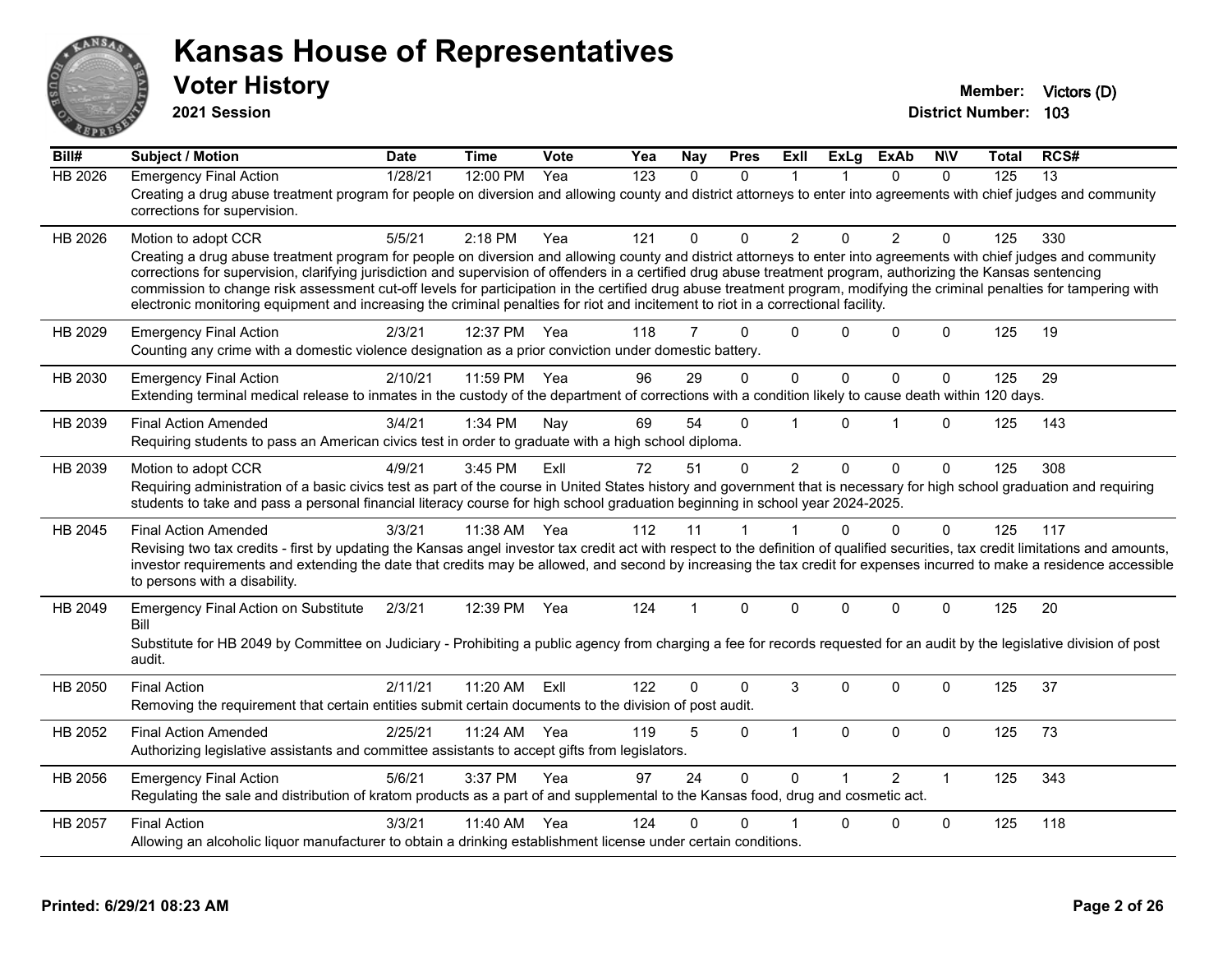

**2021 Session**

| Bill#   | <b>Subject / Motion</b>                                                                                                                                                      | <b>Date</b> | <b>Time</b>  | Vote | Yea | <b>Nay</b>    | <b>Pres</b>  | Exll           | <b>ExLg</b> | <b>ExAb</b>    | <b>NIV</b>   | <b>Total</b> | RCS# |
|---------|------------------------------------------------------------------------------------------------------------------------------------------------------------------------------|-------------|--------------|------|-----|---------------|--------------|----------------|-------------|----------------|--------------|--------------|------|
| HB 2058 | <b>Final Action Amended</b>                                                                                                                                                  | 3/4/21      | 1:39 PM      | Nay  | 85  | 38            | $\mathbf{0}$ | -1             | $\Omega$    |                | $\Omega$     | 125          | 144  |
|         | Allowing reciprocity to recognize out-of-state licenses to carry a concealed handgun.                                                                                        |             |              |      |     |               |              |                |             |                |              |              |      |
| HB 2058 | Motion to Concur                                                                                                                                                             | 4/8/21      | $9:24$ PM    | ExAb | 80  | 43            | $\Omega$     |                | $\Omega$    | $\mathbf 1$    | $\Omega$     | 125          | 293  |
|         | Providing reciprocity for licenses to carry concealed handguns and creating a new class of concealed carry license for individuals 18 to 20 years of age, and creating the   |             |              |      |     |               |              |                |             |                |              |              |      |
|         | Kansas protection of firearm rights act to restore the right to possess a firearm upon expungement of certain convictions.                                                   |             |              |      |     |               |              |                |             |                |              |              |      |
| HB 2058 | <b>Consideration of Veto</b>                                                                                                                                                 | 5/3/21      | 12:15 PM     | Nay  | 84  | 39            | $\Omega$     | 0              | U           |                |              | 125          | 320  |
|         | Providing reciprocity for licenses to carry concealed handguns and creating a new class of concealed carry license for individuals 18 to 20 years of age, and creating the   |             |              |      |     |               |              |                |             |                |              |              |      |
|         | Kansas protection of firearm rights act to restore the right to possess a firearm upon expungement of certain convictions.                                                   |             |              |      |     |               |              |                |             |                |              |              |      |
| HB 2062 | <b>Emergency Final Action</b>                                                                                                                                                | 2/10/21     | 11:59 PM     | Yea  | 125 | ∩             | $\Omega$     | $\Omega$       | $\Omega$    | 0              | $\mathbf 0$  | 125          | 31   |
|         | Providing certain exceptions to the confidentiality of state child death review board documents.                                                                             |             |              |      |     |               |              |                |             |                |              |              |      |
| HB 2063 | <b>Emergency Final Action Amended</b>                                                                                                                                        | 2/10/21     | 11:59 PM Yea |      | 125 | $\Omega$      | $\mathbf 0$  | $\Omega$       | $\Omega$    | $\Omega$       | $\Omega$     | 125          | 28   |
|         | Providing certain KP&F tier II spousal and children's benefits for death resulting from a service-connected disability and enacting the Michael Wells memorial act.          |             |              |      |     |               |              |                |             |                |              |              |      |
| HB 2064 | <b>Emergency Final Action Amended</b>                                                                                                                                        | 2/10/21     | 11:59 PM     | Yea  | 125 | $\Omega$      | $\mathbf 0$  | $\mathbf{0}$   | $\Omega$    | $\Omega$       | $\Omega$     | 125          | 33   |
|         | Making DROP elections revocable and allowing DROP members who first elected a DROP period of less than five years to extend such DROP period.                                |             |              |      |     |               |              |                |             |                |              |              |      |
| HB 2064 | Motion to adopt CCR                                                                                                                                                          | 4/9/21      | 5:35 PM      | ExIl | 118 |               | $\Omega$     | $\overline{2}$ | 0           | $\Omega$       |              | 125          | 310  |
|         | Creating the Kansas promise scholarship act to provide postsecondary educational scholarships for certain two-year associate degree programs, career and technical           |             |              |      |     |               |              |                |             |                |              |              |      |
|         | education certificates and other stand-alone programs.                                                                                                                       |             |              |      |     |               |              |                |             |                |              |              |      |
| HB 2066 | Final Action Sub Bill Amended                                                                                                                                                | 3/3/21      | 11:45 AM Yea |      | 103 | 21            | $\Omega$     |                | $\Omega$    | $\Omega$       | $\Omega$     | 125          | 119  |
|         | Substitute for HB 2066 by Committee on Commerce, Labor and Economic Development - Expanding the military spouse and service member's expedited licensure law                 |             |              |      |     |               |              |                |             |                |              |              |      |
|         | to all applicants who have established or intend to establish residency in Kansas.                                                                                           |             |              |      |     |               |              |                |             |                |              |              |      |
| HB 2066 | Motion to adopt CCR                                                                                                                                                          | 4/8/21      | 5:08 PM      | ExAb | 105 | 17            | $\mathbf 0$  |                | $\Omega$    | $\overline{2}$ | $\Omega$     | 125          | 287  |
|         | Substitute for HB 2066 by Committee on Commerce, Labor and Economic Development - Expanding the military spouse and service memberGÇÖs expedited licensure                   |             |              |      |     |               |              |                |             |                |              |              |      |
|         | law to all applicants who have established or intend to establish residency in Kansas.                                                                                       |             |              |      |     |               |              |                |             |                |              |              |      |
| HB 2070 | <b>Final Action</b>                                                                                                                                                          | 2/18/21     | 11:27 AM     | Yea  | 119 | $\mathcal{S}$ | $\Omega$     | $\overline{2}$ | $\Omega$    | $\Omega$       | $\mathbf{1}$ | 125          | 50   |
|         | Allowing certain private not-for-profit postsecondary educational institutions to recoup credit card fees by permitting a surcharge for credit card transactions in the same |             |              |      |     |               |              |                |             |                |              |              |      |
|         | manner as municipal universities, community colleges, technical colleges and vocational educational schools.                                                                 |             |              |      |     |               |              |                |             |                |              |              |      |
| HB 2071 | <b>Emergency Final Action</b>                                                                                                                                                | 2/3/21      | 12:32 PM     | Yea  | 125 | $\Omega$      | 0            | 0              | 0           | 0              | $\mathbf 0$  | 125          | 17   |
|         | Increasing the criminal penalties for stalking a minor.                                                                                                                      |             |              |      |     |               |              |                |             |                |              |              |      |
| HB 2071 | Motion to Concur                                                                                                                                                             | 4/6/21      | 2:33 PM      | Yea  | 119 | $\mathbf 0$   | $\mathbf 0$  | $\overline{1}$ | 0           | 5              | $\mathbf 0$  | 125          | 261  |
|         | Increasing the criminal penalties for stalking a minor.                                                                                                                      |             |              |      |     |               |              |                |             |                |              |              |      |
| HB 2072 | <b>Final Action</b>                                                                                                                                                          | 2/10/21     | 11:59 PM     | Yea  | 123 | $\Omega$      | $\mathbf 0$  | $\mathbf 0$    | $\Omega$    | $\overline{2}$ | $\mathbf 0$  | 125          | 24   |
|         | Updating the version of risk-based capital instructions in effect.                                                                                                           |             |              |      |     |               |              |                |             |                |              |              |      |
|         |                                                                                                                                                                              |             |              |      |     |               |              |                |             |                |              |              |      |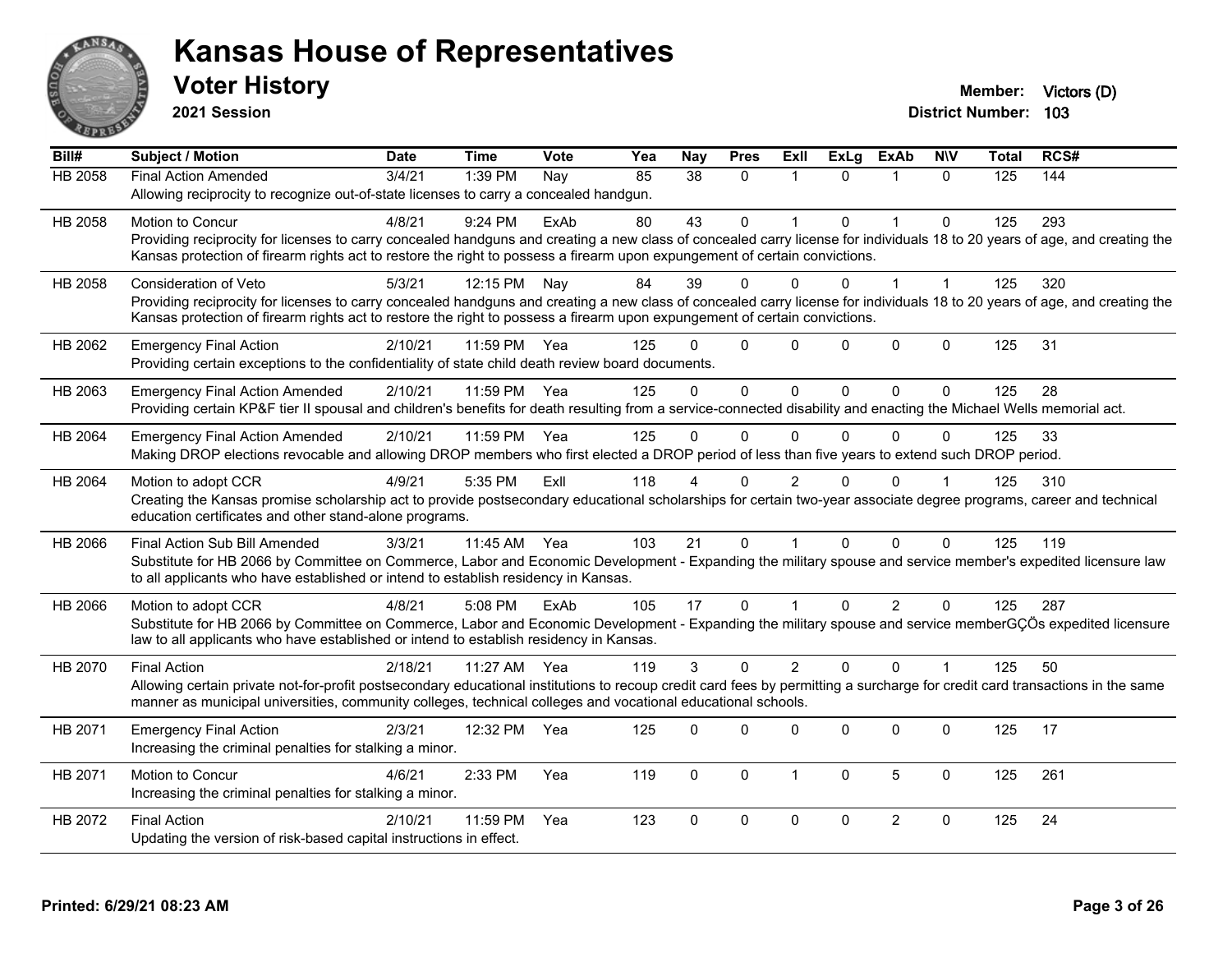

**2021 Session**

**District Number: 103 Voter History Member: Victors** (D)

| Bill#          | <b>Subject / Motion</b>                                                                                                                                                                                                                                                                                                                                                                                                                                                                                                                                       | <b>Date</b> | <b>Time</b> | Vote | Yea | Nay            | <b>Pres</b>  | ExII           | <b>ExLg</b> | <b>ExAb</b>    | <b>NIV</b>   | <b>Total</b> | RCS# |
|----------------|---------------------------------------------------------------------------------------------------------------------------------------------------------------------------------------------------------------------------------------------------------------------------------------------------------------------------------------------------------------------------------------------------------------------------------------------------------------------------------------------------------------------------------------------------------------|-------------|-------------|------|-----|----------------|--------------|----------------|-------------|----------------|--------------|--------------|------|
| <b>HB 2072</b> | Motion to Concur                                                                                                                                                                                                                                                                                                                                                                                                                                                                                                                                              | 3/29/21     | 11:01 AM    | ExAb | 113 | 9              | 0            | 1              | $\Omega$    | 1              | $\mathbf{1}$ | 125          | 227  |
|                | Senate Substitute for HB 2072 by Committee on Financial Institutions and Insurance - Providing for the Kansas corporation commission to authorize the securitization of<br>certain public utility generating facilities, qualified extraordinary costs and issuance of securitized utility tariff bonds.                                                                                                                                                                                                                                                      |             |             |      |     |                |              |                |             |                |              |              |      |
|                |                                                                                                                                                                                                                                                                                                                                                                                                                                                                                                                                                               |             |             |      |     |                |              |                |             |                |              |              |      |
| HB 2074        | <b>Emergency Final Action</b>                                                                                                                                                                                                                                                                                                                                                                                                                                                                                                                                 | 2/11/21     | 12:46 PM    | Exll | 123 | $\Omega$       | 0            | $\overline{2}$ | 0           | $\Omega$       | 0            | 125          | 44   |
|                | Updating producer licensing statutes pertaining to appointment, fees, licensing, renewal dates, continuing education, suspension, revocation and denial of licensure and<br>reinstatement.                                                                                                                                                                                                                                                                                                                                                                    |             |             |      |     |                |              |                |             |                |              |              |      |
| HB 2074        | Motion to adopt CCR                                                                                                                                                                                                                                                                                                                                                                                                                                                                                                                                           | 4/9/21      | 11:39 AM    | Exll | 103 | 20             | 0            | $\overline{2}$ | 0           | 0              | 0            | 125          | 301  |
|                | Senate Substitute for HB 2074 by Committee on Financial Institutions and Insurance - Enacting the technology-enabled fiduciary financial institution act, providing<br>requirements, fiduciary powers, duties, functions and limitations for such financial institutions and the administration thereof by the state bank commissioner, creating an<br>income and privilege tax credit for certain qualified distributions from technology-enabled fiduciary financial institutions and the joint committee on fiduciary financial<br>institutions oversight. |             |             |      |     |                |              |                |             |                |              |              |      |
| HB 2075        | <b>Emergency Final Action</b>                                                                                                                                                                                                                                                                                                                                                                                                                                                                                                                                 | 2/10/21     | 11:59 PM    | Yea  | 125 | $\Omega$       | $\Omega$     | $\mathbf{0}$   | $\Omega$    | 0              | $\mathbf 0$  | 125          | 30   |
|                | Allowing venue for an adoption when the state is the agency to be where the state agency or its subcontracting agency has an office.                                                                                                                                                                                                                                                                                                                                                                                                                          |             |             |      |     |                |              |                |             |                |              |              |      |
| HB 2076        | <b>Final Action Amended</b>                                                                                                                                                                                                                                                                                                                                                                                                                                                                                                                                   | 2/18/21     | 11:29 AM    | Yea  | 122 | 0              | 0            | $\overline{2}$ | 0           | $\Omega$       | $\mathbf{1}$ | 125          | 51   |
|                | Clarifying that bond agents seeking discharge as a surety are required to return the person released on bond to the court in the county where the complaint subject to<br>the bond was filed.                                                                                                                                                                                                                                                                                                                                                                 |             |             |      |     |                |              |                |             |                |              |              |      |
| HB 2077        | <b>Emergency Final Action Amended</b>                                                                                                                                                                                                                                                                                                                                                                                                                                                                                                                         | 2/3/21      | 12:29 PM    | Yea  | 120 | 5              | 0            | $\mathbf{0}$   | 0           | $\Omega$       | 0            | 125          | 16   |
|                | Extending the Kansas criminal justice reform commission, limiting the commission's scope of study and adding a public defender.                                                                                                                                                                                                                                                                                                                                                                                                                               |             |             |      |     |                |              |                |             |                |              |              |      |
| HB 2077        | Motion to adopt CCR                                                                                                                                                                                                                                                                                                                                                                                                                                                                                                                                           | 5/5/21      | 2:23 PM     | Yea  | 115 | 6              | 0            | 2              | $\Omega$    | $\overline{2}$ | 0            | 125          | 331  |
|                | Extending the Kansas closed case task force, providing for staff assistance and renaming the task force the Alvin Sykes cold case DNA task force, extending the Kansas<br>criminal justice reform commission, limiting the commission's scope of study and adding a public defender, and authorizing the crime victims compensation board to<br>waive application time restrictions for certain victims to receive compensation for mental health counseling and adding certain children to the definition of victim.                                         |             |             |      |     |                |              |                |             |                |              |              |      |
| HB 2078        | <b>Final Action Amended</b>                                                                                                                                                                                                                                                                                                                                                                                                                                                                                                                                   | 2/25/21     | 11:36 AM    | Yea  | 107 | 17             | $\Omega$     |                | n           | $\Omega$       | 0            | 125          | 74   |
|                | Suspending statutory speedy trial rights until May 1, 2024, in all criminal cases and providing guidelines for prioritizing trials.                                                                                                                                                                                                                                                                                                                                                                                                                           |             |             |      |     |                |              |                |             |                |              |              |      |
| HB 2078        | <b>Motion to Concur</b>                                                                                                                                                                                                                                                                                                                                                                                                                                                                                                                                       | 3/22/21     | 11:14 AM    | Yea  | 114 | $\overline{7}$ | $\Omega$     | $\Omega$       | 0           | 4              | $\Omega$     | 125          | 187  |
|                | Suspending statutory speedy trial rights until May 1, 2023, in all criminal cases, providing guidelines for prioritizing trials and requiring the office of judicial administration<br>to prepare and submit a report to the legislature in 2022 and 2023.                                                                                                                                                                                                                                                                                                    |             |             |      |     |                |              |                |             |                |              |              |      |
| HB 2079        | <b>Emergency Final Action Amended</b>                                                                                                                                                                                                                                                                                                                                                                                                                                                                                                                         | 2/3/21      | 12:46 PM    | Nay  | 70  | 54             |              | $\Omega$       | $\Omega$    | $\Omega$       | 0            | 125          | 22   |
|                | Transferring duties concerning address confidentiality program (safe at home) and the registration for charitable organizations from the secretary of state to the attorney<br>general.                                                                                                                                                                                                                                                                                                                                                                       |             |             |      |     |                |              |                |             |                |              |              |      |
| HB 2079        | Motion to adopt CCR                                                                                                                                                                                                                                                                                                                                                                                                                                                                                                                                           | 5/5/21      | 2:32 PM     | Yea  | 78  | 42             | $\mathbf{1}$ | $\overline{2}$ | $\Omega$    | $\overline{2}$ | 0            | 125          | 332  |
|                | Transferring duties concerning address confidentiality program (safe at home) and the registration of charitable organizations from the secretary of state to the attorney<br>general, enacting the Kansas fights addiction act to establish a grant program for the purpose of preventing, reducing, treating and mitigating the effects of substance<br>abuse and addiction and requiring posting of a human trafficking awareness notice approved by the attorney general in certain businesses and public places.                                         |             |             |      |     |                |              |                |             |                |              |              |      |
|                |                                                                                                                                                                                                                                                                                                                                                                                                                                                                                                                                                               |             |             |      |     |                |              |                |             |                |              |              |      |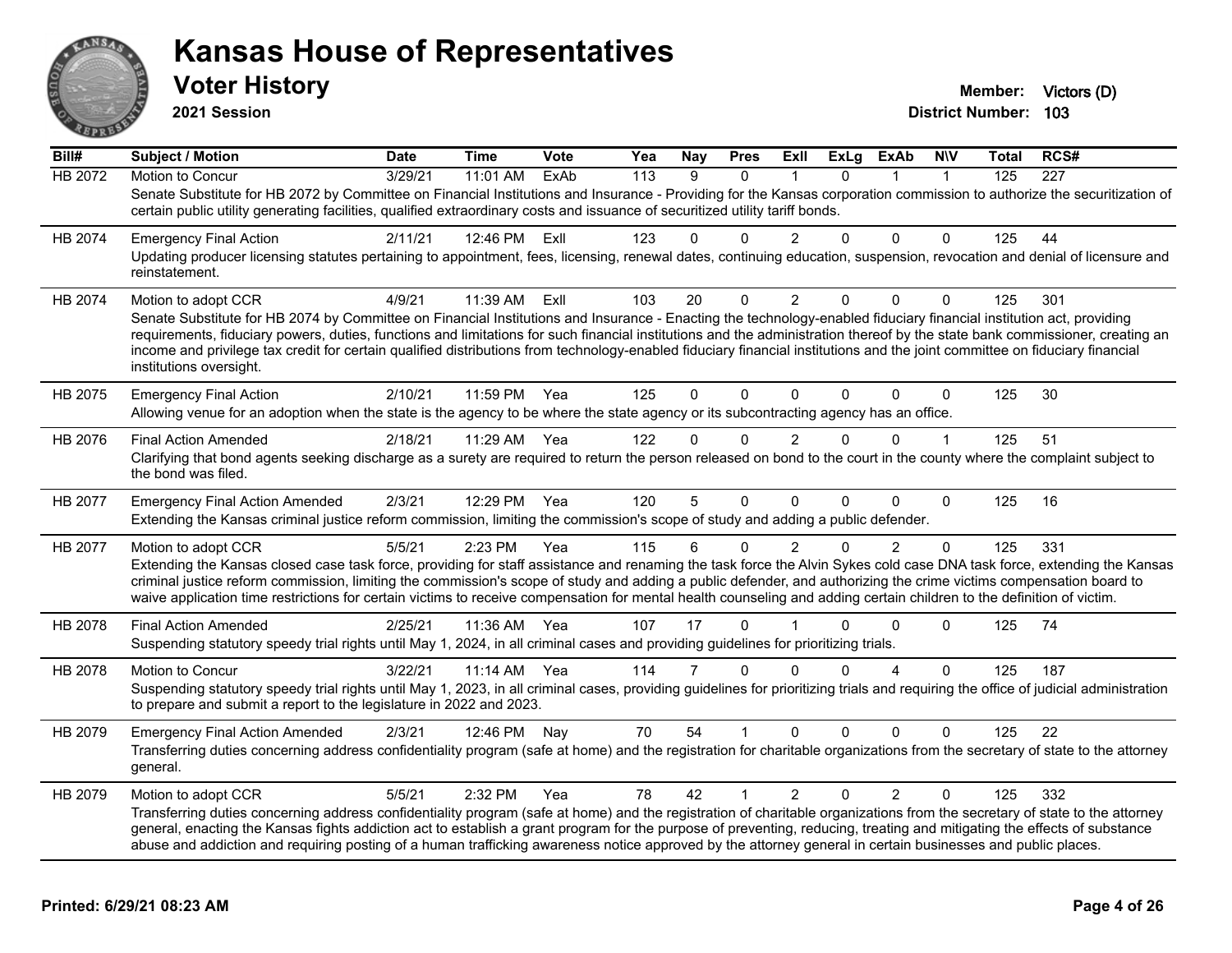

**2021 Session**

**Bill# Subject / Motion Date Time Vote Yea Nay Pres Exll ExLg ExAb N\V Total RCS#** HB 2081 Emergency Final Action Amended 2/10/21 11:59 PM Yea 69 56 0 0 0 0 0 125 32 Modifying how certain prior convictions are counted for the special sentencing rule related to possession of a controlled substance and providing concurrent or consecutive sentencing for persons convicted of new crimes while on release for a felony. HB 2082 Emergency Final Action 2/3/21 12:41 PM Yea 125 0 0 0 0 0 0 125 21 Authorizing the crime victims compensation board to waive application time restrictions for a victim of a sexually violent crime to receive compensation for mental health counseling and adding certain children to the definition of victim. HB 2085 Final Action 3/4/21 1:41 PM Yea 123 0 0 1 0 1 0 125 145 Creating the students' right to know act to provide information on postsecondary education options. HB 2087 Final Action Amended 2/18/21 11:30 AM Yea 109 13 0 2 0 0 1 125 52 Limiting the review of certain rules and regulations by the director of the budget. HB 2088 Final Action Amended 3/4/21 1:42 PM Yea 121 2 0 1 0 1 0 125 146 Requiring visual observation of an alleged victim of child abuse or neglect as part of an investigation. HB 2089 Final Action Sub Bill 3/18/21 11:26 AM Nay 75 47 0 1 0 2 0 125 180 Substitute for HB 2089 by Committee on Federal and State Affairs - Standardizing firearm safety education training programs in school districts. HB 2089 Motion to Concur 4/8/21 9:28 PM ExAb 79 44 0 1 0 1 0 125 294 Substitute for HB 2089 by Committee on Federal and State Affairs - Standardizing firearm safety education training programs in school districts. HB 2090 Emergency Final Action Amended 2/3/21 12:34 PM Yea 125 0 0 0 0 0 0 0 125 18 Creating a procedure for appointment of acting official when an elected official's military service causes a vacancy. HB 2093 Final Action Amended 2/25/21 11:38 AM Yea 124 0 0 1 0 0 0 125 75 Increasing criminal penalties for fleeing or attempting to elude a police officer when operating a stolen vehicle, committing certain driving violations or causing a collision involving another driver and making fleeing or attempting to elude a police officer evidence of intent to commit theft of a vehicle. HB 2094 Final Action Sub Bill 3/17/21 11:17 AM Yea 117 6 0 1 0 1 0 125 174 Substitute for HB 2094 by Committee on Appropriations - Expanding educational benefits of tuition and fees waiver for spouses and dependents of public safety officers and personnel who are injured or disabled while performing service-related duties. HB 2096 Final Action 2/18/21 11:32 AM Yea 122 0 0 2 0 0 1 125 53 Authorizing department of corrections employees, local correctional or detention officers, judicial branch employees, municipal court employees and administrative hearing officers to have identifying information restricted from public access on public websites that identify home addresses or home ownership. HB 2097 Final Action 3/3/21 11:47 AM Yea 124 0 0 1 0 0 0 125 120 Decoupling the KIT and KIR workforce training programs from the high performance incentive fund program. HB 2101 Emergency Final Action Amended 2/25/21 12:56 PM Yea 112 12 0 1 0 0 0 0 125 83 Extending transfers from the expanded lottery act revenues fund to the university engineering initiative.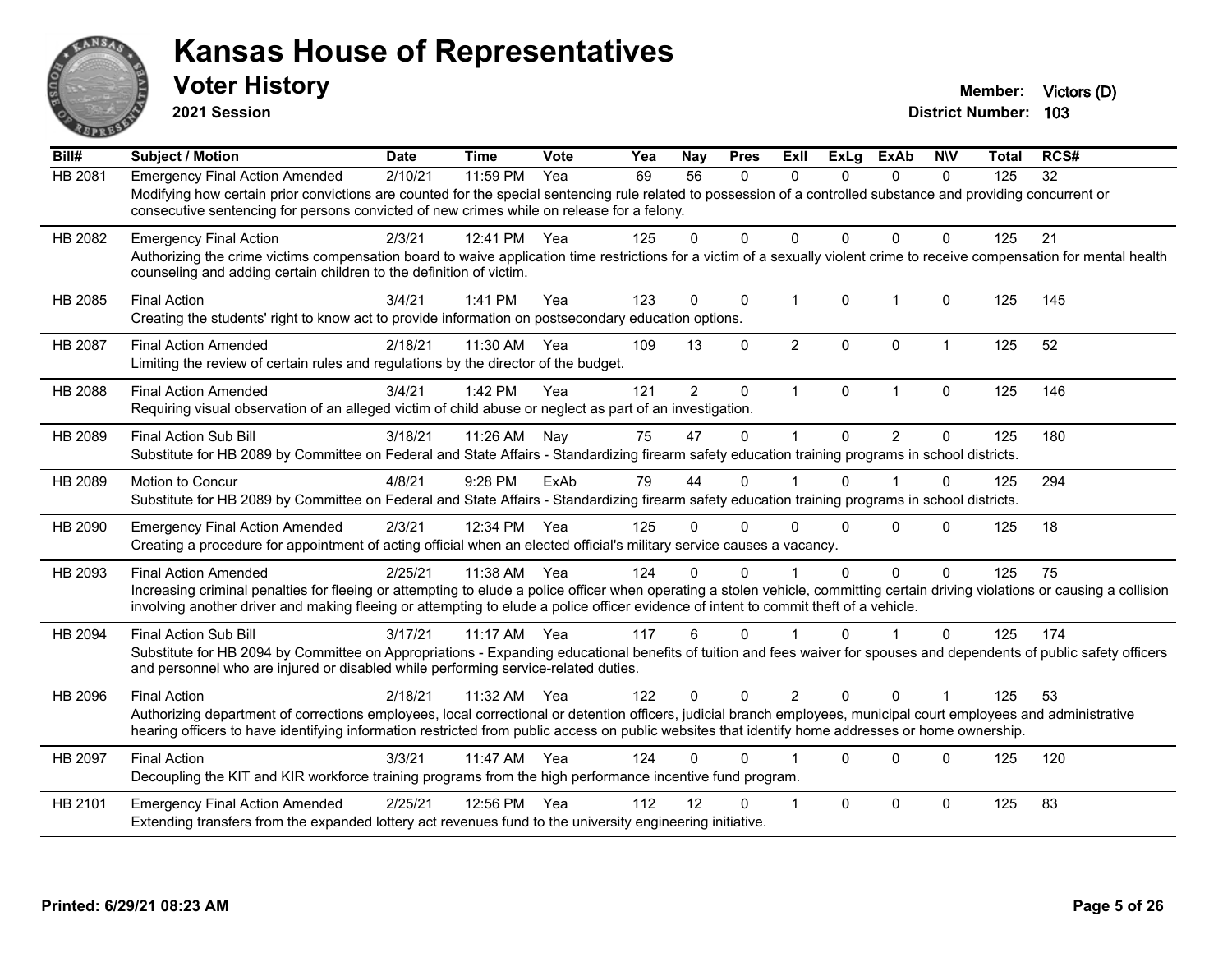

| Bill#   | <b>Subject / Motion</b>                                                                                                                                                                                                                                                                                                                                                                                                                                                                                                                                                                                                                                                                                                                                                                                                                                                                                                                                                                                                                                                                                                                                                                                                                                                                                     | <b>Date</b> | <b>Time</b> | Vote | Yea | Nay            | <b>Pres</b>  | ExII           | <b>ExLg</b>  | <b>ExAb</b>  | <b>NIV</b>   | <b>Total</b> | RCS# |
|---------|-------------------------------------------------------------------------------------------------------------------------------------------------------------------------------------------------------------------------------------------------------------------------------------------------------------------------------------------------------------------------------------------------------------------------------------------------------------------------------------------------------------------------------------------------------------------------------------------------------------------------------------------------------------------------------------------------------------------------------------------------------------------------------------------------------------------------------------------------------------------------------------------------------------------------------------------------------------------------------------------------------------------------------------------------------------------------------------------------------------------------------------------------------------------------------------------------------------------------------------------------------------------------------------------------------------|-------------|-------------|------|-----|----------------|--------------|----------------|--------------|--------------|--------------|--------------|------|
| HB 2102 | <b>Emergency Final Action</b><br>Updating egg repackaging requirements for retailers.                                                                                                                                                                                                                                                                                                                                                                                                                                                                                                                                                                                                                                                                                                                                                                                                                                                                                                                                                                                                                                                                                                                                                                                                                       | 2/10/21     | 11:59 PM    | Yea  | 123 | $\overline{2}$ | $\Omega$     | $\mathbf{0}$   | $\mathbf{0}$ | $\Omega$     | $\Omega$     | 125          | 25   |
| HB 2102 | Mot to Concur in Conference<br>Senate Substitute for HB 2102 by Committee on Agriculture and Natural Resources - Updating egg repackaging requirements for retailers.                                                                                                                                                                                                                                                                                                                                                                                                                                                                                                                                                                                                                                                                                                                                                                                                                                                                                                                                                                                                                                                                                                                                       | 4/9/21      | 2:22 PM     | Exll | 122 | $\mathbf{1}$   | $\mathbf 0$  | $\overline{2}$ | $\Omega$     | $\mathbf 0$  | $\mathbf 0$  | 125          | 303  |
| HB 2103 | <b>Emergency Final Action</b><br>Establishing the Kansas pesticide waste disposal program and permitting up to \$50,000 to be transferred annually from the Kansas agricultural remediation fund to a<br>new Kansas pesticide waste disposal fund.                                                                                                                                                                                                                                                                                                                                                                                                                                                                                                                                                                                                                                                                                                                                                                                                                                                                                                                                                                                                                                                          | 2/11/21     | 12:38 PM    | ExII | 123 | 0              | $\Omega$     | $\overline{2}$ | $\Omega$     | 0            | 0            | 125          | 39   |
| HB 2104 | <b>Final Action Amended</b><br>Modifying the sales tax exemption for construction materials by allowing certain educational institutions a sales tax exemption for purchases thereof.                                                                                                                                                                                                                                                                                                                                                                                                                                                                                                                                                                                                                                                                                                                                                                                                                                                                                                                                                                                                                                                                                                                       | 2/18/21     | 11:35 AM    | Yea  | 114 | 8              | $\Omega$     | 2              | $\Omega$     | $\Omega$     | 1            | 125          | 54   |
| HB 2104 | Motion to Adopt CCR<br>Senate Substitute for HB 2104 by Committee on Assessment ant Taxation - Extending certain budget due dates for schools and notice and hearing requirements when<br>exceeding the revenue neutral rate for property tax purposes, changing time to request full and complete opinion from the state board tax appeals, requiring the state<br>board of tax appeals to serve orders and notices by electronic means if requested by the party, prohibiting valuation increases of certain property in appeals, requiring<br>appraisal directives to require compliance with uniform standards of professional appraisal practice, providing for notice and opportunity to be heard prior to removal<br>from county appraiser eligibility list, providing notification when person no longer holds office of county appraiser, placing the burden of proof on the county appraiser in<br>certain valuation and classification appeal hearings before the district court, requiring appraisal courses for appraisers to be courses approved by the Kansas real estate<br>appraisal board, extending the time a state board of tax appeals member may continue to serve after such member's term expires and authorizing appointment of a<br>member pro tempore under certain conditions. | 4/6/21      | 2:57 PM     | Nay  | 77  | 42             | $\Omega$     |                | $\Omega$     | 5            | $\mathbf{0}$ | 125          | 262  |
| HB 2106 | <b>Emergency Final Action</b><br>Extending the dates when corporate tax returns are required to be filed.                                                                                                                                                                                                                                                                                                                                                                                                                                                                                                                                                                                                                                                                                                                                                                                                                                                                                                                                                                                                                                                                                                                                                                                                   | 3/4/21      | 4:36 PM     | Yea  | 123 | 0              | $\mathbf{0}$ | $\mathbf 1$    | $\Omega$     | 1            | $\Omega$     | 125          | 160  |
| HB 2109 | <b>Emergency Final Action</b><br>Increasing the county population threshold for a county to be required to have a lawyer representative, increasing the number of lawyer members and decreasing the<br>number of non-lawyer members on the board of indigents' defense services.                                                                                                                                                                                                                                                                                                                                                                                                                                                                                                                                                                                                                                                                                                                                                                                                                                                                                                                                                                                                                            | 2/11/21     | 12:41 PM    | ExIl | 87  | 36             | $\mathbf 0$  | $\overline{2}$ | $\Omega$     | $\Omega$     | $\Omega$     | 125          | 41   |
| HB 2112 | <b>Emergency Final Action</b><br>Permitting online advertisement and sales of abandoned property by self-storage rental unit operators; providing for the designation by occupants of an alternate contact<br>and limiting claims for loss or damage of stored property to the property value limit provided in the rental agreement.                                                                                                                                                                                                                                                                                                                                                                                                                                                                                                                                                                                                                                                                                                                                                                                                                                                                                                                                                                       | 2/10/21     | 11:59 PM    | Yea  | 120 | 5              | $\mathbf 0$  | $\Omega$       | $\Omega$     | 0            | $\mathbf{0}$ | 125          | 27   |
| HB 2114 | <b>Emergency Final Action Amended</b><br>Establishing the Kansas senior care task force.                                                                                                                                                                                                                                                                                                                                                                                                                                                                                                                                                                                                                                                                                                                                                                                                                                                                                                                                                                                                                                                                                                                                                                                                                    | 2/18/21     | 12:38 PM    | Yea  | 113 | 8              | $\Omega$     | $\overline{2}$ | $\Omega$     | $\mathbf{1}$ | $\mathbf{1}$ | 125          | 60   |
| HB 2114 | Motion to adopt CCR<br>Establishing the senior care task force, a definition of financial exploitation and Kansas elder and dependent adult abuse multidisciplinary team coordinator and teams,<br>requiring additional mandatory reporters, increasing investigation days for reports of abuse, neglect and financial exploitation of certain adults and directing the<br>department for children and families to inform certain chief administrative officers of substantiated findings of such reports.                                                                                                                                                                                                                                                                                                                                                                                                                                                                                                                                                                                                                                                                                                                                                                                                  | 4/9/21      | 5:41 PM     | ExIl | 115 | 7              | $\Omega$     | $\overline{2}$ | $\Omega$     | $\Omega$     |              | 125          | 311  |
| HB 2115 | <b>Final Action Amended</b><br>Establishing the joint committee on child welfare system oversight.                                                                                                                                                                                                                                                                                                                                                                                                                                                                                                                                                                                                                                                                                                                                                                                                                                                                                                                                                                                                                                                                                                                                                                                                          | 2/18/21     | 11:38 AM    | Yea  | 118 | Δ              | 0            | $\overline{2}$ | U            | 0            | 1            | 125          | 55   |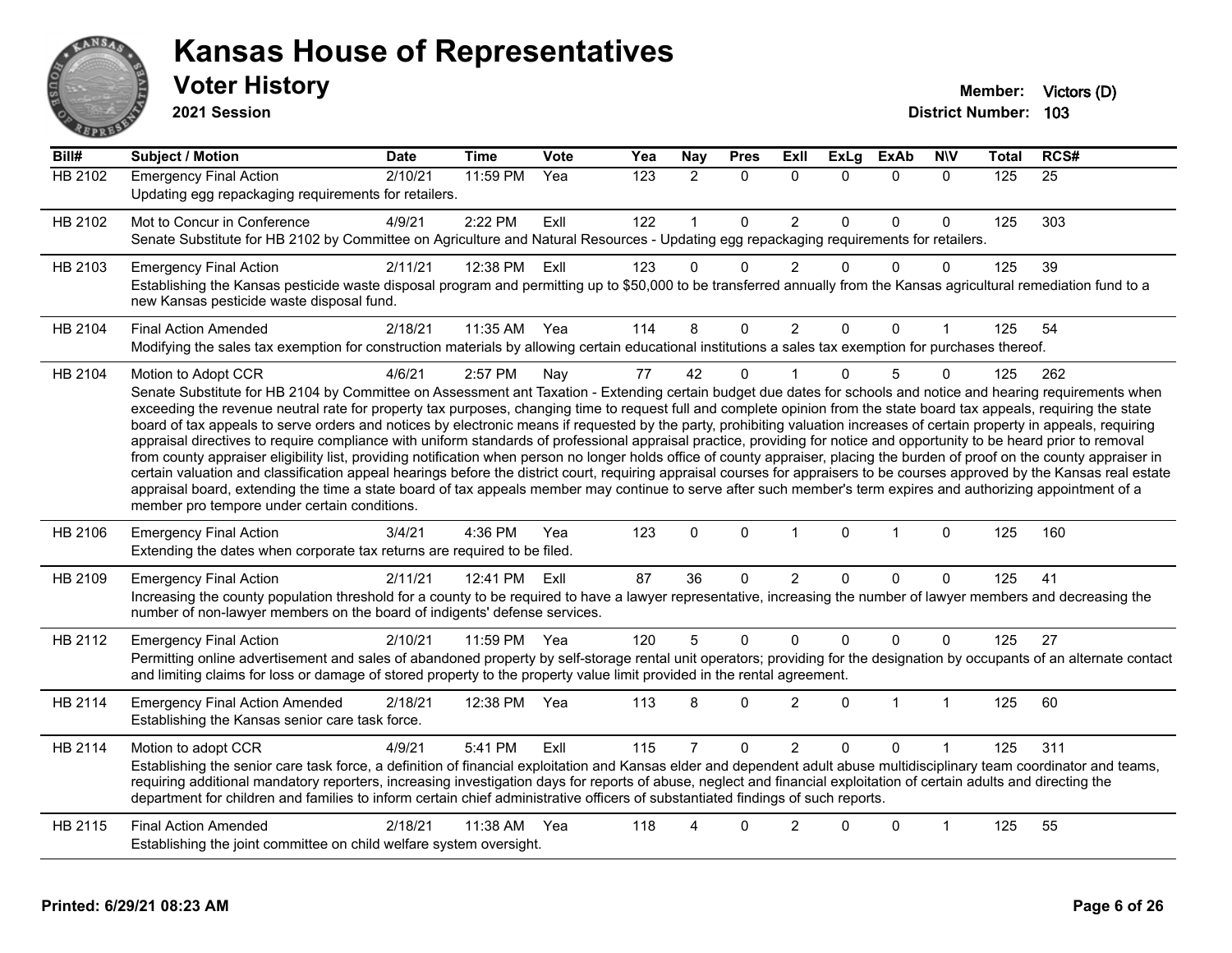

**2021 Session**

| Bill#   | <b>Subject / Motion</b>                                                                                                                                                                                                                                                                                                                                                                                                                                                                                                                                                                                                                                                                                                                                                                                                                                                                | <b>Date</b> | <b>Time</b> | Vote | Yea | <b>Nay</b>   | <b>Pres</b>  | <b>ExII</b>    | <b>ExLg</b> | <b>ExAb</b>    | <b>N\V</b>     | <b>Total</b> | RCS# |
|---------|----------------------------------------------------------------------------------------------------------------------------------------------------------------------------------------------------------------------------------------------------------------------------------------------------------------------------------------------------------------------------------------------------------------------------------------------------------------------------------------------------------------------------------------------------------------------------------------------------------------------------------------------------------------------------------------------------------------------------------------------------------------------------------------------------------------------------------------------------------------------------------------|-------------|-------------|------|-----|--------------|--------------|----------------|-------------|----------------|----------------|--------------|------|
| HB 2116 | <b>Emergency Final Action</b><br>Exempting the caregiver of a child in state out-of-home placement from the child care assistance 20-hour-per-week work requirement.                                                                                                                                                                                                                                                                                                                                                                                                                                                                                                                                                                                                                                                                                                                   | 3/4/21      | 4:43 PM     | Yea  | 123 | $\mathbf{0}$ | $\mathbf 0$  | $\mathbf{1}$   | $\Omega$    | 1              | $\Omega$       | 125          | 165  |
| HB 2119 | <b>EFA Sub Bill Amended</b><br>Substitute for HB 2119 by Committee on K-12 Education Budget - Making and concerning appropriations for the department of education for fiscal years ending June 30,<br>2021, June 30, 2022, and June 30, 2023, creating and expanding school choice programs, restricting remote learning and remote enrollment and extending the<br>statewide property tax levy for schools.                                                                                                                                                                                                                                                                                                                                                                                                                                                                          | 3/30/21     | 7:56 PM     | Nay  | 65  | 58           | 0            |                | 0           |                | $\mathbf{0}$   | 125          | 255  |
| HB 2120 | <b>Emergency Final Action</b><br>Removing the spousal exception from the crime of sexual battery.                                                                                                                                                                                                                                                                                                                                                                                                                                                                                                                                                                                                                                                                                                                                                                                      | 2/11/21     | 12:50 PM    | Exll | 110 | 13           | $\mathbf 0$  | $\overline{2}$ | 0           | $\mathbf{0}$   | $\mathbf 0$    | 125          | 46   |
| HB 2121 | <b>Emergency Final Action Amended</b><br>Adding definitions related to defendants who abscond from supervision in the criminal procedure code and for parole.                                                                                                                                                                                                                                                                                                                                                                                                                                                                                                                                                                                                                                                                                                                          | 2/11/21     | 12:43 PM    | Exll | 101 | 22           | $\mathbf 0$  | $\overline{2}$ | 0           | $\mathbf 0$    | 0              | 125          | 42   |
| HB 2121 | Motion to adopt CCR<br>Increasing the criminal penalty for mistreatment of a dependent adult or elder person when the victim is a resident of an adult care home, adding definitions related to<br>defendants who abscond from supervision in the criminal procedure code and for parole and clarifying that bond agents seeking discharge as a surety are required to<br>return the person released on bond to the court in the county where the complaint subject to the bond was filed, requiring the department of corrections to develop<br>guidance to be used by parole officers when responding to violations of parole and postrelease supervision and that incentivize compliant behavior, and authorizing<br>court services officers and community corrections officers to provide a certification of identification to offenders for use to obtain a new driver's license. | 5/5/21      | 2:39 PM     | Yea  | 121 | $\Omega$     | $\Omega$     | $\overline{2}$ | 0           | $\overline{2}$ | $\mathbf{0}$   | 125          | 333  |
| HB 2124 | <b>Emergency Final Action</b><br>Clarifying the authority of healing arts school clinics to provide healing arts services.                                                                                                                                                                                                                                                                                                                                                                                                                                                                                                                                                                                                                                                                                                                                                             | 2/18/21     | 12:39 PM    | Yea  | 121 | $\Omega$     | $\Omega$     | $\overline{2}$ | 0           |                | $\mathbf{1}$   | 125          | 61   |
| HB 2125 | <b>Emergency Final Action Amended</b><br>Allowing a copy of a will to be filed and admitted to probate and allowing a will or a copy of a will filed within six months after the death of the testator to be admitted to<br>probate at any time.                                                                                                                                                                                                                                                                                                                                                                                                                                                                                                                                                                                                                                       | 2/18/21     | 12:46 PM    | Yea  | 118 | 3            | 0            | 2              | 0           |                |                | 125          | 64   |
| HB 2126 | <b>Final Action Amended</b><br>Providing immunity from civil liability for COVID-19 claims for adult care facilities.                                                                                                                                                                                                                                                                                                                                                                                                                                                                                                                                                                                                                                                                                                                                                                  | 3/4/21      | 1:44 PM     | Nay  | 85  | 37           | $\mathbf{1}$ | $\overline{1}$ | 0           | -1             | $\mathbf 0$    | 125          | 147  |
| HB 2128 | <b>Final Action Amended</b><br>Clarifying jurisdiction and supervision of offenders in a certified drug abuse treatment program.                                                                                                                                                                                                                                                                                                                                                                                                                                                                                                                                                                                                                                                                                                                                                       | 3/2/21      | 10:32 AM    | Yea  | 124 | $\Omega$     | $\Omega$     | $\overline{1}$ | 0           | $\mathbf{0}$   | $\mathbf 0$    | 125          | 92   |
| HB 2134 | <b>Emergency Final Action</b><br>Updating the national association of insurance commissioners credit for reinsurance model law and codifying the credit for reinsurance model regulation.                                                                                                                                                                                                                                                                                                                                                                                                                                                                                                                                                                                                                                                                                              | 2/11/21     | 12:39 PM    | Exll | 123 | $\Omega$     | $\mathbf 0$  | $\overline{2}$ | $\Omega$    | $\Omega$       | $\mathbf{0}$   | 125          | 40   |
| HB 2134 | Motion to adopt CCR<br>Making appropriations for the Kansas state department of education for FY 2021, FY 2022 and FY 2023; requiring a Kansas foster care children annual academic report<br>card; authorizing limited remote learning; providing the criteria for identification of students eligible to receive at-risk programs and services; requiring boards of<br>education to allocate sufficient school district moneys to improve student academic performance; authorizing school districts to pay tuition and fees for concurrent and<br>dual enrollment programs; expanding student eligibility under the tax credit for low income students scholarship program; extending the high-density at-risk weighting;<br>providing ACT college entrance exams and workkeys assessments to certain nonpublic school students.                                                    | 5/7/21      | 6:51 PM     | ExAb | 107 | 9            | $\Omega$     |                | $\Omega$    | 6              | $\overline{2}$ | 125          | 352  |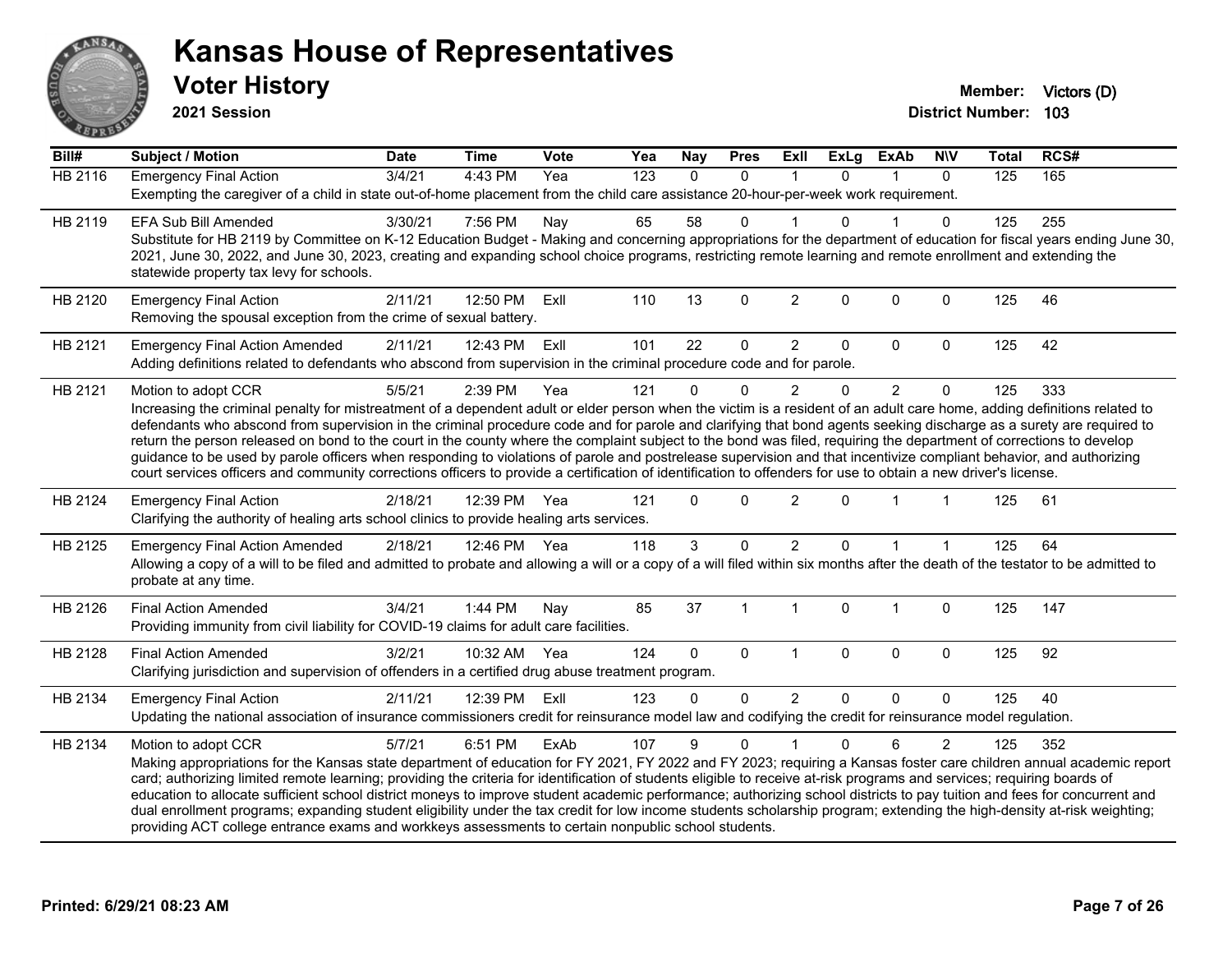

**2021 Session**

| Bill#   | <b>Subject / Motion</b>                                                                                                                                                         | <b>Date</b> | <b>Time</b> | Vote | Yea | Nay          | <b>Pres</b> | ExIl          | <b>ExLg</b> | <b>ExAb</b>    | <b>NIV</b>     | Total | RCS# |
|---------|---------------------------------------------------------------------------------------------------------------------------------------------------------------------------------|-------------|-------------|------|-----|--------------|-------------|---------------|-------------|----------------|----------------|-------|------|
| HB 2136 | <b>Final Action Amended</b>                                                                                                                                                     | 2/25/21     | 11:40 AM    | Yea  | 124 | $\Omega$     | $\Omega$    |               | $\Omega$    | $\Omega$       | $\Omega$       | 125   | 76   |
|         | Updating certain statutes relating to the regulation of the business of insurance; granting the commissioner of insurance certain investigative powers.                         |             |             |      |     |              |             |               |             |                |                |       |      |
| HB 2137 | <b>Final Action Amended</b>                                                                                                                                                     | 3/2/21      | 10:33 AM    | Yea  | 122 | 2            | $\Omega$    |               | 0           | 0              | O              | 125   | 93   |
|         | Authorizing certain licensees under the Kansas liquor control act and the club and drinking establishment act to sell and serve cereal malt beverages.                          |             |             |      |     |              |             |               |             |                |                |       |      |
| HB 2137 | Motion to adopt CCR                                                                                                                                                             | 5/7/21      | 4:41 PM     | ExAb | 101 | 18           | $\Omega$    |               | $\Omega$    | 5              | $\Omega$       | 125   | 351  |
|         | Making amendments regarding licensure to sell alcoholic liquor and cereal malt beverages, authorizing transfers of bulk alcoholic liquor by certain licensees and               |             |             |      |     |              |             |               |             |                |                |       |      |
|         | authorizing the sale of alcoholic liquor and cereal malt beverages on specified days and times and subject to certain conditions by licensees under the Kansas liquor           |             |             |      |     |              |             |               |             |                |                |       |      |
|         | control act and the club and drinking establishment act.                                                                                                                        |             |             |      |     |              |             |               |             |                |                |       |      |
| HB 2138 | <b>Final Action</b>                                                                                                                                                             | 3/3/21      | 11:48 AM    | Yea  | 120 | 4            | $\Omega$    |               | $\Omega$    | 0              | $\mathbf 0$    | 125   | 121  |
|         | Club and drinking establishment liquor license eligibility; spouse is a law enforcement officer in another county.                                                              |             |             |      |     |              |             |               |             |                |                |       |      |
| HB 2143 | <b>Emergency Final Action</b>                                                                                                                                                   | 3/4/21      | 4:39 PM     | Yea  | 119 | 4            | $\Omega$    |               | $\Omega$    | 1              | $\mathbf{0}$   | 125   | 162  |
|         | Making exemption permanent for certain cash rebates on sales or leases of new motor vehicles for sales tax purposes.                                                            |             |             |      |     |              |             |               |             |                |                |       |      |
| HB 2143 | Motion to adopt CCR                                                                                                                                                             | 4/9/21      | 6:16 PM     | ExIl | 118 | 3            | $\Omega$    | $\mathcal{P}$ | $\Omega$    | $\mathbf{0}$   | $\overline{2}$ | 125   | 315  |
|         | Making exemption permanent for certain cash rebates on sales or leases of new motor vehicles for sales tax purposes.                                                            |             |             |      |     |              |             |               |             |                |                |       |      |
| HB 2145 | <b>Final Action</b>                                                                                                                                                             | 3/2/21      | 10:35 AM    | Yea  | 124 | 0            | $\Omega$    |               | 0           | $\Omega$       | $\Omega$       | 125   | 94   |
|         | Exempting the retail sale of electricity by public utilities for electric vehicle charging stations from the jurisdiction of the state corporation commission.                  |             |             |      |     |              |             |               |             |                |                |       |      |
| HB 2150 | <b>Final Action Amended</b>                                                                                                                                                     | 3/25/21     | $11:18$ AM  | ExAb | 118 | 4            | $\Omega$    |               | 0           | $\mathfrak{p}$ | $\Omega$       | 125   | 209  |
|         | Creating a definition of financial exploitation, requiring additional mandatory reporters and increasing investigation days in the abuse, neglect and financial exploitation of |             |             |      |     |              |             |               |             |                |                |       |      |
|         | certain adults.                                                                                                                                                                 |             |             |      |     |              |             |               |             |                |                |       |      |
| HB 2151 | <b>Emergency Final Action</b>                                                                                                                                                   | 2/18/21     | 12:44 PM    | Yea  | 121 | $\mathbf{0}$ | $\Omega$    | 2             | $\Omega$    | 1              | $\overline{1}$ | 125   | 63   |
|         | Creating Kansas elder and dependent adult abuse multidisciplinary teams and a coordinator.                                                                                      |             |             |      |     |              |             |               |             |                |                |       |      |
| HB 2153 | <b>Final Action</b>                                                                                                                                                             | 3/3/21      | 11:50 AM    | Yea  | 124 | $\mathbf{0}$ | $\Omega$    |               | $\Omega$    | 0              | $\Omega$       | 125   | 122  |
|         | Increasing the criminal penalty for mistreatment of a dependent adult or elder person when the victim is a resident of an adult care home.                                      |             |             |      |     |              |             |               |             |                |                |       |      |
| HB 2155 | <b>Emergency Final Action</b>                                                                                                                                                   | 2/18/21     | 12:43 PM    | Nay  | 85  | 36           | $\Omega$    | 2             | U           |                | 1              | 125   | 62   |
|         | Providing for department of health and environment response operations for water and soil pollutant release, discharge or escape.                                               |             |             |      |     |              |             |               |             |                |                |       |      |
| HB 2158 | <b>Final Action</b>                                                                                                                                                             | 2/18/21     | 11:40 AM    | Yea  | 121 |              | $\Omega$    |               | U           | $\Omega$       |                | 125   | 56   |
|         | Making permanent provisions for the advisory committee on trauma and the statewide trauma system regional council to conduct closed meetings and keep privileged                |             |             |      |     |              |             |               |             |                |                |       |      |
|         | records regarding trauma cases.                                                                                                                                                 |             |             |      |     |              |             |               |             |                |                |       |      |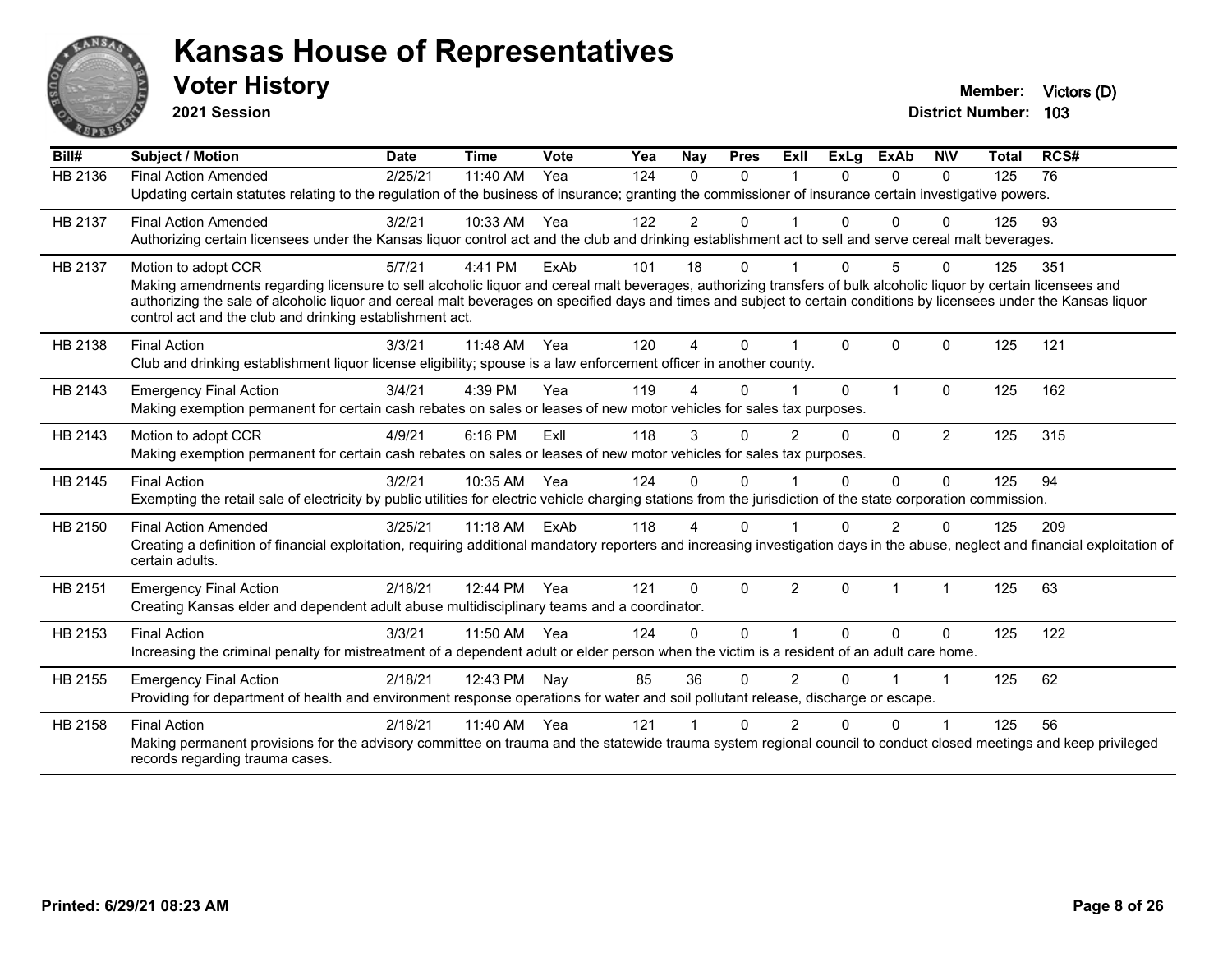

**2021 Session**

| Bill#          | <b>Subject / Motion</b>                                                                                                                                                                                                                                                                                                                                                                                                                                                                                                                                                                                                                                                                                                                                                                               | <b>Date</b> | <b>Time</b> | <b>Vote</b> | Yea | <b>Nay</b>  | <b>Pres</b>  | Exll           | ExLg        | <b>ExAb</b>    | <b>NIV</b>   | <b>Total</b> | RCS# |
|----------------|-------------------------------------------------------------------------------------------------------------------------------------------------------------------------------------------------------------------------------------------------------------------------------------------------------------------------------------------------------------------------------------------------------------------------------------------------------------------------------------------------------------------------------------------------------------------------------------------------------------------------------------------------------------------------------------------------------------------------------------------------------------------------------------------------------|-------------|-------------|-------------|-----|-------------|--------------|----------------|-------------|----------------|--------------|--------------|------|
| <b>HB 2158</b> | Motion to adopt CCR                                                                                                                                                                                                                                                                                                                                                                                                                                                                                                                                                                                                                                                                                                                                                                                   | 5/5/21      | 2:45 PM     | Yea         | 121 | $\Omega$    | $\Omega$     | $\mathfrak{p}$ | $\Omega$    | $\mathfrak{p}$ | $\Omega$     | 125          | 334  |
|                | Establishing the joint committee on child welfare system oversight, providing certain exceptions to the confidentiality of state child death review board documents,<br>requiring visual observation of an alleged victim of child abuse or neglect as part of an investigation, exempting the caregiver of a child in state out-of-home placement<br>from the child care assistance 20-hour-per-week work requirement, permitting the secretary for children and families to license certain family foster homes where a<br>former foster care youth with certain juvenile adjudications resides making permanent provisions for the advisory committee on trauma and the statewide trauma system<br>regional council to conduct closed meetings and keep privileged records regarding trauma cases. |             |             |             |     |             |              |                |             |                |              |              |      |
| HB 2162        | <b>Final Action</b>                                                                                                                                                                                                                                                                                                                                                                                                                                                                                                                                                                                                                                                                                                                                                                                   | 3/2/21      | 10:25 AM    | Yea         | 123 | $\mathbf 0$ | $\mathbf{1}$ | 1              | $\Omega$    | $\mathbf 0$    | 0            | 125          | 88   |
|                | Amending and repealing reapportionment census data laws to conform with 2019 amendments to the Kansas constitution and to remove certain obsolete provisions.                                                                                                                                                                                                                                                                                                                                                                                                                                                                                                                                                                                                                                         |             |             |             |     |             |              |                |             |                |              |              |      |
| HB 2165        | <b>Emergency Final Action Amended</b><br>Providing for all vehicles more than 35 years old to qualify as an antique vehicle.                                                                                                                                                                                                                                                                                                                                                                                                                                                                                                                                                                                                                                                                          | 2/11/21     | 12:44 PM    | ExII        | 114 | 9           | 0            | $\overline{2}$ | $\Omega$    | $\Omega$       | $\Omega$     | 125          | 43   |
| HB 2165        | <b>Motion to Concur</b>                                                                                                                                                                                                                                                                                                                                                                                                                                                                                                                                                                                                                                                                                                                                                                               | 4/7/21      | 10:26 AM    | Yea         | 117 | 5           | $\mathbf 0$  | -1             | $\mathbf 0$ | $\overline{c}$ | $\mathbf 0$  | 125          | 265  |
|                | Providing for all vehicles more than 35 years old to qualify as an antique vehicle.                                                                                                                                                                                                                                                                                                                                                                                                                                                                                                                                                                                                                                                                                                                   |             |             |             |     |             |              |                |             |                |              |              |      |
| HB 2166        | Final Action Sub Bill Amended                                                                                                                                                                                                                                                                                                                                                                                                                                                                                                                                                                                                                                                                                                                                                                         | 3/2/21      | 10:38 AM    | Yea         | 124 | 0           | $\Omega$     | 1              |             | $\Omega$       | $\Omega$     | 125          | 95   |
|                | Substitute for HB 2166 by Committee on Transportation - Providing for the Braden's hope for childhood cancer, proud educator and alpha kappa alpha distinctive license<br>plates and providing distinctive license plates for current and veteran members of the United States army, navy, marine corps, air force, coast guard and space force and<br>modifying the requirements to begin production on distinctive license plates.                                                                                                                                                                                                                                                                                                                                                                  |             |             |             |     |             |              |                |             |                |              |              |      |
| HB 2166        | Motion to Adopt CCR                                                                                                                                                                                                                                                                                                                                                                                                                                                                                                                                                                                                                                                                                                                                                                                   | 4/8/21      | 5:31 PM     | ExAb        | 81  | 41          | $\Omega$     | 1              | $\Omega$    | $\overline{2}$ | $\Omega$     | 125          | 289  |
|                | Substitute for HB 2166 by Committee on Transportation - Providing for the Braden's hope for childhood cancer, proud educator, delta sigma theta, Gadsden flag, love,<br>Chloe foundation and alpha kappa alpha distinctive license plates and providing distinctive license plates for current and veteran members of the United States army,<br>navy, marine corps, air force, coast guard and space force, modifying the requirements to begin production on distinctive license plates, requiring reporting by<br>sponsoring organizations of distinctive license plates, allowing certain license plates issued by the division of vehicles to be personalized license plates and establishing<br>a fee on firefighter distinctive license plates.                                                |             |             |             |     |             |              |                |             |                |              |              |      |
| HB 2166        | Consideration of Veto                                                                                                                                                                                                                                                                                                                                                                                                                                                                                                                                                                                                                                                                                                                                                                                 | 5/3/21      | 11:39 AM    | Nay         | 86  | 37          | $\mathbf{0}$ | $\Omega$       | $\Omega$    |                | $\mathbf{1}$ | 125          | 317  |
|                | Substitute for HB 2166 by Committee on Transportation - Providing for the Braden's hope for childhood cancer, proud educator, delta sigma theta, Gadsden flag, love,<br>Chloe foundation and alpha kappa alpha distinctive license plates and providing distinctive license plates for current and veteran members of the United States army,<br>navy, marine corps, air force, coast guard and space force, modifying the requirements to begin production on distinctive license plates, requiring reporting by<br>sponsoring organizations of distinctive license plates, allowing certain license plates issued by the division of vehicles to be personalized license plates and establishing<br>a fee on firefighter distinctive license plates.                                                |             |             |             |     |             |              |                |             |                |              |              |      |
| HB 2167        | <b>Emergency Final Action</b><br>Permitting concrete mixer trucks and requiring dump trucks to display license plates on the front of vehicles.                                                                                                                                                                                                                                                                                                                                                                                                                                                                                                                                                                                                                                                       | 2/10/21     | 11:59 PM    | Yea         | 125 | $\Omega$    | 0            | 0              | 0           | $\pmb{0}$      | 0            | 125          | 34   |
| HB 2167        | Motion to Concur<br>Permitting concrete mixer trucks and requiring dump trucks to display license plates on the front of vehicles.                                                                                                                                                                                                                                                                                                                                                                                                                                                                                                                                                                                                                                                                    | 4/7/21      | 10:28 AM    | Yea         | 122 | $\Omega$    | $\Omega$     | 1              | $\Omega$    | $\overline{2}$ | $\mathbf{0}$ | 125          | 266  |
| HB 2172        | <b>Final Action Amended</b>                                                                                                                                                                                                                                                                                                                                                                                                                                                                                                                                                                                                                                                                                                                                                                           | 2/18/21     | 11:41 AM    | Yea         | 122 | U           | 0            | $\overline{2}$ | $\Omega$    | $\mathbf{0}$   |              | 125          | 57   |
|                | Modifying water usage calculations and fees for multi-year flex accounts and permitting alternative base average water use calculations and prorated terms.                                                                                                                                                                                                                                                                                                                                                                                                                                                                                                                                                                                                                                           |             |             |             |     |             |              |                |             |                |              |              |      |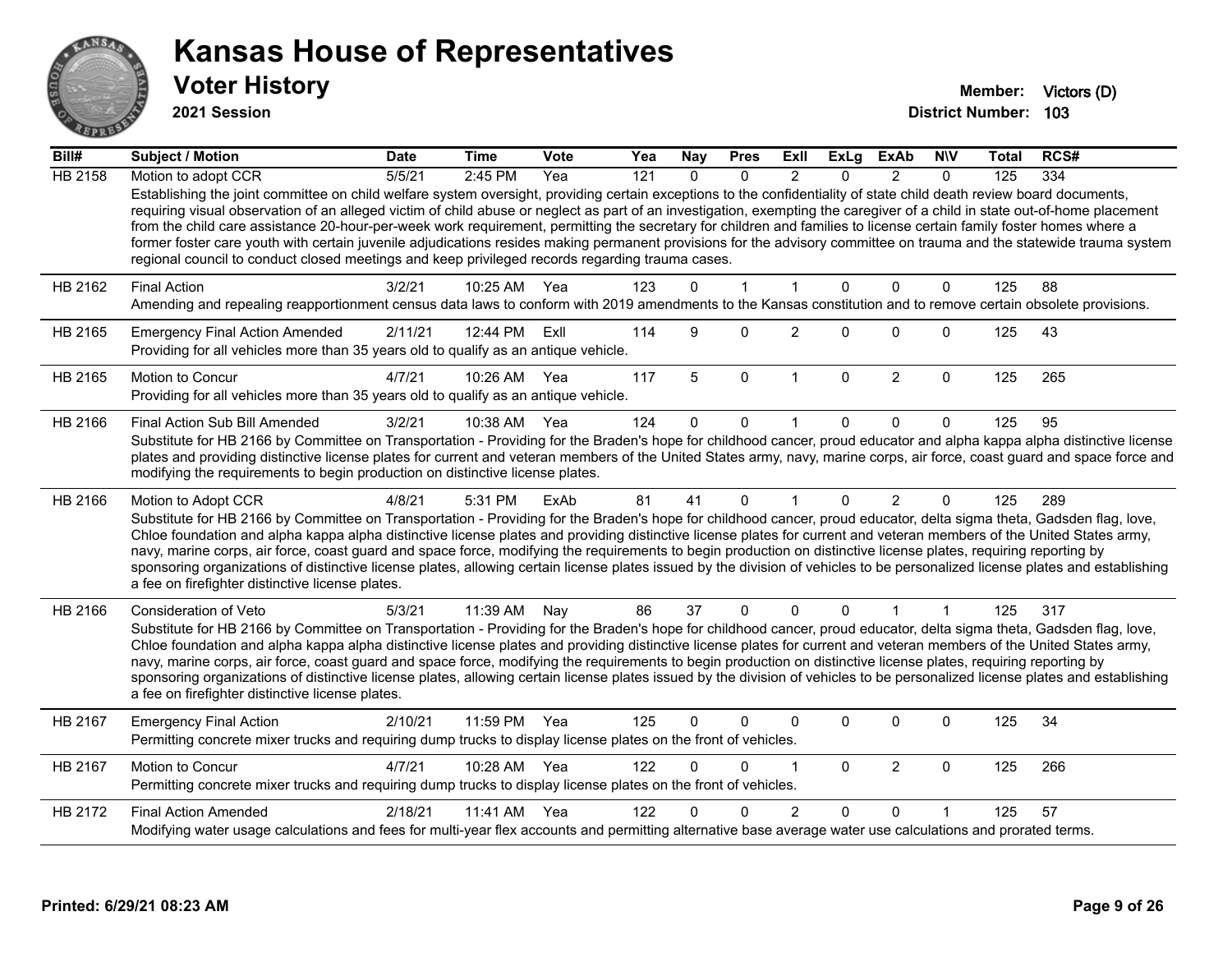

| Bill#   | <b>Subject / Motion</b>                                                                                                                                                                                                                                                                                                                                                                                                                                                                                                                                                                                                                                                                                                                                                                                                                                                                                    | Date    | Time       | Vote | Yea | Nay            | <b>Pres</b>  | ExII                 | <b>ExLg</b>  | <b>ExAb</b>    | <b>NIV</b>     | Total | RCS# |
|---------|------------------------------------------------------------------------------------------------------------------------------------------------------------------------------------------------------------------------------------------------------------------------------------------------------------------------------------------------------------------------------------------------------------------------------------------------------------------------------------------------------------------------------------------------------------------------------------------------------------------------------------------------------------------------------------------------------------------------------------------------------------------------------------------------------------------------------------------------------------------------------------------------------------|---------|------------|------|-----|----------------|--------------|----------------------|--------------|----------------|----------------|-------|------|
| HB 2175 | <b>Emergency Final Action</b><br>Creating the Dwayne Peaslee technical training center district.                                                                                                                                                                                                                                                                                                                                                                                                                                                                                                                                                                                                                                                                                                                                                                                                           | 2/25/21 | 12:52 PM   | Yea  | 122 | $\overline{2}$ | $\mathbf{0}$ | $\blacktriangleleft$ | $\Omega$     | $\Omega$       | $\Omega$       | 125   | 81   |
| HB 2176 | <b>Emergency Final Action Amended</b><br>Clarify the vacation or exclusion of territory from city boundaries or release of easements.                                                                                                                                                                                                                                                                                                                                                                                                                                                                                                                                                                                                                                                                                                                                                                      | 3/25/21 | 12:22 PM   | ExAb | 120 | $\overline{2}$ | $\mathbf{0}$ | 1                    | $\mathbf{0}$ | $\overline{2}$ | $\mathbf 0$    | 125   | 224  |
| HB 2178 | <b>Final Action</b><br>Vacating certain blocks in the original town plat set aside for a college and a park in the city of Americus and vesting fee simple title in the city.                                                                                                                                                                                                                                                                                                                                                                                                                                                                                                                                                                                                                                                                                                                              | 2/18/21 | 11:42 AM   | Yea  | 121 | 1              | $\mathbf 0$  | $\overline{2}$       | 0            | 0              |                | 125   | 58   |
| HB 2178 | <b>Motion to Concur</b><br>Providing for the vacation or exclusion of territory or easements by cities, including certain blocks in the original town plat set aside for a college and a park in the<br>city of Americus.                                                                                                                                                                                                                                                                                                                                                                                                                                                                                                                                                                                                                                                                                  | 3/30/21 | 3:05 PM    | Yea  | 121 | 2              | $\Omega$     |                      | O            | $\Omega$       |                | 125   | 250  |
| HB 2183 | <b>Final Action Amended</b><br>Prohibiting the governor, the executive branch and the judicial branch from altering election laws or procedures and limiting the authority of the secretary of state to enter<br>into consent decrees with any court absent the approval of the legislative coordinating council.                                                                                                                                                                                                                                                                                                                                                                                                                                                                                                                                                                                          | 3/3/21  | 11:53 AM   | Nay  | 84  | 39             | $\mathbf{1}$ |                      | $\Omega$     | $\Omega$       | $\Omega$       | 125   | 123  |
| HB 2183 | Motion to adopt CCR<br>Creating the transparency in revenues underwriting elections act; prohibiting the receipt and expenditure of private moneys by election officials; directing the secretary of<br>state to publish certain registered voter totals; relating to advance voting ballots by requiring signed statements for delivery of such ballots on behalf of a voter; limiting<br>the number of such ballots that can be delivered; prohibiting the altering or backdating of the mailing date on such ballots; requiring a matching signature on such<br>ballots; removing the secretary of state's authority to provide additional time for receipt of such ballots; prohibiting candidates for office from engaging in certain conduct<br>related to advance voting ballots; creating the crime of false representation of an election official; and, expanding the crime of electioneering.   | 4/8/21  | 10:11 PM   | ExAb | 80  | 42             | $\mathbf 0$  | $\mathbf{1}$         | $\Omega$     | $\overline{2}$ | $\Omega$       | 125   | 296  |
| HB 2183 | Consideration of Veto<br>Creating the transparency in revenues underwriting elections act; prohibiting the receipt and expenditure of private moneys by election officials; directing the secretary of<br>state to publish certain registered voter totals; relating to advance voting ballots by requiring signed statements for delivery of such ballots on behalf of a voter; limiting<br>the number of such ballots that can be delivered; prohibiting the altering or backdating of the mailing date on such ballots; requiring a matching signature on such<br>ballots; removing the secretary of state's authority to provide additional time for receipt of such ballots; prohibiting candidates for office from engaging in certain conduct<br>related to advance voting ballots; creating the crime of false representation of an election official; and, expanding the crime of electioneering. | 5/3/21  | 12:01 PM   | Nay  | 85  | 38             | $\Omega$     | 0                    | $\Omega$     |                | $\overline{1}$ | 125   | 319  |
| HB 2187 | <b>Final Action</b><br>Enacting the first-time home buyer savings account act.                                                                                                                                                                                                                                                                                                                                                                                                                                                                                                                                                                                                                                                                                                                                                                                                                             | 2/18/21 | 11:44 AM   | Yea  | 119 | 3              | $\Omega$     | $\mathcal{P}$        | $\Omega$     | $\Omega$       | -1             | 125   | 59   |
| HB 2187 | <b>Motion to Concur</b><br>Enacting the first-time home buyer savings account act.                                                                                                                                                                                                                                                                                                                                                                                                                                                                                                                                                                                                                                                                                                                                                                                                                         | 5/5/21  | 2:47 PM    | Yea  | 119 | $\overline{2}$ | $\mathbf 0$  | $\overline{2}$       | $\mathbf 0$  | $\overline{2}$ | $\Omega$       | 125   | 335  |
| HB 2191 | <b>Final Action</b><br>Increasing criminal penalties for the crimes of riot and incitement to riot when the crime occurs in a correctional facility.                                                                                                                                                                                                                                                                                                                                                                                                                                                                                                                                                                                                                                                                                                                                                       | 2/24/21 | 11:20 AM   | Yea  | 123 | $\Omega$       | $\mathbf{0}$ | $\mathbf 1$          | $\Omega$     | $\mathbf{1}$   | $\Omega$       | 125   | 67   |
| HB 2192 | <b>Final Action</b><br>Authorizing court services officers and community corrections officers to provide a certification of identification to offenders for use to obtain a new driver's license.                                                                                                                                                                                                                                                                                                                                                                                                                                                                                                                                                                                                                                                                                                          | 2/25/21 | $11:41$ AM | Yea  | 124 | $\Omega$       | $\Omega$     |                      | $\Omega$     | $\Omega$       | $\Omega$       | 125   | 77   |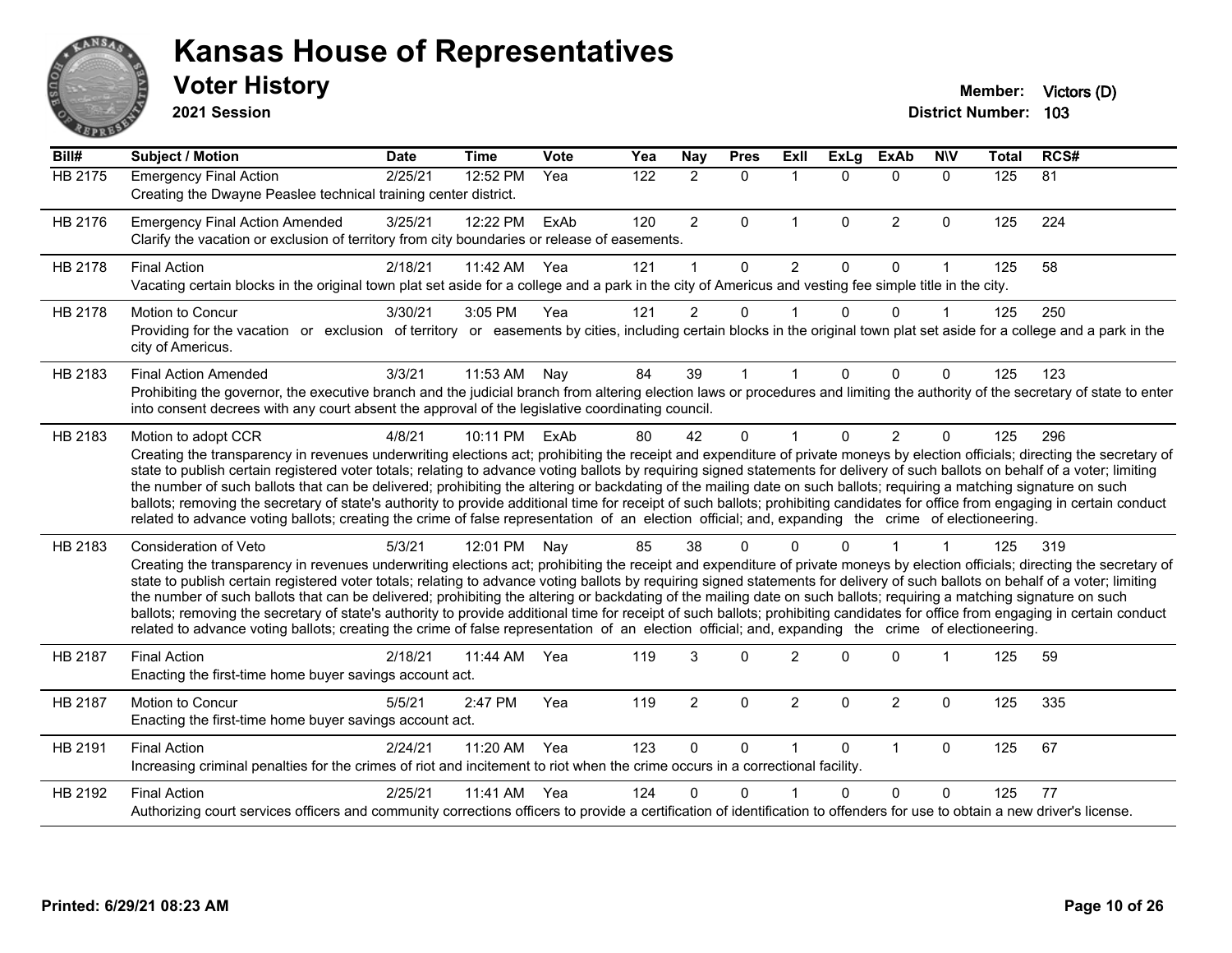

| Bill#          | <b>Subject / Motion</b>                                                                                                                                                                                                                                                                                                                                                                                                                                                                                                                                                                                                                                                                                                                                                                                                                                                                                                                                                                                                                                                                                                                                                            | <b>Date</b> | <b>Time</b> | Vote | Yea             | <b>Nay</b>           | <b>Pres</b>  | <b>Exll</b>    | <b>ExLg</b> | <b>ExAb</b>    | <b>NIV</b>   | Total | RCS# |
|----------------|------------------------------------------------------------------------------------------------------------------------------------------------------------------------------------------------------------------------------------------------------------------------------------------------------------------------------------------------------------------------------------------------------------------------------------------------------------------------------------------------------------------------------------------------------------------------------------------------------------------------------------------------------------------------------------------------------------------------------------------------------------------------------------------------------------------------------------------------------------------------------------------------------------------------------------------------------------------------------------------------------------------------------------------------------------------------------------------------------------------------------------------------------------------------------------|-------------|-------------|------|-----------------|----------------------|--------------|----------------|-------------|----------------|--------------|-------|------|
| <b>HB 2196</b> | Final Action Sub Bill Amended<br>Substitute for HB 2196 by Commerce, Labor and Economic Development - Changing provisions of the employment security law including creation of the unemployment<br>compensation modernization and improvement council, development of a new unemployment insurance information technology system, provision of tax information to<br>claimants, publication of trust fund data, the maximum benefit period, the charging of employer accounts for benefits paid, employer contribution rate determination and<br>schedules, abolishment of the employment security interest assessment fund, crediting of employer accounts for fraudulent or erroneous payments, appropriation of<br>federal COVID-19 moneys to the unemployment insurance trust fund, transfers from the state general fund to the unemployment insurance trust fund for improper<br>benefit payments, emergency expansion of the employment security board of review, providing for the my reemployment plan program and workforce training program<br>availability to claimants, changes to the shared work compensation program and other unemployment trust fund provisions. | 3/4/21      | 1:47 PM     | Nay  | $\overline{87}$ | 36                   | $\mathbf{0}$ |                | $\Omega$    |                | $\mathbf{0}$ | 125   | 148  |
| HB 2196        | Motion to adopt CCR<br>Senate Substitute for HB 2196 by Committee on Commerce - Changing provisions of the employment security law including creation of the unemployment<br>compensation modernization and improvement council, development of a new unemployment insurance information technology system, provision of tax information to<br>claimants, publication of trust fund data, the maximum benefit period, the charging of employer accounts for benefits paid, employer contribution rate determination and<br>schedules, crediting of employer accounts for fraudulent or erroneous payments, transfer of federal COVID-19 moneys to the unemployment insurance trust fund,<br>emergency expansion of the employment security board of review, providing for the my reemployment plan program and workforce training program availability to<br>claimants, changes to the shared work compensation program and other unemployment trust fund provisions.                                                                                                                                                                                                              | 4/9/21      | 5:58 PM     | Exll | 122             | $\Omega$             | $\Omega$     | $\overline{2}$ | $\Omega$    | 0              |              | 125   | 314  |
| HB 2201        | <b>Final Action Amended</b><br>Decreasing the Eisenhower legacy transportation program alternate delivery project threshold, authorizing usage of federal stimulus funds and KDOT bonding authority.                                                                                                                                                                                                                                                                                                                                                                                                                                                                                                                                                                                                                                                                                                                                                                                                                                                                                                                                                                               | 3/2/21      | 10:40 AM    | Yea  | 118             | 6                    | $\Omega$     |                | $\Omega$    | $\Omega$       | $\mathbf{0}$ | 125   | 96   |
| HB 2201        | Mot to Concur in Conference<br>Senate Substitute for HB 2201 by Committee on Transportation - Decreasing the Eisenhower legacy transportation program alternate delivery project threshold,<br>authorizing the usage of federal stimulus funds and KDOT bonding authority.                                                                                                                                                                                                                                                                                                                                                                                                                                                                                                                                                                                                                                                                                                                                                                                                                                                                                                         | 4/8/21      | 5:00 PM     | ExAb | 95              | 27                   | $\Omega$     |                | $\Omega$    | $\overline{2}$ | $\Omega$     | 125   | 285  |
| HB 2203        | <b>Final Action</b><br>Establishing the asbestos remediation fund for fees collected as part of the Kansas asbestos control program.                                                                                                                                                                                                                                                                                                                                                                                                                                                                                                                                                                                                                                                                                                                                                                                                                                                                                                                                                                                                                                               | 3/2/21      | 10:42 AM    | Yea  | 122             | $\overline{2}$       | $\Omega$     |                | $\Omega$    | $\Omega$       | 0            | 125   | 97   |
| HB 2203        | Motion to Concur<br>Establishing the asbestos remediation fund for fees collected as part of the Kansas asbestos control program.                                                                                                                                                                                                                                                                                                                                                                                                                                                                                                                                                                                                                                                                                                                                                                                                                                                                                                                                                                                                                                                  | 4/8/21      | 7:45 PM     | ExAb | 121             | $\blacktriangleleft$ |              |                | $\Omega$    | $\overline{1}$ | $\Omega$     | 125   | 290  |
| HB 2208        | <b>Final Action Amended</b><br>Authorizing telemedicine waivers for out-of-state healthcare providers, reducing certain requirements for licensure by the behavioral sciences regulatory board and<br>expanding out-of-state temporary permits to practice behavioral sciences professions.                                                                                                                                                                                                                                                                                                                                                                                                                                                                                                                                                                                                                                                                                                                                                                                                                                                                                        | 3/3/21      | 11:55 AM    | Yea  | 124             | $\Omega$             | $\mathbf{0}$ |                | $\Omega$    | $\mathbf{0}$   | $\Omega$     | 125   | 124  |
| HB 2208        | Motion to adopt CCR<br>Senate Substitute for HB 2208 by Committee on Public Health and Welfare - Establishing certification and funding for certified community behavioral health clinics,<br>enacting the rural emergency hospital act to provide for the licensure of rural emergency hospitals, authorizing telemedicine waivers for out-of-state healthcare<br>providers, reducing certain requirements for licensure by the behavioral sciences regulatory board and expanding out-of-state temporary permits to practice behavioral<br>sciences professions.                                                                                                                                                                                                                                                                                                                                                                                                                                                                                                                                                                                                                 | 4/9/21      | 5:44 PM     | ExIl | 120             | $\overline{2}$       | 0            | $\overline{2}$ | $\Omega$    | 0              |              | 125   | 312  |
| HB 2209        | <b>Final Action Amended</b><br>Enacting the psychology interjurisdictional compact to provide for interjurisdictional authorization to practice telepsychology and temporary in-person, face-to-face<br>psychology.                                                                                                                                                                                                                                                                                                                                                                                                                                                                                                                                                                                                                                                                                                                                                                                                                                                                                                                                                                | 3/3/21      | 11:57 AM    | Yea  | 121             | 3                    | 0            |                | $\Omega$    | $\Omega$       | $\Omega$     | 125   | 125  |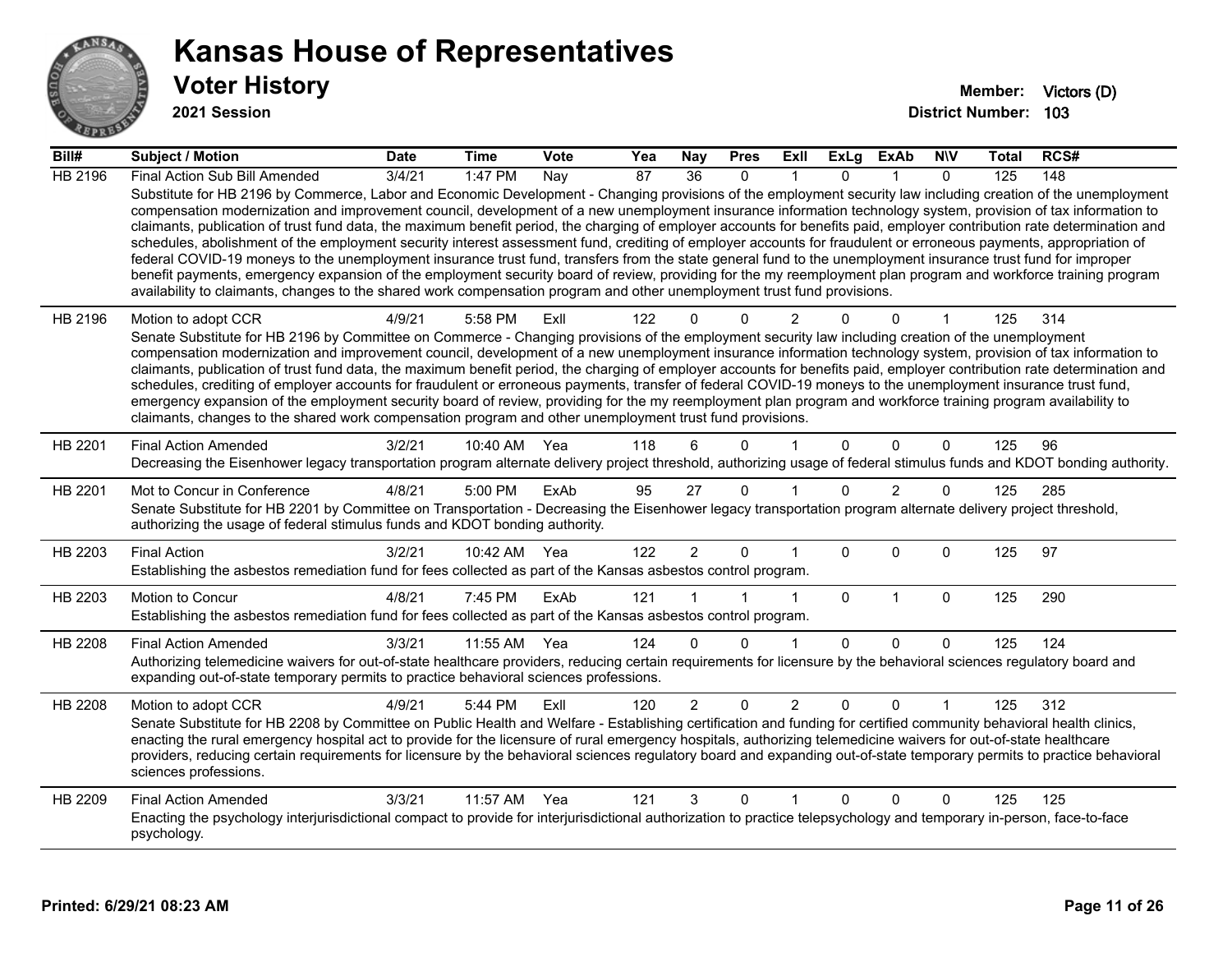

| Bill#          | Subject / Motion                                                                                                                                                             | <b>Date</b> | <b>Time</b> | Vote | Yea | Nay            | <b>Pres</b> | ExII           | <b>ExLa</b>  | <b>ExAb</b>    | <b>NIV</b>   | Total | RCS# |
|----------------|------------------------------------------------------------------------------------------------------------------------------------------------------------------------------|-------------|-------------|------|-----|----------------|-------------|----------------|--------------|----------------|--------------|-------|------|
| <b>HB 2212</b> | <b>Final Action</b>                                                                                                                                                          | 3/2/21      | 10:43 AM    | Yea  | 122 | $\overline{2}$ | $\mathbf 0$ | $\mathbf 1$    | $\Omega$     | $\Omega$       | $\mathbf 0$  | 125   | 98   |
|                | Eliminating Kansas residency requirements for various liquor licenses.                                                                                                       |             |             |      |     |                |             |                |              |                |              |       |      |
| HB 2214        | <b>Final Action</b>                                                                                                                                                          | 3/2/21      | 10:45 AM    | Yea  | 124 | 0              | $\Omega$    | $\overline{1}$ | $\Omega$     | $\Omega$       | $\mathbf{0}$ | 125   | 99   |
|                | Authorizing the secretary of administration on behalf of the department of corrections to convey land in Mitchell county to the city of Beloit.                              |             |             |      |     |                |             |                |              |                |              |       |      |
| HB 2218        | <b>Final Action</b>                                                                                                                                                          | 3/4/21      | 1:49 PM     | Yea  | 123 | $\Omega$       | $\Omega$    |                | $\Omega$     |                | $\Omega$     | 125   | 149  |
|                | Updating membership and requirements of the Kansas state employees health care commission to include a current and retired state employee enrolled in the state              |             |             |      |     |                |             |                |              |                |              |       |      |
|                | healthcare benefits program group health insurance medical plan.                                                                                                             |             |             |      |     |                |             |                |              |                |              |       |      |
| HB 2218        | Motion to adopt CCR                                                                                                                                                          | 4/9/21      | $2:33$ PM   | ExIl | 123 | $\Omega$       | $\Omega$    | $\overline{2}$ | $\Omega$     | $\Omega$       | $\mathbf{0}$ | 125   | 306  |
|                | Updating the membership and responsibilities of the Kansas state employees health care commission and requiring the commission to make certain reports and                   |             |             |      |     |                |             |                |              |                |              |       |      |
|                | recommendations to the legislature.                                                                                                                                          |             |             |      |     |                |             |                |              |                |              |       |      |
| HB 2219        | <b>Final Action</b>                                                                                                                                                          | 3/16/21     | $11:13$ AM  | Yea  | 123 | 1              | $\Omega$    |                | $\Omega$     | $\Omega$       | $\Omega$     | 125   | 168  |
|                | Enacting the Kansas targeted employment act to provide tax credits for the employment of persons with developmental disabilities.                                            |             |             |      |     |                |             |                |              |                |              |       |      |
| <b>HB 2224</b> | <b>Final Action Amended</b>                                                                                                                                                  | 3/4/21      | 1:50 PM     | Yea  | 117 | 6              | $\Omega$    |                | $\Omega$     | 1              | $\mathbf{0}$ | 125   | 150  |
|                | Expanding the definition of "infectious disease" in certain statutes related to crimes in which bodily fluids may have been transmitted from one person to another.          |             |             |      |     |                |             |                |              |                |              |       |      |
| <b>HB 2224</b> | Mot to Concur in Conference                                                                                                                                                  | 5/7/21      | 4:21 PM     | ExAb | 112 | $\overline{7}$ | $\Omega$    |                | 0            | 5              | $\mathbf 0$  | 125   | 350  |
|                | Expanding the definition of "infectious disease" in certain statutes related to crimes in which bodily fluids may have been transmitted from one person to another.          |             |             |      |     |                |             |                |              |                |              |       |      |
| <b>HB 2227</b> | <b>Final Action Amended</b>                                                                                                                                                  | 3/4/21      | 1:53 PM     | Yea  | 113 | 10             | $\Omega$    |                | $\Omega$     | 1              | $\Omega$     | 125   | 151  |
|                | Providing immunity from civil liability for COVID-19 claims for certain covered facilities, including adult care homes, community mental health centers, crisis intervention |             |             |      |     |                |             |                |              |                |              |       |      |
|                | centers, community service providers and community developmental disability organizations.                                                                                   |             |             |      |     |                |             |                |              |                |              |       |      |
| HB 2228        | <b>Final Action Amended</b>                                                                                                                                                  | 3/3/21      | 11:58 AM    | Yea  | 124 | $\Omega$       | $\Omega$    | $\mathbf{1}$   | $\Omega$     | $\Omega$       | $\mathbf 0$  | 125   | 126  |
|                | Requiring law enforcement agencies to adopt a policy regarding submission of sexual assault evidence kits and allowing evidence collection at child advocacy centers or      |             |             |      |     |                |             |                |              |                |              |       |      |
|                | other facilities.                                                                                                                                                            |             |             |      |     |                |             |                |              |                |              |       |      |
| HB 2231        | <b>Emergency Final Action</b>                                                                                                                                                | 3/4/21      | 4:35 PM     | Yea  | 78  | 45             | $\Omega$    |                | $\Omega$     |                | $\mathbf 0$  | 125   | 159  |
|                | Amending the definition of the crime of conducting a pyramid promotional scheme, providing for an exemption and defining key terms.                                          |             |             |      |     |                |             |                |              |                |              |       |      |
| HB 2234        | <b>Final Action</b>                                                                                                                                                          | 3/3/21      | 12:00 PM    | Yea  | 123 | 1              | $\Omega$    |                | $\Omega$     | $\Omega$       | $\Omega$     | 125   | 127  |
|                | Requiring medical directors of emergency medical services to provide medical oversight of such services and emergency medical service providers.                             |             |             |      |     |                |             |                |              |                |              |       |      |
| HB 2236        | <b>Final Action Amended</b>                                                                                                                                                  | 3/18/21     | 11:27 AM    | Yea  | 122 | $\Omega$       | $\Omega$    |                | $\Omega$     | $\overline{2}$ | $\Omega$     | 125   | 181  |
|                | Authorizing exclusion of the sales comparison approach in mortgage financing appraisals of certain unique residential real property in rural counties.                       |             |             |      |     |                |             |                |              |                |              |       |      |
|                |                                                                                                                                                                              |             |             |      |     |                |             |                |              |                |              |       |      |
|                |                                                                                                                                                                              | 2/24/21     |             | Yea  |     | 16             | $\Omega$    |                | $\Omega$     | 1              | $\mathbf{0}$ |       |      |
| HB 2237        | <b>Final Action</b><br>Extending the eligible time period for the rural opportunity zone loan repayment program and income tax credit.                                       |             | 11:22 AM    |      | 107 |                |             |                |              |                |              | 125   | 68   |
| HB 2238        | <b>Final Action</b>                                                                                                                                                          | 3/2/21      | 10:47 AM    | Yea  | 124 | 0              | $\Omega$    |                | $\mathbf{0}$ | 0              | $\mathbf 0$  | 125   | 100  |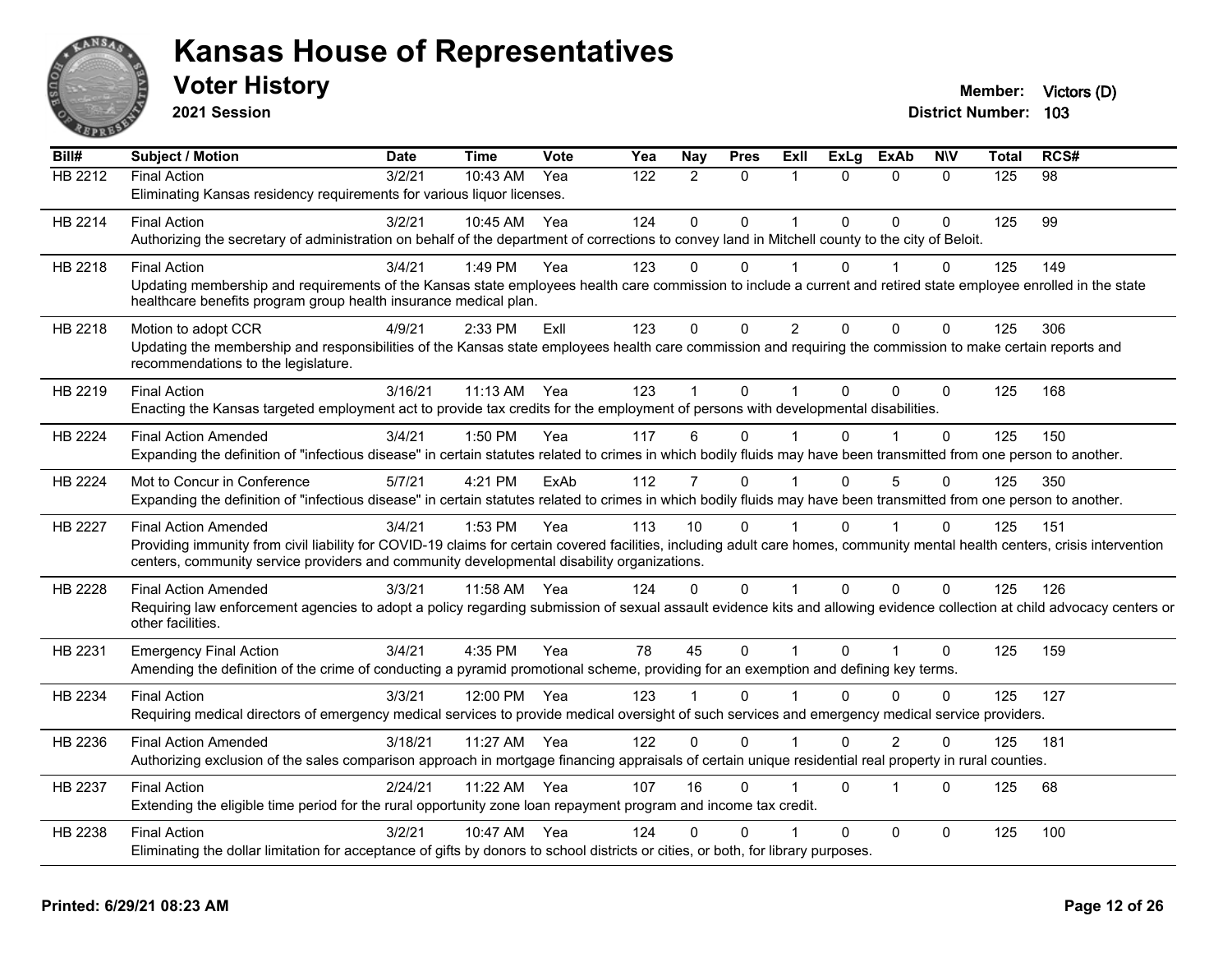

**2021 Session**

| Bill#          | <b>Subject / Motion</b>                                                                                                                                                                                                                                                                                                                                                                                  | <b>Date</b> | <b>Time</b> | <b>Vote</b> | Yea | Nav          | <b>Pres</b> | Exll           | <b>ExLg</b> | <b>ExAb</b>    | <b>NIV</b>   | Total | RCS# |
|----------------|----------------------------------------------------------------------------------------------------------------------------------------------------------------------------------------------------------------------------------------------------------------------------------------------------------------------------------------------------------------------------------------------------------|-------------|-------------|-------------|-----|--------------|-------------|----------------|-------------|----------------|--------------|-------|------|
| HB 2239        | <b>Emergency Final Action Amended</b><br>Extending the Kansas corporate income tax net operating loss carryforward.                                                                                                                                                                                                                                                                                      | 3/4/21      | 4:33 PM     | Yea         | 123 | $\Omega$     | $\Omega$    | $\overline{1}$ | $\Omega$    | $\mathbf 1$    | $\mathbf{0}$ | 125   | 158  |
| HB 2243        | <b>Final Action</b><br>Adjusting the frequency of the KPERS actuarial experience study.                                                                                                                                                                                                                                                                                                                  | 2/25/21     | 11:43 AM    | Yea         | 123 | $\mathbf{1}$ | 0           | $\overline{1}$ | 0           | $\mathbf{0}$   | $\mathbf 0$  | 125   | 78   |
| HB 2243        | Motion to adopt CCR<br>Adjusting the frequency of the KPERS actuarial experience study, providing a moratorium on KPERS death and long-term disability employer contributions, allowing the<br>extension of certain DROP periods and conforming certain KPERS provisions with the federal CARES act.                                                                                                     | 4/8/21      | 5:11 PM     | ExAb        | 122 | $\mathbf 0$  | $\pmb{0}$   | -1             | $\Omega$    | $\overline{2}$ | $\pmb{0}$    | 125   | 288  |
| HB 2244        | <b>Emergency Final Action Amended</b><br>Establishing requirements for the effective disposal of industrial hemp and requiring industrial hemp processors to register with the state fire marshal.                                                                                                                                                                                                       | 2/25/21     | 12:49 PM    | Yea         | 97  | 27           | $\mathsf 0$ |                | 0           | $\Omega$       | $\Omega$     | 125   | 79   |
| HB 2244        | Motion to adopt CCR<br>Establishing requirements for the effective disposal of industrial hemp and requiring industrial hemp processors to register with the state fire marshal.                                                                                                                                                                                                                         | 4/8/21      | 9:32 PM     | ExAb        | 101 | 22           | 0           |                | $\Omega$    |                | $\mathbf 0$  | 125   | 295  |
| HB 2245        | <b>Final Action</b><br>Permitting the division of vehicles to collect emergency contact information for registration purposes and permitting law enforcement agencies to use such information in<br>the case of an emergency.                                                                                                                                                                            | 3/4/21      | 1:54 PM     | Yea         | 123 | 0            | $\mathbf 0$ | $\overline{1}$ | 0           | $\overline{1}$ | $\mathbf 0$  | 125   | 152  |
| HB 2245        | Motion to Concur<br>Permitting the division of vehicles to collect emergency contact information for registration purposes and permitting law enforcement agencies to use such information in<br>the case of an emergency.                                                                                                                                                                               | 4/7/21      | 10:30 AM    | Yea         | 122 | $\mathbf{0}$ | 0           | $\mathbf 1$    | $\Omega$    | 2              | $\mathbf{0}$ | 125   | 267  |
| <b>HB 2247</b> | <b>Final Action Amended</b><br>Designating a portion of K-67 highway as the COII Trenton J Brinkman memorial highway, designating bridges on U.S. highway 54 as the Max Zimmerman memorial<br>bridge and the Jack Taylor memorial bridge, designating a bridge on U.S. highway 77 as the PFC Loren H Larson bridge and designating a bridge on U.S. highway 166<br>as the Tyler A Juden memorial bridge. | 3/2/21      | 10:48 AM    | Yea         | 124 | $\Omega$     | $\Omega$    |                | 0           | $\Omega$       | $\Omega$     | 125   | 101  |
| <b>HB 2247</b> | Motion to Concur<br>Designating a portion of K-67 highway as the COII Trenton J Brinkman memorial highway, designating bridges on U.S. highway 54 as the Max Zimmerman memorial<br>bridge and the Jack Taylor memorial bridge, designating a bridge on U.S. highway 77 as the PFC Loren H Larson bridge and designating a bridge on U.S. highway 166<br>as the Tyler A Juden memorial bridge.            | 4/7/21      | 10:23 AM    | Yea         | 122 | $\Omega$     | $\Omega$    |                | 0           | $\overline{2}$ | $\Omega$     | 125   | 264  |
| HB 2248        | <b>Final Action</b><br>Increasing state financial assistance to local health departments under specified circumstances.                                                                                                                                                                                                                                                                                  | 3/17/21     | 11:19 AM    | Yea         | 111 | 12           | $\Omega$    | $\mathbf{1}$   | 0           | 1              | $\mathbf{0}$ | 125   | 175  |
| HB 2252        | <b>Final Action Amended</b><br>Creating fulfillment house licenses to authorize storage and shipping services provided to winery special order shipping licensees.                                                                                                                                                                                                                                       | 3/2/21      | 10:50 AM    | Yea         | 122 | 2            | $\Omega$    | $\overline{ }$ | 0           | $\mathbf{0}$   | $\pmb{0}$    | 125   | 102  |
| HB 2254        | <b>Final Action Amended</b><br>Increasing the monetary cap on irrevocable prearranged funeral agreements to \$10,000.                                                                                                                                                                                                                                                                                    | 2/24/21     | 11:23 AM    | Yea         | 123 | $\mathbf{0}$ | $\Omega$    | $\overline{1}$ | 0           | $\mathbf{1}$   | $\mathbf{0}$ | 125   | 69   |
| <b>HB 2254</b> | Mot to Concur in Conference<br>Increasing the monetary cap on irrevocable prearranged funeral agreements to \$10,000.                                                                                                                                                                                                                                                                                    | 4/8/21      | 7:48 PM     | ExAb        | 122 | 1            | $\Omega$    | $\mathbf{1}$   | 0           | 1              | $\mathbf 0$  | 125   | 291  |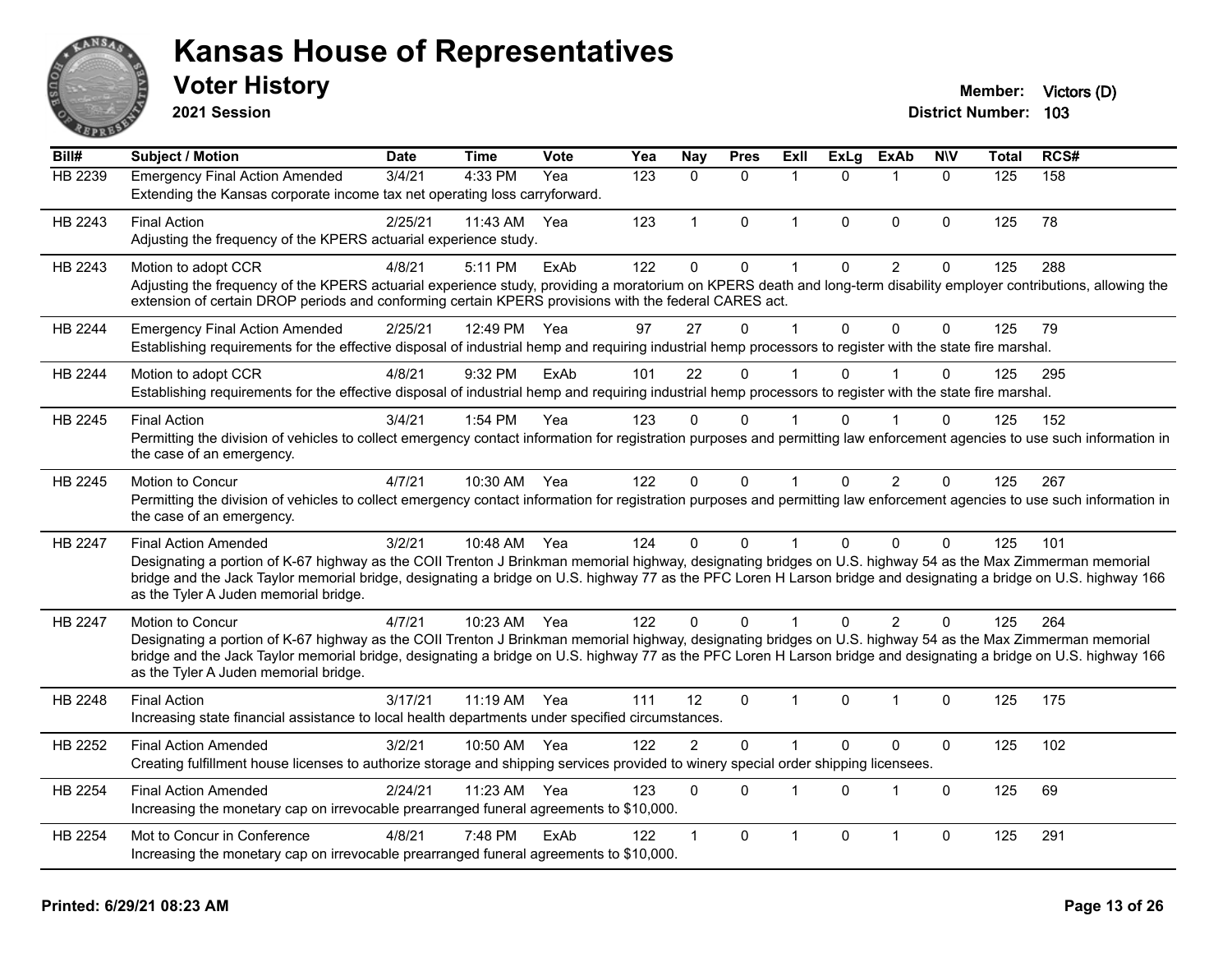

**2021 Session**

**Bill# Subject / Motion Date Time Vote Yea Nay Pres Exll ExLg ExAb N\V Total RCS#** HB 2259 Final Action Amended 3/2/21 10:53 AM Yea 75 49 0 1 0 0 0 125 103 Permitting the use of expedited partner therapy to treat a sexually transmitted disease. HB 2262 Final Action Amended 2/24/21 11:25 AM Yea 122 1 0 1 0 1 0 125 70 Eliminating the requirement to provide a permit to cremate in certain circumstances and authorizing electronic permits to cremate. HB 2264 Final Action 3/2/21 10:56 AM Yea 95 29 0 1 0 0 0 125 104 Permitting student athletes at postsecondary educational institutions to receive compensation for the use of their name, image, likeness rights or athletic reputation. HB 2270 Final Action 3/2/21 10:58 AM Yea 123 1 0 1 0 0 0 125 105 Modifying the distribution of the levy on fire insurance business premiums to the state fire marshal fee fund, the emergency medical services operating fund and the fire service training program fund. HB 2275 Final Action 3/2/21 10:27 AM Yea 124 0 0 1 0 0 0 125 89 Requiring the department of corrections to develop guidance to be used by parole officers when responding to violations of parole and postrelease supervision and that incentivize compliant behavior. HB 2277 Emergency Final Action Amended 2/25/21 12:51 PM Yea 116 8 0 1 0 0 0 125 80 Clarifying the definition of possession in the Kansas criminal code. HB 2279 Final Action Amended 3/3/21 12:02 PM Yea 122 2 0 1 0 0 0 125 128 Enacting the physical therapy licensure compact and authorizing criminal history record checks. HB 2280 Final Action Amended 3/3/21 12:03 PM Yea 116 8 0 1 0 0 0 125 129 Updating statutes relating to the powers, duties and functions of the state board of pharmacy. HB 2287 Final Action 3/16/21 11:15 AM Yea 115 9 0 1 0 0 0 125 169 Establishing the Kansas promise scholarship act to provide scholarships to students who attend postsecondary educational programs that correspond to high-need career fields. HB 2292 Final Action 3/2/21 10:28 AM Yea 124 0 0 1 0 0 0 125 90 Creating exemptions in the open records act for cyber security assessments, plans and vulnerabilities. HB 2295 Final Action 3/4/21 1:56 PM Yea 122 1 0 1 0 1 0 125 153 Exempting municipal motor grader vehicle operators from Kansas uniform commercial drivers' license act requirements. HB 2297 Final Action 3/2/21 10:59 AM Yea 124 0 0 1 0 0 0 125 106 Concerning requirements of publication of certain documents by the secretary of state; relating to session laws, the Kansas register, proposed amendments to the constitution of the state of Kansas, and Kansas administrative rules and regulations and guidance documents. HB 2298 Final Action 3/2/21 11:01 AM Yea 120 4 0 1 0 0 0 125 107 Changing requirements for service of process on nonresident drivers and clarifying service of process on certain business entities. HB 2313 Final Action 3/4/21 1:32 PM Yea 123 0 0 1 0 1 0 125 142 Allowing Kansas national guard and reservist members who are in good standing to receive a property tax exemption for up to two motor vehicles.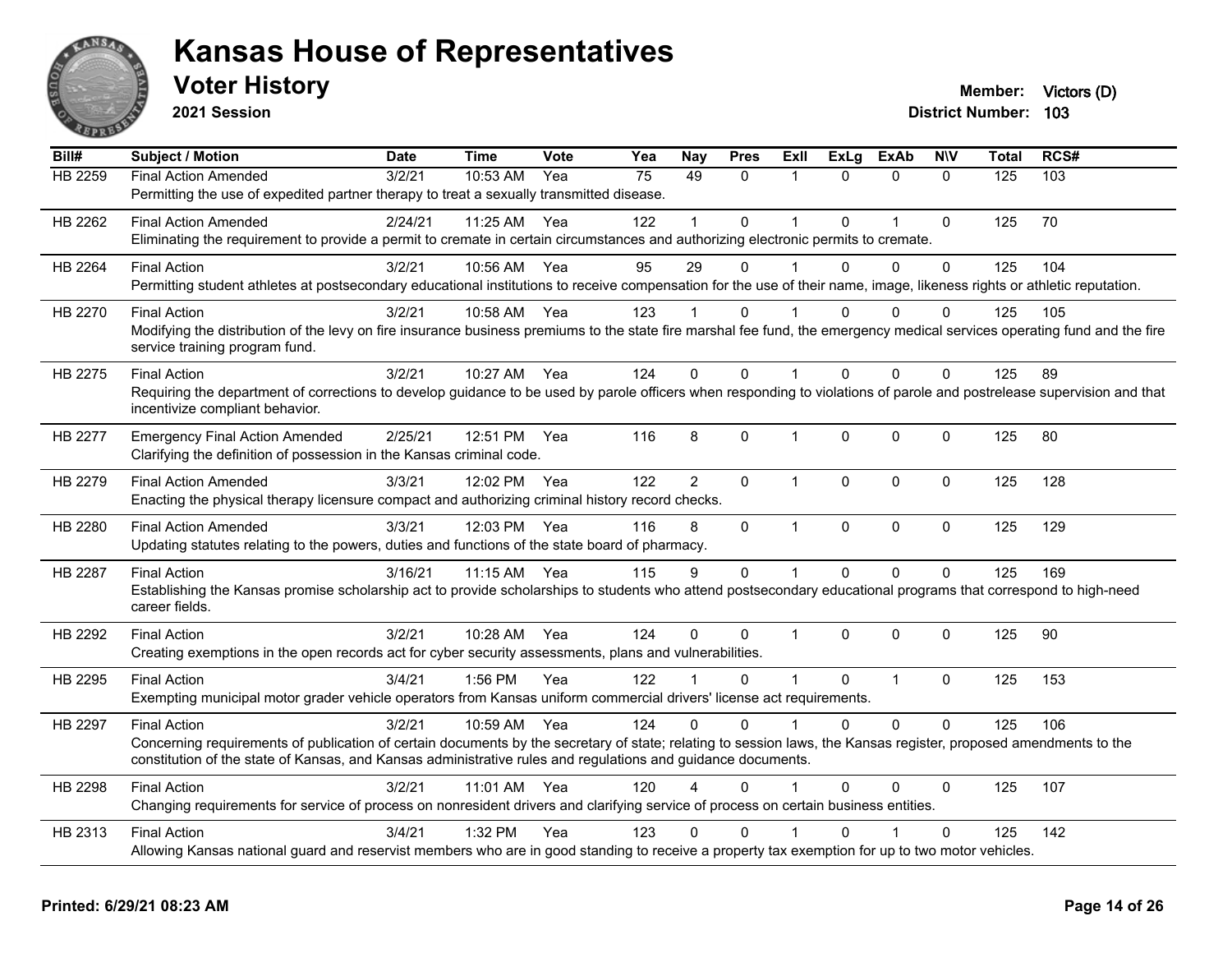

**2021 Session**

| Bill#   | Subject / Motion                                                                                                                                                                                                                                                                                                                                                                                                                                                                                                                                                                                                                                                                                                          | <b>Date</b> | <b>Time</b>  | <b>Vote</b> | Yea | Nay            | <b>Pres</b>         | ExII         | <b>ExLg</b> | ExAb           | <b>NIV</b>   | Total | RCS# |
|---------|---------------------------------------------------------------------------------------------------------------------------------------------------------------------------------------------------------------------------------------------------------------------------------------------------------------------------------------------------------------------------------------------------------------------------------------------------------------------------------------------------------------------------------------------------------------------------------------------------------------------------------------------------------------------------------------------------------------------------|-------------|--------------|-------------|-----|----------------|---------------------|--------------|-------------|----------------|--------------|-------|------|
| HB 2313 | Motion to adopt CCR                                                                                                                                                                                                                                                                                                                                                                                                                                                                                                                                                                                                                                                                                                       | 5/7/21      | 11:59 PM     | ExAb        | 108 | $\mathcal{R}$  | $\Omega$            |              | $\Omega$    | 13             | $\Omega$     | 125   | 355  |
|         | Senate Substitute for HB 2313 by Committee on Assessment and Taxation - Providing for reimbursement of property taxes for certain business shutdowns or<br>restrictions, allowing Kansas national guard and reservist members who are in good standing to receive a property tax exemption for up to two motor vehicles,<br>authorizing continuation of the statewide levy for schools and the exemption of a portion of residential property from such levy, authorizing appointment by the governor<br>of a member pro tempore when a vacancy on the state board of tax appeals exists and directing post audit study of the impact of non-profit and governmental entities<br>competing against for-profit businesses. |             |              |             |     |                |                     |              |             |                |              |       |      |
| HB 2315 | <b>Emergency Final Action</b><br>Providing a tax credit for contributions to technical colleges.                                                                                                                                                                                                                                                                                                                                                                                                                                                                                                                                                                                                                          | 3/4/21      | 4:41 PM      | Yea         | 119 | 4              | $\mathbf{0}$        | $\mathbf 1$  | $\Omega$    | $\overline{1}$ | $\mathbf{0}$ | 125   | 164  |
| HB 2316 | <b>Final Action</b><br>Eliminating the prohibition of a surcharge when purchases are made with a credit or debit card.                                                                                                                                                                                                                                                                                                                                                                                                                                                                                                                                                                                                    | 3/30/21     | 10:34 AM     | Nay         | 90  | 34             | $\mathbf 0$         | $\mathbf{1}$ | $\Omega$    | $\mathbf 0$    | 0            | 125   | 234  |
| HB 2321 | <b>Final Action Amended</b><br>Requiring electric public utilities to notify cities prior to construction of urban electric transmission lines.                                                                                                                                                                                                                                                                                                                                                                                                                                                                                                                                                                           | 3/2/21      | 11:03 AM     | Yea         | 122 | $\overline{2}$ | $\mathsf{O}\xspace$ | $\mathbf{1}$ | $\pmb{0}$   | $\pmb{0}$      | $\pmb{0}$    | 125   | 108  |
| HB 2329 | <b>Final Action Amended</b><br>Updating the entities who are subject to the pipeline safety program of the state corporation commission.                                                                                                                                                                                                                                                                                                                                                                                                                                                                                                                                                                                  | 3/24/21     | $11:14$ AM   | Yea         | 121 | 1              | $\mathbf{0}$        | $\mathbf{1}$ | $\Omega$    | $\overline{2}$ | $\mathbf 0$  | 125   | 200  |
| HB 2332 | <b>Final Action Amended</b><br>Requiring identification of the sender on third party solicitations to registered voters to file an application for an advance voting ballot.                                                                                                                                                                                                                                                                                                                                                                                                                                                                                                                                              | 3/3/21      | 12:05 PM     | Nay         | 86  | 38             | $\mathbf 0$         | 1            | $\Omega$    | 0              | $\mathbf{0}$ | 125   | 130  |
| HB 2332 | Motion to adopt CCR<br>Prohibiting the modification of election laws other than by legislative process, requiring county election officials to maintain residential and mailing addresses for<br>registered voters, requiring identification of the sender on third party solicitations to registered voters to file an application for an advance voting ballot and prohibiting<br>such solicitations by nonresidents of this state, expanding the crime of election tampering and providing for the appointment of elected officials when vacancy is due to<br>military service.                                                                                                                                        | 4/8/21      | 10:21 PM     | ExAb        | 83  | 38             | $\mathbf{0}$        | 1            | $\Omega$    | 3              | $\Omega$     | 125   | 297  |
| HB 2332 | <b>Consideration of Veto</b><br>Prohibiting the modification of election laws other than by legislative process, requiring county election officials to maintain residential and mailing addresses for<br>registered voters, requiring identification of the sender on third party solicitations to registered voters to file an application for an advance voting ballot and prohibiting<br>such solicitations by nonresidents of this state, expanding the crime of election tampering and providing for the appointment of elected officials when vacancy is due to<br>military service.                                                                                                                               | 5/3/21      | 11:45 AM     | Nay         | 86  | 37             | $\mathbf 0$         | 0            | 0           | 1              |              | 125   | 318  |
| HB 2339 | <b>Final Action Amended</b><br>Expanding the crime of election tampering to include changing or altering votes cast, manipulating computer hardware or software or vote tabulation methods or<br>producing false vote totals.                                                                                                                                                                                                                                                                                                                                                                                                                                                                                             | 3/17/21     | 11:21 AM     | Yea         | 122 |                | $\Omega$            |              | 0           |                | $\Omega$     | 125   | 176  |
| HB 2361 | <b>Final Action</b><br>Authorizing the supreme court to adopt rules establishing specialty courts, creating the specialty court funding advisory committee and the specialty court resources<br>fund.                                                                                                                                                                                                                                                                                                                                                                                                                                                                                                                     | 3/3/21      | 12:07 PM Yea |             | 122 | $\mathbf{1}$   | $\overline{1}$      | $\mathbf{1}$ | $\Omega$    | $\Omega$       | $\Omega$     | 125   | 131  |
| HB 2362 | <b>Final Action</b><br>Modifying the elements of and making changes to the criminal penalties of abuse of a child.                                                                                                                                                                                                                                                                                                                                                                                                                                                                                                                                                                                                        | 3/3/21      | 12:08 PM     | Yea         | 124 | $\Omega$       | $\Omega$            |              | $\Omega$    | $\Omega$       | 0            | 125   | 132  |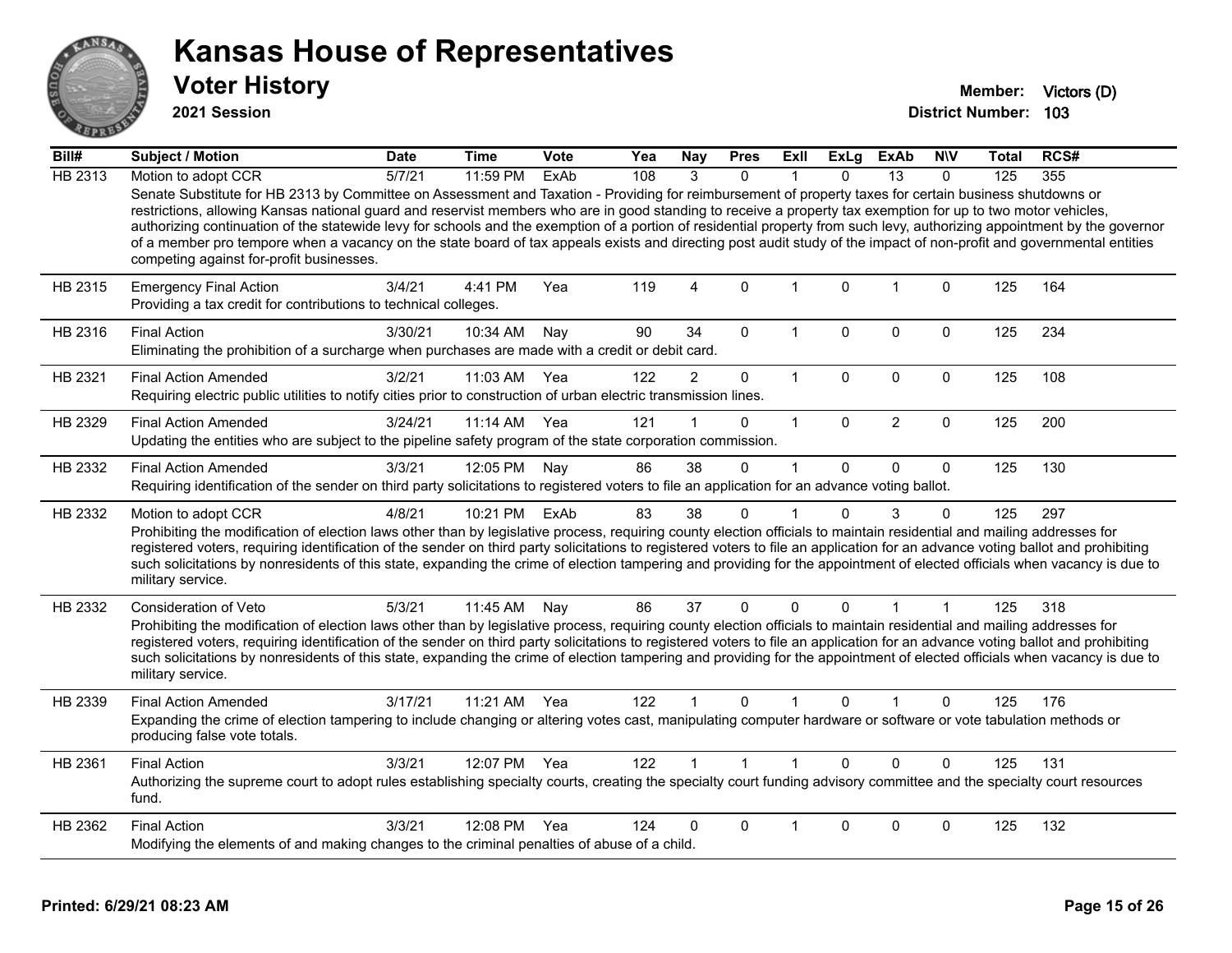

**2021 Session**

| Bill#          | Subject / Motion                                                                                                                                                                                                                                                                                                                                                                                                                                                                                                                                                                                                    | <b>Date</b> | <b>Time</b> | Vote | Yea | Nay           | <b>Pres</b>  | <b>ExII</b>   | <b>ExLg</b> | <b>ExAb</b>  | <b>NIV</b> | Total | RCS#             |
|----------------|---------------------------------------------------------------------------------------------------------------------------------------------------------------------------------------------------------------------------------------------------------------------------------------------------------------------------------------------------------------------------------------------------------------------------------------------------------------------------------------------------------------------------------------------------------------------------------------------------------------------|-------------|-------------|------|-----|---------------|--------------|---------------|-------------|--------------|------------|-------|------------------|
| <b>HB 2363</b> | <b>Final Action Amended</b><br>Increasing the maximum rate paid to appointed counsel.                                                                                                                                                                                                                                                                                                                                                                                                                                                                                                                               | 3/30/21     | 10:36 AM    | Yea  | 116 | 8             | $\mathbf{0}$ | 1             | $\Omega$    | $\Omega$     | $\Omega$   | 125   | $\overline{235}$ |
| HB 2366        | <b>Emergency Final Action</b><br>Requiring prosecutors to disclose their intent to introduce testimony from a jailhouse witness and to forward information to the Kansas bureau of investigation.                                                                                                                                                                                                                                                                                                                                                                                                                   | 4/8/21      | 11:33 AM    | Yea  | 123 | $\Omega$      | $\Omega$     |               | $\Omega$    | 1            | $\Omega$   | 125   | 279              |
| HB 2367        | <b>Final Action</b><br>Authorizing the state corporation commission to regulate certain transmission line wire stringing activities.                                                                                                                                                                                                                                                                                                                                                                                                                                                                                | 3/2/21      | 11:04 AM    | Yea  | 124 | $\Omega$      | $\mathbf{0}$ |               | $\Omega$    | $\mathbf{0}$ | $\Omega$   | 125   | 109              |
| HB 2374        | <b>Final Action</b><br>Authorizing the Kansas sentencing commission to change risk assessment cut-off levels for participation in the certified drug abuse treatment program.                                                                                                                                                                                                                                                                                                                                                                                                                                       | 3/2/21      | 11:06 AM    | Yea  | 124 | $\Omega$      | $\Omega$     |               | $\Omega$    | $\Omega$     | $\Omega$   | 125   | 110              |
| HB 2377        | <b>Final Action Amended</b><br>Revising the laws concerning driving under the influence, including authorizing reinstatement of a driver's license for certain persons with an ignition interlock device<br>restriction, requiring persons with an ignition interlock device restriction to complete the ignition interlock device program before driving privileges are fully reinstated,<br>providing for reduced ignition interlock device program costs for certain persons and modifying the criminal penalties for driving a commercial motor vehicle under the<br>influence and driving under the influence. | 3/3/21      | 12:10 PM    | Yea  | 101 | 23            | $\mathbf{0}$ |               | $\Omega$    | $\Omega$     | $\Omega$   | 125   | 133              |
| HB 2379        | <b>Final Action Amended</b><br>Enacting the peer-to-peer vehicle sharing act to provide insurance, liability, recordkeeping and consumer protection requirements for peer-to-peer vehicle sharing.                                                                                                                                                                                                                                                                                                                                                                                                                  | 3/4/21      | 1:58 PM     | Yea  | 123 | $\Omega$      | $\Omega$     |               | $\Omega$    |              | $\Omega$   | 125   | 154              |
| HB 2380        | <b>Final Action Amended</b><br>Amending healthcare stabilization fund minimum professional liability insurance coverage requirements and the membership of the board of governors of such fund.                                                                                                                                                                                                                                                                                                                                                                                                                     | 3/30/21     | 10:37 AM    | Yea  | 104 | 20            | $\mathbf{0}$ |               | $\Omega$    | $\Omega$     | 0          | 125   | 236              |
| HB 2387        | <b>Final Action Amended</b><br>Revising laws relating to operating an aircraft under the influence, including prescribing criminal and administrative penalties and providing for testing of blood, breath,<br>urine or other bodily substances, and preliminary screening tests of breath or oral fluid.                                                                                                                                                                                                                                                                                                           | 3/2/21      | 11:08 AM    | Yea  | 101 | 23            | $\Omega$     |               | $\Omega$    | $\Omega$     |            | 125   | 111              |
| HB 2390        | <b>Final Action</b><br>Making permanent certain exceptions to the disclosure of public records under the open records act.                                                                                                                                                                                                                                                                                                                                                                                                                                                                                          | 3/2/21      | 10:30 AM    | Yea  | 124 | $\Omega$      | $\mathbf{0}$ |               | $\Omega$    | $\Omega$     | $\Omega$   | 125   | 91               |
| HB 2390        | Motion to adopt CCR<br>Making permanent certain exceptions to the disclosure of public records under the open records act, creating exemptions in the open records act for cyber security<br>assessments, plans and vulnerabilities, prohibiting the filing of certain liens or claims against real or personal property and providing for criminal penalties and<br>authorizing local correctional or detention officers and administrative hearing officers to have identifying information restricted from public access on public websites that<br>identify home addresses or home ownership.                   | 4/9/21      | 10:20 AM    | ExII | 121 | $\mathcal{P}$ | $\Omega$     | $\mathcal{P}$ | $\Omega$    | $\Omega$     | 0          | 125   | 300              |
| HB 2391        | <b>Final Action Amended</b><br>Changing the secretary of state's business filings provisions including instituting biennial business report filings and making other changes to business filing provisions,<br>information requirements and fees, removing exemptions from the open records act for tax records no longer kept by the secretary of state, permitting the public<br>recording of UCC filings with improperly included social security numbers and repealing certain obsolete statutes including blanket music license filing provisions.                                                             | 3/2/21      | 11:10 AM    | Yea  | 121 | 3             | $\mathbf{0}$ |               | $\Omega$    | $\mathbf{0}$ | $\Omega$   | 125   | 112              |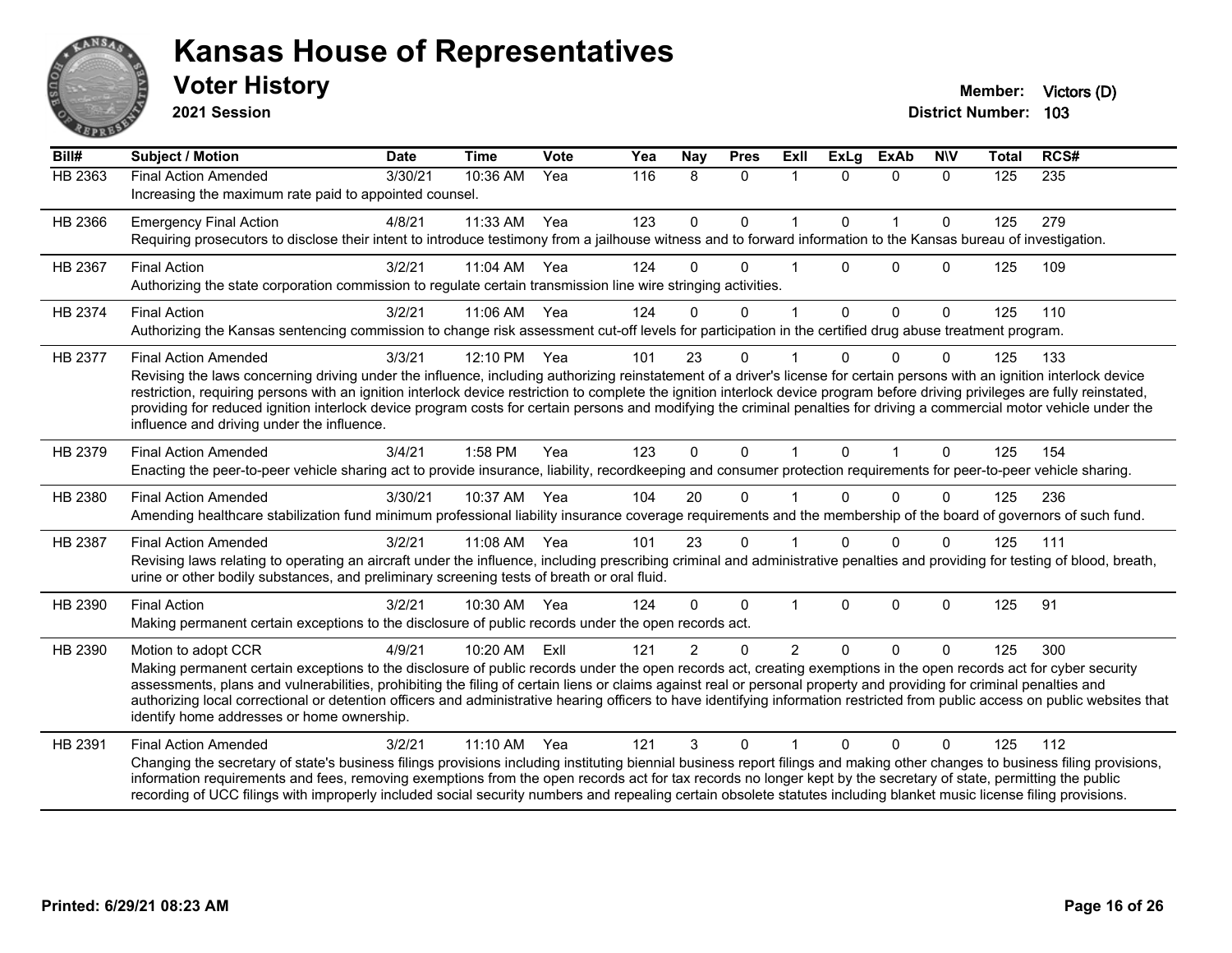|         | <b>Voter History</b><br>2021 Session                                                                                                                                                                                                                                                                                                                                                                                                                                                        |             |             |      |     |              |              |      |              |                |              | Member:<br><b>District Number:</b> | Victors (D)<br>103 |
|---------|---------------------------------------------------------------------------------------------------------------------------------------------------------------------------------------------------------------------------------------------------------------------------------------------------------------------------------------------------------------------------------------------------------------------------------------------------------------------------------------------|-------------|-------------|------|-----|--------------|--------------|------|--------------|----------------|--------------|------------------------------------|--------------------|
| Bill#   | <b>Subject / Motion</b>                                                                                                                                                                                                                                                                                                                                                                                                                                                                     | <b>Date</b> | <b>Time</b> | Vote | Yea | <b>Nay</b>   | <b>Pres</b>  | Exll | <b>ExLg</b>  | <b>ExAb</b>    | <b>NIV</b>   | Total                              | RCS#               |
| HB 2391 | Mot to Concur in Conference<br>Changing the secretary of state's business filings provisions, including instituting biennial business report filings, authorizing the secretary of state to contract with private<br>entities for printing and binding services, changing publication and price requirements for publications of the secretary of state and repealing certain obsolete statutes<br>including blanket music license filing provisions.                                       | 4/8/21      | 7:51 PM     | ExAb | 123 | $\mathbf{0}$ | 0            | 1    | $\mathbf{0}$ |                | $\mathbf{0}$ | 125                                | 292                |
| HB 2397 | <b>EFA Sub Bill Amended</b><br>Appropriations for FY 2021, FY 2022, FY 2023 and FY 2024 for various state agencies.                                                                                                                                                                                                                                                                                                                                                                         | 3/30/21     | 8:00 PM     | Nay  | 71  | 52           | $\mathbf{0}$ |      | $\Omega$     |                | 0            | 125                                | 257                |
| HB 2397 | <b>Motion to Concur</b><br>Senate Substitute for Substitute for HB 2397 by Committee on Ways and Means - Reconciling conflicting amendments to certain statutes.                                                                                                                                                                                                                                                                                                                            | 5/7/21      | 11:57 AM    | ExAb | 116 | 3            | $\mathbf 1$  | 1    | $\Omega$     | 3              | 1            | 125                                | 348                |
| HB 2401 | <b>Final Action Amended</b><br>Authorizing the secretary of corrections to enter agreements for public-private partnerships for projects for new or renovated buildings at correctional institutions for<br>education, skills-building and spiritual needs programs; establishing a nonprofit corporation to receive gifts, donations, grants and other moneys and engage in<br>fundraising projects for funding such projects for education, skills-building and spiritual needs programs. | 3/23/21     | $11:13$ AM  | Yea  | 123 |              | 0            | 2    | 0            |                | $\Omega$     | 125                                | 189                |
| HB 2401 | <b>Motion to Concur</b><br>Authorizing the secretary of corrections to enter agreements for public-private partnerships for projects for new or renovated buildings at correctional institutions for<br>education, skills-building and spiritual needs programs; establishing a nonprofit corporation to receive gifts, donations, grants and other moneys and engage in<br>fundraising projects for funding such projects for education, skills-building and spiritual needs programs.     | 4/8/21      | $5:04$ PM   | ExAb | 120 | 2            | O            |      | $\mathbf{0}$ | $\overline{2}$ | $\Omega$     | 125                                | 286                |
| HB 2405 | <b>Emergency Final Action Amended</b><br>Authorizing the issuance of \$1,000,000,000 of pension obligation bonds to finance a portion of the unfunded actuarial liability of KPERS.                                                                                                                                                                                                                                                                                                         | 3/4/21      | 4:38 PM     | Yea  | 117 | 6            | $\Omega$     |      | 0            |                | 0            | 125                                | 161                |
| HB 2405 | Motion to adopt CCR<br>Authorizing the issuance of \$500,000,000 of pension obligation bonds to finance a portion of the unfunded actuarial liability of KPERS.                                                                                                                                                                                                                                                                                                                             | 4/9/21      | 5:48 PM     | ExII | 112 | 10           | 0            | 2    | 0            | $\Omega$       | 1            | 125                                | 313                |
| HB 2406 | <b>Final Action Amended</b><br>Sunday start time for the sale of alcoholic liquor and cereal malt beverage in retail stores changed from 12 noon to 10 a.m.                                                                                                                                                                                                                                                                                                                                 | 3/24/21     | 11:17 AM    | Yea  | 80  | 42           | $\Omega$     |      | $\Omega$     | 2              | 0            | 125                                | 201                |
| HB 2408 | <b>Final Action Amended</b><br>Authorizing the state historical society to convey certain real property to the lowa Tribe of Kansas and Nebraska.                                                                                                                                                                                                                                                                                                                                           | 3/30/21     | 10:38 AM    | Yea  | 124 | $\Omega$     | $\Omega$     |      | $\Omega$     | $\Omega$       | $\Omega$     | 125                                | 237                |
| HB 2412 | <b>Final Action Amended</b><br>Enacting the Kansas fights addiction act to establish a grant program for the purpose of preventing, reducing, treating and mitigating the effects of substance abuse and<br>addiction.                                                                                                                                                                                                                                                                      | 3/30/21     | 10:40 AM    | Nay  | 81  | 43           | 0            |      | 0            | $\Omega$       | $\Omega$     | 125                                | 238                |
|         | <b>Final Action Amended</b>                                                                                                                                                                                                                                                                                                                                                                                                                                                                 | 3/4/21      | 2:05 PM     | Nay  | 81  | 40           | 2            |      | 0            |                | 0            | 125                                | 155                |
| HB 2416 | Modifying the procedure for declaring and extending a state of disaster emergency, limiting powers granted to the governor during a state of disaster emergency,<br>authorizing the legislative coordinating council and the legislature to take certain action related to a state of disaster emergency and prohibiting the governor or the state<br>board of education from closing private schools during a state of disaster emergency.                                                 |             |             |      |     |              |              |      |              |                |              |                                    |                    |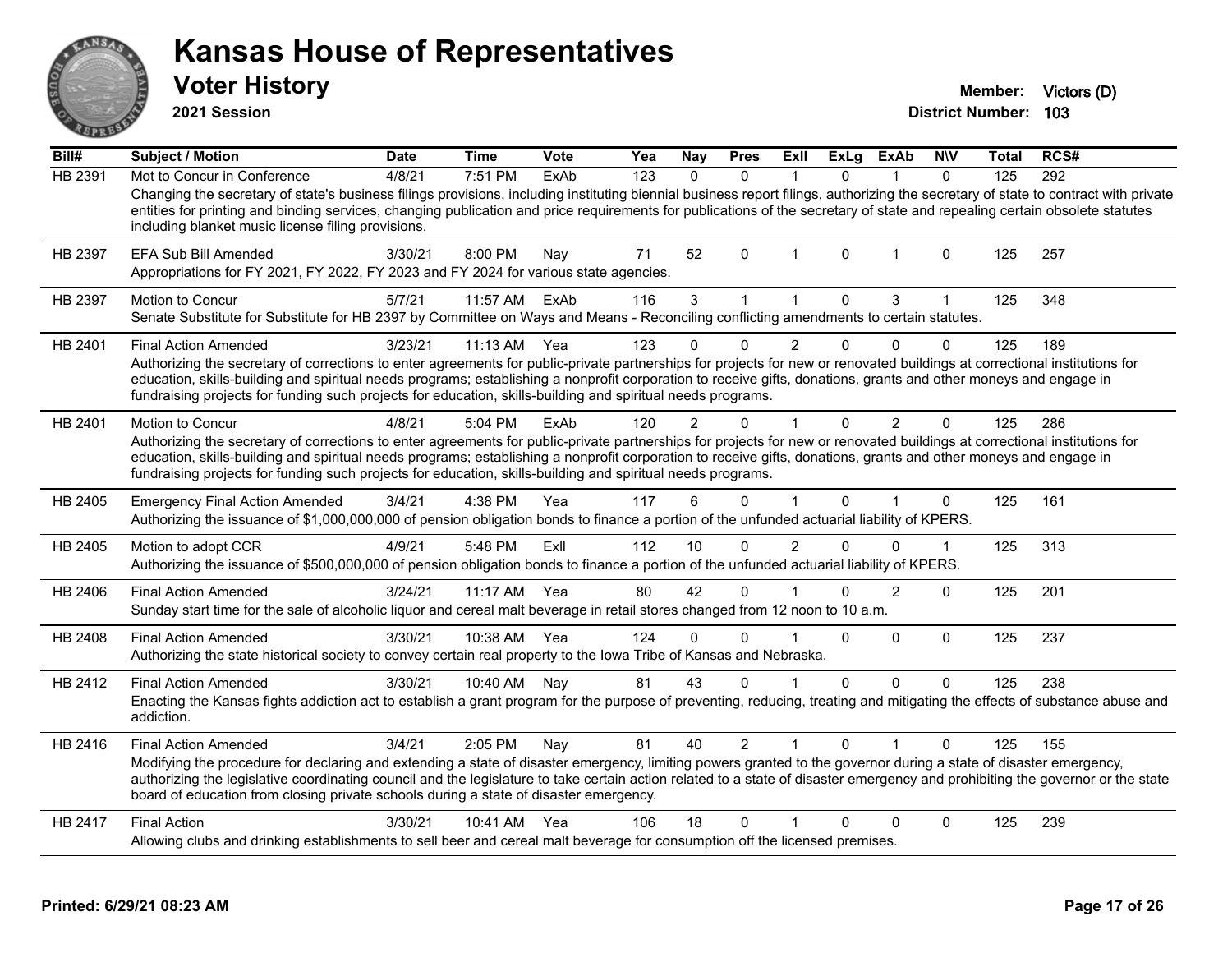

| $\overline{Bill#}$ | <b>Subject / Motion</b>                                                                                                                                                                                                                                                                                                   | <b>Date</b> | <b>Time</b> | Vote | Yea | Nay            | <b>Pres</b>  | ExIl           | <b>ExLg</b>  | <b>ExAb</b>    | <b>NIV</b>   | Total | RCS#           |
|--------------------|---------------------------------------------------------------------------------------------------------------------------------------------------------------------------------------------------------------------------------------------------------------------------------------------------------------------------|-------------|-------------|------|-----|----------------|--------------|----------------|--------------|----------------|--------------|-------|----------------|
| <b>HB 2448</b>     | <b>Emergency Final Action</b>                                                                                                                                                                                                                                                                                             | 3/30/21     | $7:57$ PM   | Yea  | 119 | $\overline{4}$ | $\mathbf{0}$ | $\mathbf 1$    | $\Omega$     | $\mathbf 1$    | $\Omega$     | 125   | 256            |
|                    | Permitting the secretary for children and families to license certain family foster homes where a former foster care youth with juvenile adjudications resides.                                                                                                                                                           |             |             |      |     |                |              |                |              |                |              |       |                |
| <b>HCR 5001</b>    | <b>Emergency Final Action Amended</b>                                                                                                                                                                                                                                                                                     | 1/21/21     | 12:56 PM    | Yea  | 117 | 5              | $\mathbf 0$  | $\Omega$       | 0            | 3              | $\Omega$     | 125   | 5              |
|                    | Adopting joint rules for the House of Representatives and Senate for the 2021-2022 biennium.                                                                                                                                                                                                                              |             |             |      |     |                |              |                |              |                |              |       |                |
| <b>HCR 5003</b>    | <b>EFA Amend and Debate</b>                                                                                                                                                                                                                                                                                               | 1/22/21     | 11:30 AM    | Nay  | 86  | 38             | $\mathbf 0$  | $\mathbf 0$    | $\mathbf{0}$ | $\mathbf{1}$   | $\mathbf{0}$ | 125   | 10             |
|                    | Amending the bill of rights of the constitution of the state of Kansas to reserve to the people the right to regulate abortion through their elected state representatives and<br>senators.                                                                                                                               |             |             |      |     |                |              |                |              |                |              |       |                |
| <b>HCR 5013</b>    | <b>Final Action</b>                                                                                                                                                                                                                                                                                                       | 3/18/21     | 11:29 AM    | Nay  | 84  | 38             | $\Omega$     | -1             | $\Omega$     | 2              | $\Omega$     | 125   | 182            |
|                    | Urging congress to propose the "keep nine" amendment to the United States constitution to prohibit expanding the number of justices on the United States supreme<br>court.                                                                                                                                                |             |             |      |     |                |              |                |              |                |              |       |                |
| <b>HCR 5015</b>    | <b>Final Action Amended</b>                                                                                                                                                                                                                                                                                               | 3/24/21     | 11:25 AM    | Nav  | 84  | 38             | $\pmb{0}$    | $\mathbf 1$    | $\Omega$     | $\overline{2}$ | $\Omega$     | 125   | 202            |
|                    | Urging the United States Congress to reject the For the People Act of 2021.                                                                                                                                                                                                                                               |             |             |      |     |                |              |                |              |                |              |       |                |
| HR 6004            | <b>Emergency Final Action Amended</b>                                                                                                                                                                                                                                                                                     | 1/21/21     | 12:54 PM    | Yea  | 110 | 12             | $\mathbf 0$  | $\Omega$       | 0            | 3              | $\mathbf 0$  | 125   | $\overline{4}$ |
|                    | Adopting permanent rules of the House of Representatives for the 2021-2022 biennium.                                                                                                                                                                                                                                      |             |             |      |     |                |              |                |              |                |              |       |                |
| HR 6009            | <b>Final Action</b>                                                                                                                                                                                                                                                                                                       | 3/25/21     | 11:16 AM    | ExAb | 84  | 38             | $\mathbf 0$  | $\mathbf{1}$   | $\Omega$     | $\overline{2}$ | $\mathbf{0}$ | 125   | 208            |
|                    | Disapproving executive reorganization order no. 47 that relates to the newly named Kansas department of human services.                                                                                                                                                                                                   |             |             |      |     |                |              |                |              |                |              |       |                |
| HR 6015            | <b>Emergency Final Action</b>                                                                                                                                                                                                                                                                                             | 3/30/21     | 7:48 PM     | Nay  | 84  | 39             | $\Omega$     |                | 0            | 1              | $\Omega$     | 125   | 254            |
|                    | Urging the legislative coordinating council to revoke an executive order issued by the governor related to mandating face coverings if such an executive order is issued<br>while the legislature is adjourned.                                                                                                           |             |             |      |     |                |              |                |              |                |              |       |                |
| HR 6018            | Motion to Adopt                                                                                                                                                                                                                                                                                                           | 5/26/21     | 12:42 PM    | Nay  | 83  | 27             | $\mathbf{1}$ | $\mathbf{1}$   | $\Omega$     | $\overline{7}$ | 6            | 125   | 359            |
|                    | Condemning the recent attacks on the State of Israel.                                                                                                                                                                                                                                                                     |             |             |      |     |                |              |                |              |                |              |       |                |
| <b>SB 13</b>       | <b>Emergency Final Action Amended</b>                                                                                                                                                                                                                                                                                     | 3/4/21      | 4:32 PM     | Yea  | 120 | 3              | $\mathbf{0}$ | $\mathbf{1}$   | $\Omega$     | $\mathbf{1}$   | $\mathbf{0}$ | 125   | 157            |
|                    | Establishing notice and public hearing requirements prior to approval by a governing body to exceed its revenue neutral rate for property tax purposes and discontinuing                                                                                                                                                  |             |             |      |     |                |              |                |              |                |              |       |                |
|                    | the city and county tax lid, prohibiting valuation increase of real property solely as the result of normal repair, replacement or maintenance of existing structure,<br>establishing a payment plan for the payment of delinquent or nondelinquent property taxes and establishing the taxpayer notification costs fund. |             |             |      |     |                |              |                |              |                |              |       |                |
| <b>SB 14</b>       | <b>Final Action</b>                                                                                                                                                                                                                                                                                                       | 1/21/21     | 1:00 PM     | Yea  | 119 | 3              | $\Omega$     | $\Omega$       | $\Omega$     | 3              | $\Omega$     | 125   | 6              |
|                    | Extending certain provisions of the governmental response to the COVID-19 pandemic in Kansas and providing certain relief related to health, welfare, property and                                                                                                                                                        |             |             |      |     |                |              |                |              |                |              |       |                |
|                    | economic security during this public health emergency.                                                                                                                                                                                                                                                                    |             |             |      |     |                |              |                |              |                |              |       |                |
| <b>SB 15</b>       | <b>Emergency Final Action</b>                                                                                                                                                                                                                                                                                             | 2/11/21     | 12:36 PM    | ExII | 122 | $\mathbf 1$    | $\mathbf{0}$ | $\overline{2}$ | $\Omega$     | $\Omega$       | $\Omega$     | 125   | 38             |
|                    | Enacting the Kansas economic recovery loan deposit program, updating field of membership requirements of credit unions and allowing privilege tax deductions on<br>agricultural real estate loans and single family residence loans.                                                                                      |             |             |      |     |                |              |                |              |                |              |       |                |
| <b>SB 16</b>       | <b>Final Action</b>                                                                                                                                                                                                                                                                                                       | 4/6/21      | $9:19$ AM   | Yea  | 117 | 0              | $\mathbf{0}$ | $\mathbf{1}$   | $\Omega$     | $\overline{7}$ | 0            | 125   | 260            |
|                    | Removing the requirement that certain entities submit certain reports to the division of post audit.                                                                                                                                                                                                                      |             |             |      |     |                |              |                |              |                |              |       |                |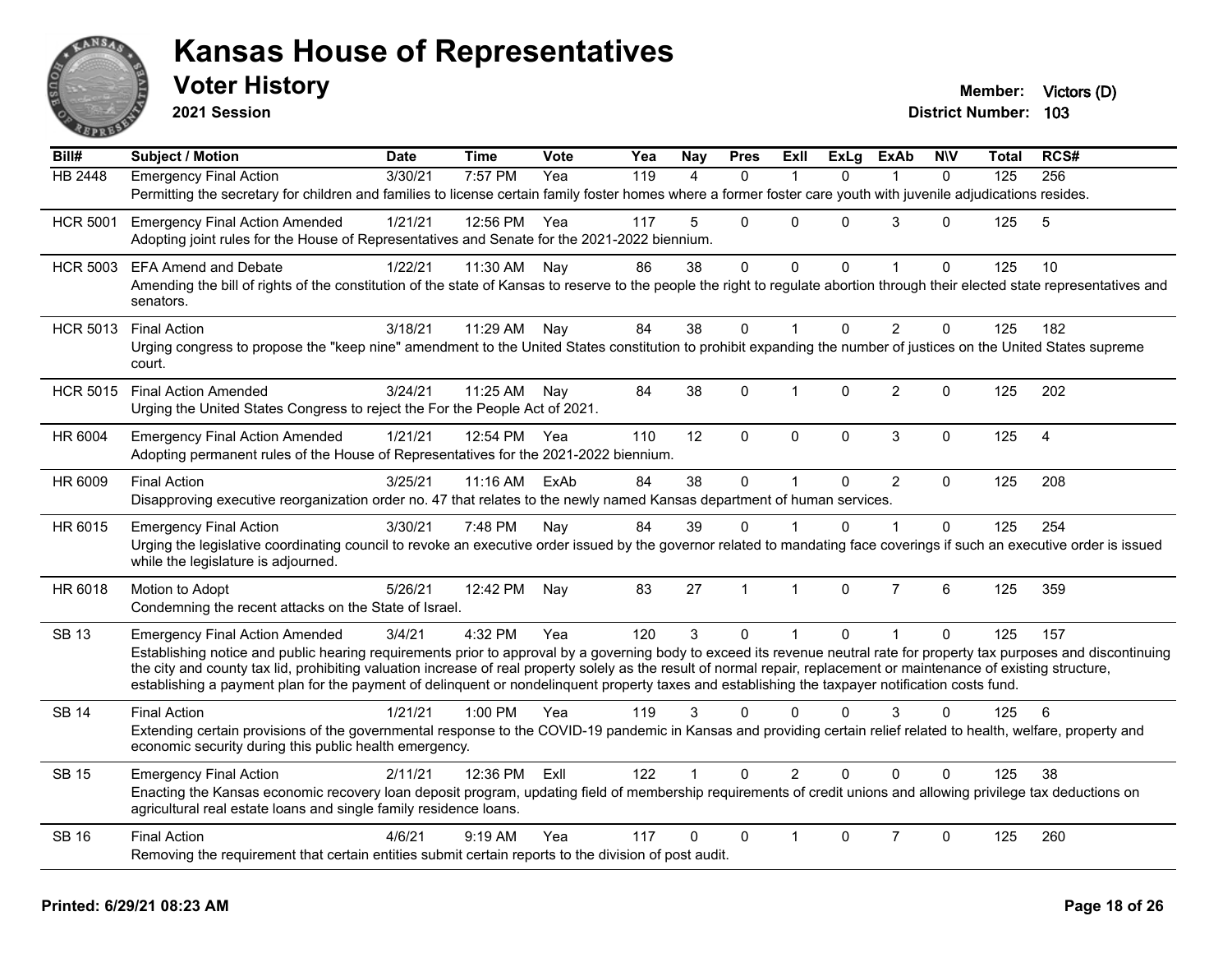

**2021 Session**

| Bill#        | <b>Subject / Motion</b>                                                                                                                                                                                                                                                                                                                                                                                                                                                                                                                                                                                                  | <b>Date</b> | <b>Time</b> | Vote | Yea | <b>Nay</b>   | <b>Pres</b>  | ExII           | <b>ExLg</b> | <b>ExAb</b>    | <b>NIV</b>     | Total            | RCS# |
|--------------|--------------------------------------------------------------------------------------------------------------------------------------------------------------------------------------------------------------------------------------------------------------------------------------------------------------------------------------------------------------------------------------------------------------------------------------------------------------------------------------------------------------------------------------------------------------------------------------------------------------------------|-------------|-------------|------|-----|--------------|--------------|----------------|-------------|----------------|----------------|------------------|------|
| <b>SB 21</b> | <b>Emergency Final Action Amended</b><br>Approving election for sales tax authority for Cherokee county.                                                                                                                                                                                                                                                                                                                                                                                                                                                                                                                 | 3/4/21      | 4:40 PM     | Yea  | 119 | 4            | $\mathbf{0}$ | 1              | $\Omega$    | $\mathbf{1}$   | $\mathbf{0}$   | $\overline{125}$ | 163  |
| <b>SB 24</b> | <b>Final Action Amended</b><br>Prohibiting municipalities from imposing restrictions on customer's use of energy based upon source of energy.                                                                                                                                                                                                                                                                                                                                                                                                                                                                            | 3/24/21     | 11:27 AM    | Yea  | 93  | 29           | $\pmb{0}$    | $\mathbf{1}$   | $\mathbf 0$ | $\overline{2}$ | $\mathbf 0$    | 125              | 203  |
| <b>SB 26</b> | Final Action Sub Bill<br>House Substitute for SB 26 by Committee on Transportation - Designating a portion of K-7 as the Senator Bud Burke memorial highway and designating a portion of<br>United States highway 77 as the CPL Allen E Oatney and SP4 Gene A Myers memorial highway.                                                                                                                                                                                                                                                                                                                                    | 3/23/21     | $11:14$ AM  | Yea  | 123 | $\Omega$     | $\Omega$     | $\overline{2}$ | $\Omega$    | $\Omega$       | $\Omega$       | 125              | 190  |
| <b>SB 26</b> | Motion to adopt CCR<br>House Substitute for SB 26 by Committee on Transportation - Updating motor carrier laws and the regulation of motor carriers by the state corporation commission.                                                                                                                                                                                                                                                                                                                                                                                                                                 | 4/8/21      | 2:17 PM     | Yea  | 123 | 0            | $\mathbf{0}$ | $\mathbf 1$    | $\Omega$    | $\mathbf{1}$   | $\Omega$       | 125              | 280  |
| <b>SB 27</b> | <b>Final Action</b><br>Amending the Kansas storage tank act to extend the sunsets of certain funds and to increase certain liability and reimbursement amounts.                                                                                                                                                                                                                                                                                                                                                                                                                                                          | 2/24/21     | 11:27 AM    | Yea  | 123 | 0            | 0            |                | 0           |                | $\Omega$       | 125              | 71   |
| <b>SB 29</b> | <b>Emergency Final Action Amended</b><br>Updating the version of risk-based capital instructions in effect.                                                                                                                                                                                                                                                                                                                                                                                                                                                                                                              | 2/25/21     | 12:57 PM    | Yea  | 124 | 0            | $\mathbf{0}$ | -1             | $\Omega$    | $\mathbf{0}$   | $\Omega$       | 125              | 84   |
| <b>SB 29</b> | Motion to Adopt CCR<br>Providing for short-term, limited-duration health plans.                                                                                                                                                                                                                                                                                                                                                                                                                                                                                                                                          | 5/7/21      | 11:53 AM    | ExAb | 68  | 51           | $\mathbf 0$  | $\overline{1}$ | 0           | 3              | $\overline{2}$ | 125              | 347  |
| SB 29        | Consideration of Veto<br>Providing for short-term, limited-duration health plans.                                                                                                                                                                                                                                                                                                                                                                                                                                                                                                                                        | 5/26/21     | 11:53 AM    | Nay  | 67  | 48           | 0            | 1              | 0           | $\overline{7}$ | $\overline{2}$ | 125              | 357  |
| SB 33        | <b>Final Action</b><br>Providing for display show licenses under the vehicle dealers and manufacturers licensing act.                                                                                                                                                                                                                                                                                                                                                                                                                                                                                                    | 3/2/21      | 11:12 AM    | Yea  | 124 | 0            | $\mathbf 0$  | $\mathbf{1}$   | $\Omega$    | $\mathbf 0$    | $\mathbf{0}$   | 125              | 113  |
| SB 36        | <b>Final Action Amended</b><br>Requiring the Kansas highway patrol to make multiple vehicle checks within a set time period for certain salvage vehicle pools and allowing salvage vehicle pools and<br>dealers to apply for ownership documents for vehicles that are disclaimed by insurance companies.                                                                                                                                                                                                                                                                                                                | 3/24/21     | 11:28 AM    | Yea  | 116 | 6            | $\mathbf 0$  |                | $\Omega$    | $\overline{2}$ | $\Omega$       | 125              | 204  |
| SB 36        | Motion to adopt CCR<br>Requiring the Kansas highway patrol to make multiple vehicle checks within a set time period for certain salvage vehicle pools and allowing salvage vehicle pools and<br>dealers to apply for ownership documents for vehicles that are disclaimed by insurance companies, prohibiting the towing vehicles outside the state of Kansas without<br>prior consent, requiring an interstate search of registered owners and lienholders prior to sale of vehicles less than 15 years old and requiring publication in the<br>newspaper seven days prior to sale of vehicles and property at auction. | 4/8/21      | 10:35 AM    | Yea  | 118 | 4            | $\Omega$     | $\overline{1}$ | $\Omega$    | $\mathbf{1}$   | $\overline{1}$ | 125              | 273  |
| <b>SB 37</b> | <b>Final Action</b><br>Updating producer licensing statutes pertaining to appointment, examinations, fees, licensing, renewal dates, continuing education, suspension, revocation and denial of<br>licensure and reinstatement.                                                                                                                                                                                                                                                                                                                                                                                          | 3/25/21     | 11:19 AM    | ExAb | 109 | 13           | $\mathbf{0}$ |                | $\Omega$    | 2              | $\Omega$       | 125              | 210  |
| <b>SB 38</b> | <b>Emergency Final Action Amended</b><br>Establishing the Kansas pesticide waste disposal program and permitting up to \$50,000 to be transferred annually from the Kansas agricultural remediation fund to a<br>new Kansas pesticide waste disposal fund.                                                                                                                                                                                                                                                                                                                                                               | 3/25/21     | 12:13 PM    | ExAb | 121 | $\mathbf{1}$ | $\mathbf{0}$ | $\mathbf{1}$   | $\Omega$    | $\overline{2}$ | $\mathbf{0}$   | 125              | 216  |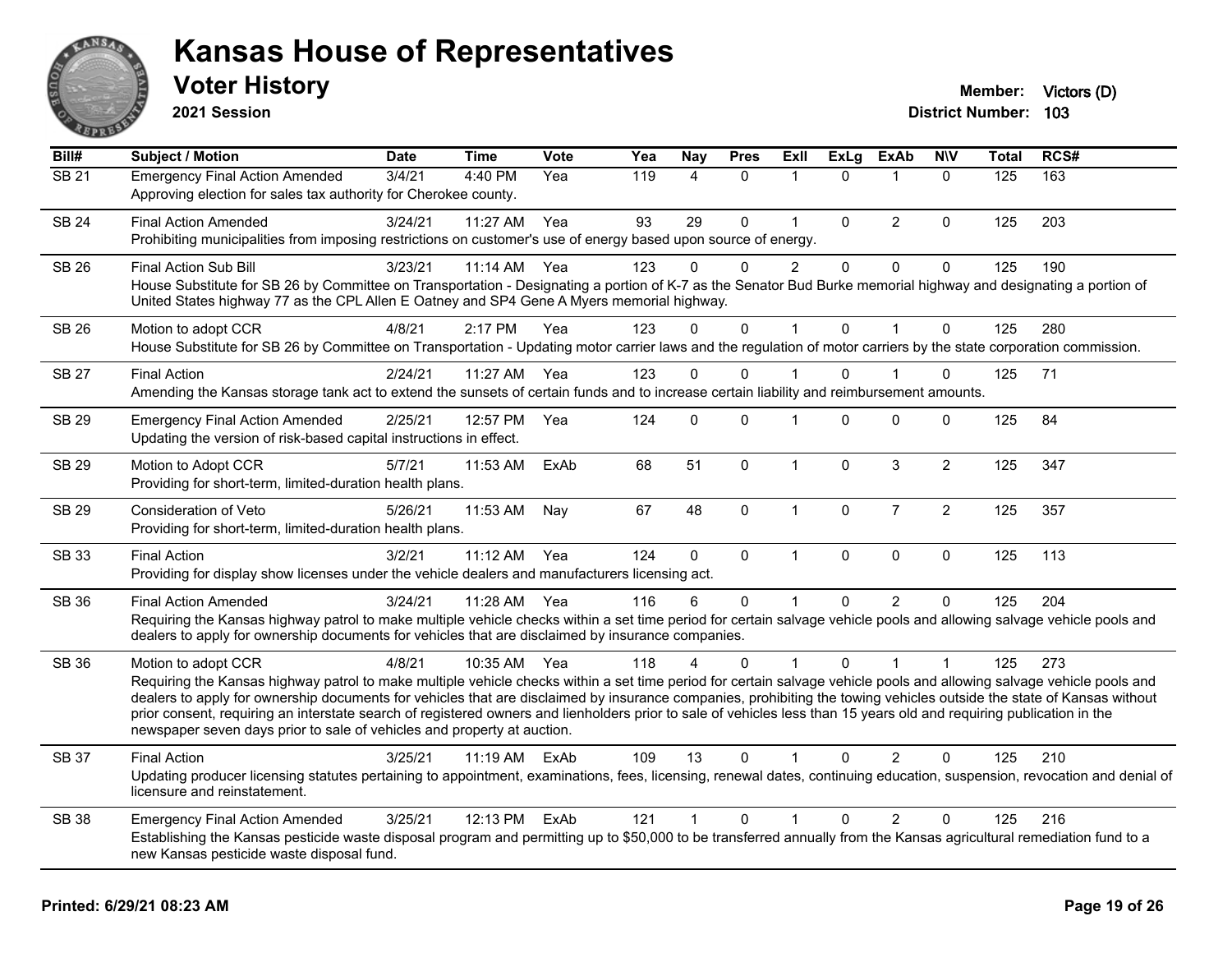# ANS Ĕ

#### **Kansas House of Representatives**

| Bill#        | Subject / Motion                                                                                                                                                                                                                                                                                                                                                                                                                                                                                                                                                                                                                                                                                                                                                                                                                                                                                                                                                                                                                                                                                                 | <b>Date</b> | <b>Time</b>  | Vote | Yea | <b>Nay</b> | <b>Pres</b>  | Exll | <b>ExLg</b>  | <b>ExAb</b>  | <b>NIV</b>   | <b>Total</b> | RCS# |  |
|--------------|------------------------------------------------------------------------------------------------------------------------------------------------------------------------------------------------------------------------------------------------------------------------------------------------------------------------------------------------------------------------------------------------------------------------------------------------------------------------------------------------------------------------------------------------------------------------------------------------------------------------------------------------------------------------------------------------------------------------------------------------------------------------------------------------------------------------------------------------------------------------------------------------------------------------------------------------------------------------------------------------------------------------------------------------------------------------------------------------------------------|-------------|--------------|------|-----|------------|--------------|------|--------------|--------------|--------------|--------------|------|--|
| <b>SB 38</b> | Motion to adopt CCR<br>Establishing the Kansas pesticide waste disposal program and implementing the provisions of 2011 executive reorganization order No. 40 relating to the Kansas<br>department of agriculture's division of conservation.                                                                                                                                                                                                                                                                                                                                                                                                                                                                                                                                                                                                                                                                                                                                                                                                                                                                    | 4/8/21      | $2:19$ PM    | Yea  | 120 | 3          | $\mathbf{0}$ |      | $\mathbf{0}$ | -1           | $\mathbf{0}$ | 125          | 281  |  |
| SB 39        | <b>Emergency Final Action Amended</b><br>Changing Kansas department of agriculture division of animal health license, permit and registration renewal deadlines and allowing the animal health commissioner to<br>recover the actual cost of official calfhood vaccination tags.                                                                                                                                                                                                                                                                                                                                                                                                                                                                                                                                                                                                                                                                                                                                                                                                                                 | 2/25/21     | 12:54 PM Yea |      | 117 | 7          | $\Omega$     |      | $\Omega$     | $\Omega$     | $\mathbf{0}$ | 125          | 82   |  |
| <b>SB 40</b> | <b>Emergency Final Action Amended</b><br>Updating provisions related to the Kansas department of agriculture division of conservation.                                                                                                                                                                                                                                                                                                                                                                                                                                                                                                                                                                                                                                                                                                                                                                                                                                                                                                                                                                           | 2/25/21     | 12:59 PM Yea |      | 123 | 1          | $\mathbf 0$  |      | $\mathbf{0}$ | $\mathbf 0$  | $\mathbf{0}$ | 125          | 85   |  |
| <b>SB 40</b> | Motion to adopt CCR<br>Prescribing powers, duties and functions of the board of education of each school district, the governing body of each community college and the governing body of<br>each technical college related to the COVID-19 health emergency, adding the vice president of the senate to the legislative coordinating council, modifying the<br>procedure for the declaration and extension of a state of disaster emergency under the Kansas emergency management act, prohibiting certain actions by the governor<br>related to the COVID-19 health emergency and revoking all executive orders related to such emergency on March 31, 2021, establishing judicial review for certain<br>executive orders issued during a state of disaster emergency and certain actions taken by a local unit of government during a state of local disaster emergency,<br>authorizing the legislature or the legislative coordinating council to revoke certain orders issued by the secretary of health and environment and limiting powers granted<br>to local health officers related to certain orders. | 3/16/21     | 12:40 PM Yea |      | 118 | 5          | $\Omega$     |      | $\Omega$     | $\mathbf{0}$ |              | 125          | 171  |  |
| <b>SB 47</b> | <b>Emergency Final Action Amended</b><br>Enacting the Kansas taxpayer protection act, requiring the signature and tax identification number of paid tax return preparers on income tax returns and authorizing<br>actions to enjoin paid tax return preparers from engaging in certain conduct.                                                                                                                                                                                                                                                                                                                                                                                                                                                                                                                                                                                                                                                                                                                                                                                                                  | 3/4/21      | 4:29 PM      | Yea  | 115 | 8          | $\mathbf{0}$ |      | $\Omega$     | $\mathbf{1}$ | $\mathbf{0}$ | 125          | 156  |  |
| <b>SB 47</b> | Motion to adopt CCR<br>Enacting the Kansas taxpayer protection act requiring the signature and tax identification number of paid tax return preparers on income tax returns and authorizing<br>actions to enjoin paid tax return preparers from engaging in certain conduct, exempting compensation attributable as a result of identity fraud, extending the dates when<br>corporate returns are required to be filed, providing conformity with the federal return due date for returns other than corporate returns, providing a temporary withholding<br>option for certain teleworking employees, establishing the Eisenhower foundation contribution credit and the friends of cedar crest association contribution credit,<br>extending the time period and expanding eligibility for the single city port authority credit, extending the time period for eligibility in the loan repayment program and<br>income tax credit related to rural opportunity zones and defining rural opportunity zone on the basis of population.                                                                          | 5/4/21      | 11:26 AM Yea |      | 107 | 14         | $\Omega$     |      | $\Omega$     | 3            | $\mathbf{0}$ | 125          | 328  |  |
| <b>SB 50</b> | <b>Final Action Amended</b><br>Requiring marketplace facilitators to collect and remit sales, compensating use and transient guest taxes and prepaid wireless 911 fees, removing clickthrough nexus<br>provisions, providing for addition and subtraction modifications for the treatment of global intangible low-taxed income, business interest, capital contributions, FDIC<br>premiums and business meals, expanding the expense deduction for income taxpayers and calculating the deduction amount, providing the ability to elect to itemize for<br>individuals, providing an exemption of unemployment compensation income attributable as a result of identity fraud, removing the line for reporting compensating use<br>tax from individual tax returns, extending the dates when corporate tax returns are required to be filed, increasing the Kansas standard deduction and providing for an<br>extension of the corporate net operating loss carryforward period.                                                                                                                                | 3/30/21     | 10:46 AM     | Nav  | 81  | 43         | 0            |      | $\Omega$     | $\mathbf{0}$ | $\Omega$     | 125          | 240  |  |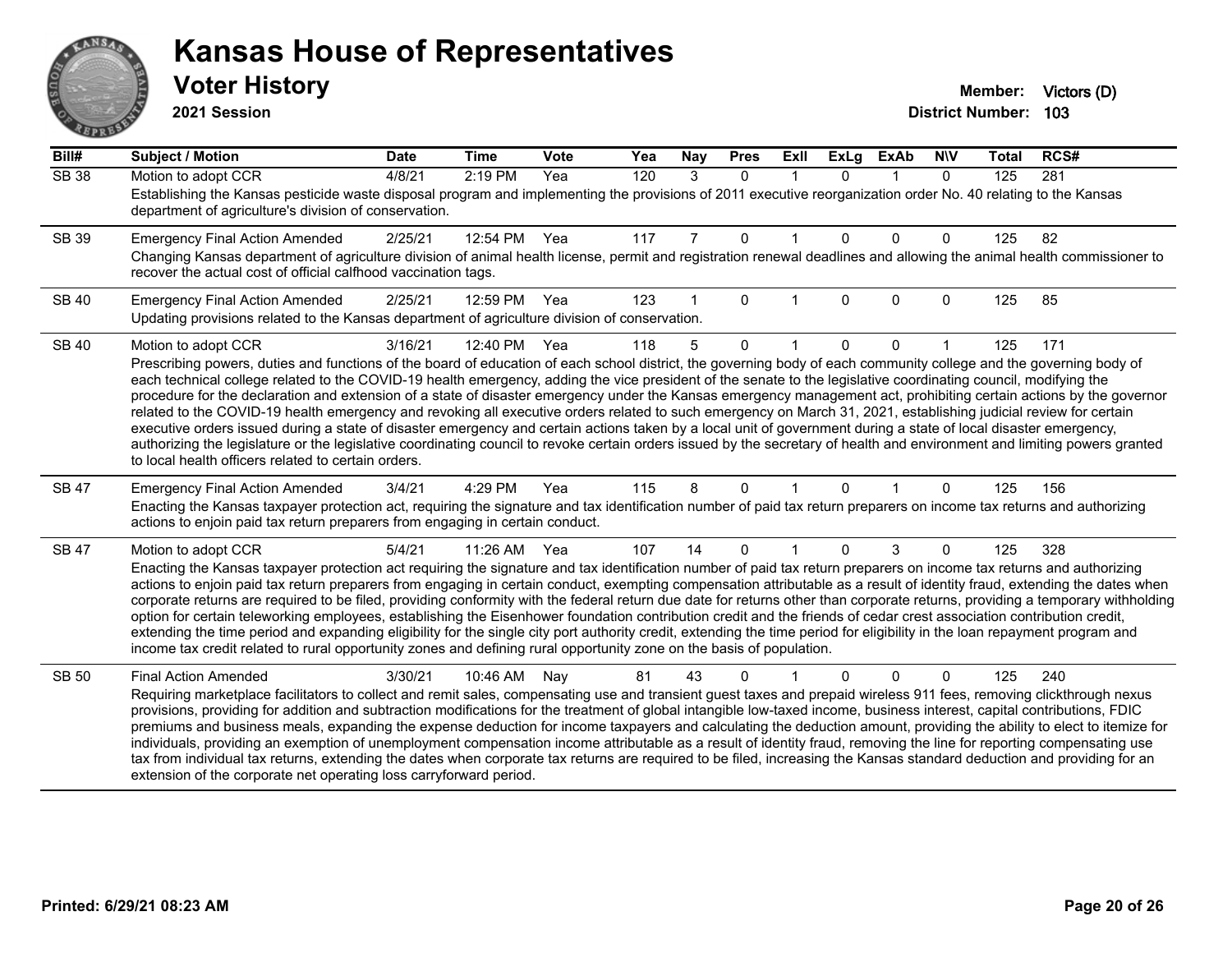

**2021 Session**

| Bill#        | Subject / Motion                                                                                                                                                                                                                                                                                                                                                                                                                                                                                                                                                                                                                                                                                                                                                                                                                                                                                                                                   | <b>Date</b> | <b>Time</b> | Vote | Yea | <b>Nay</b>     | <b>Pres</b>  | Exll                 | <b>ExLg</b>  | <b>ExAb</b>    | <b>NIV</b>     | <b>Total</b> | RCS# |
|--------------|----------------------------------------------------------------------------------------------------------------------------------------------------------------------------------------------------------------------------------------------------------------------------------------------------------------------------------------------------------------------------------------------------------------------------------------------------------------------------------------------------------------------------------------------------------------------------------------------------------------------------------------------------------------------------------------------------------------------------------------------------------------------------------------------------------------------------------------------------------------------------------------------------------------------------------------------------|-------------|-------------|------|-----|----------------|--------------|----------------------|--------------|----------------|----------------|--------------|------|
| <b>SB 50</b> | Consideration of Veto                                                                                                                                                                                                                                                                                                                                                                                                                                                                                                                                                                                                                                                                                                                                                                                                                                                                                                                              | 5/3/21      | 12:47 PM    | Nay  | 84  | 39             | $\Omega$     | 0                    | $\Omega$     |                |                | 125          | 321  |
|              | Requiring marketplace facilitators to collect and remit sales, compensating use and transient guest taxes and prepaid wireless 911 fees, removing clickthrough nexus<br>provisions, providing for addition and subtraction modifications for the treatment of global intangible low-taxed income, business interest, capital contributions, FDIC<br>premiums and business meals, expanding the expense deduction for income taxpayers and calculating the deduction amount, providing the ability to elect to itemize for<br>individuals, providing an exemption of unemployment compensation income attributable as a result of identity fraud, removing the line for reporting compensating use<br>tax from individual tax returns, extending the dates when corporate tax returns are required to be filed, increasing the Kansas standard deduction and providing for an<br>extension of the corporate net operating loss carryforward period. |             |             |      |     |                |              |                      |              |                |                |              |      |
| SB 52        | <b>Emergency Final Action</b><br>Creating the Sedgwick county urban area nuisance abatement act.                                                                                                                                                                                                                                                                                                                                                                                                                                                                                                                                                                                                                                                                                                                                                                                                                                                   | 3/25/21     | 12:18 PM    | ExAb | 80  | 42             | $\Omega$     |                      | $\Omega$     | $\overline{2}$ | $\mathbf{0}$   | 125          | 220  |
| <b>SB 55</b> | <b>Final Action Amended</b><br>Clarifying the authority of healing arts school clinics to provide healing arts services.                                                                                                                                                                                                                                                                                                                                                                                                                                                                                                                                                                                                                                                                                                                                                                                                                           | 3/24/21     | 11:29 AM    | Yea  | 122 | $\Omega$       | $\mathbf{0}$ | $\blacktriangleleft$ | $\mathbf{0}$ | $\overline{2}$ | $\mathbf{0}$   | 125          | 205  |
| <b>SB 55</b> | Motion to Adopt CCR                                                                                                                                                                                                                                                                                                                                                                                                                                                                                                                                                                                                                                                                                                                                                                                                                                                                                                                                | 4/8/21      | 11:43 PM    | ExAb | 76  | 43             | $\mathbf 0$  |                      | $\Omega$     | 3              | $\overline{2}$ | 125          | 298  |
|              | Creating the fairness in women's sports act to require that female student athletic teams only include members who are biologically female.                                                                                                                                                                                                                                                                                                                                                                                                                                                                                                                                                                                                                                                                                                                                                                                                        |             |             |      |     |                |              |                      |              |                |                |              |      |
| <b>SB 58</b> | <b>Final Action Amended</b><br>Prohibiting the filing of certain liens or claims against real or personal property and providing for criminal penalties.                                                                                                                                                                                                                                                                                                                                                                                                                                                                                                                                                                                                                                                                                                                                                                                           | 3/25/21     | 11:20 AM    | ExAb | 122 | $\Omega$       | $\Omega$     |                      | $\Omega$     | $\overline{2}$ | $\mathbf{0}$   | 125          | 211  |
|              |                                                                                                                                                                                                                                                                                                                                                                                                                                                                                                                                                                                                                                                                                                                                                                                                                                                                                                                                                    |             |             |      |     |                |              |                      |              |                |                |              |      |
| <b>SB 60</b> | <b>Final Action Amended</b><br>Defining proximate result for purposes of determining when a crime is committed partly within this state and amending the crimes of criminal sodomy and sexual battery<br>to make certain conduct unlawful when the victim's consent was obtained through a knowing misrepresentation.                                                                                                                                                                                                                                                                                                                                                                                                                                                                                                                                                                                                                              | 3/30/21     | 10:48 AM    | Yea  | 113 | 11             | $\Omega$     |                      | $\Omega$     | $\Omega$       | $\Omega$       | 125          | 241  |
| SB 60        | Motion to adopt CCR                                                                                                                                                                                                                                                                                                                                                                                                                                                                                                                                                                                                                                                                                                                                                                                                                                                                                                                                | 5/4/21      | 11:05 AM    | Yea  | 118 | 3              | $\mathbf{0}$ | $\mathbf 1$          | $\Omega$     | 3              | $\mathbf{0}$   | 125          | 327  |
|              | Creating the crime of sexual extortion and requiring an offender to register under the Kansas offender registration act, prohibiting a court from requiring psychiatric or<br>psychological examinations of an alleged victim of any crime, increasing criminal penalties for fleeing or attempting to elude a police officer when operating a stolen<br>vehicle, committing certain driving violations or causing a collision involving another driver, defining proximate result for purposes of determining when a crime is<br>committed partly within this state, removing the spousal exception from the crime of sexual battery and making fleeing or attempting to elude a police officer evidence of<br>intent to commit theft of a vehicle.                                                                                                                                                                                               |             |             |      |     |                |              |                      |              |                |                |              |      |
| SB 63        | <b>Final Action Sub Bill</b>                                                                                                                                                                                                                                                                                                                                                                                                                                                                                                                                                                                                                                                                                                                                                                                                                                                                                                                       | 3/23/21     | 11:19 AM    | Nay  | 77  | 46             | $\Omega$     | $\overline{2}$       | $\mathbf{0}$ | $\Omega$       | $\mathbf{0}$   | 125          | 191  |
|              | House Substitute for SB 63 by Committee on K-12 Education Budget - Enacting the back to school act to require school districts to provide a full-time, in person<br>attendance option for all students beginning March 31, 2021, for school year 2020-2021.                                                                                                                                                                                                                                                                                                                                                                                                                                                                                                                                                                                                                                                                                        |             |             |      |     |                |              |                      |              |                |                |              |      |
| <b>SB 64</b> | <b>Final Action</b>                                                                                                                                                                                                                                                                                                                                                                                                                                                                                                                                                                                                                                                                                                                                                                                                                                                                                                                                | 3/24/21     | 11:12 AM    | Yea  | 120 | $\overline{2}$ | $\mathbf{0}$ | 1                    | $\mathbf{0}$ | $\overline{2}$ | $\mathbf{0}$   | 125          | 199  |
|              | Amending the private and out-of-state postsecondary educational institution act to clarify the state board of regents' authority and provide additional student<br>protections and institutional accountability.                                                                                                                                                                                                                                                                                                                                                                                                                                                                                                                                                                                                                                                                                                                                   |             |             |      |     |                |              |                      |              |                |                |              |      |
| <b>SB 65</b> | <b>Emergency Final Action Amended</b>                                                                                                                                                                                                                                                                                                                                                                                                                                                                                                                                                                                                                                                                                                                                                                                                                                                                                                              | 3/25/21     | 12:16 PM    | ExAb | 121 | 1              | $\Omega$     | 1                    | $\Omega$     | $\mathcal{P}$  | $\Omega$       | 125          | 219  |
|              | Enhancing the high performance incentive program by decoupling the KIT and KIR workforce training programs and by providing for the transferability of the tax credit.                                                                                                                                                                                                                                                                                                                                                                                                                                                                                                                                                                                                                                                                                                                                                                             |             |             |      |     |                |              |                      |              |                |                |              |      |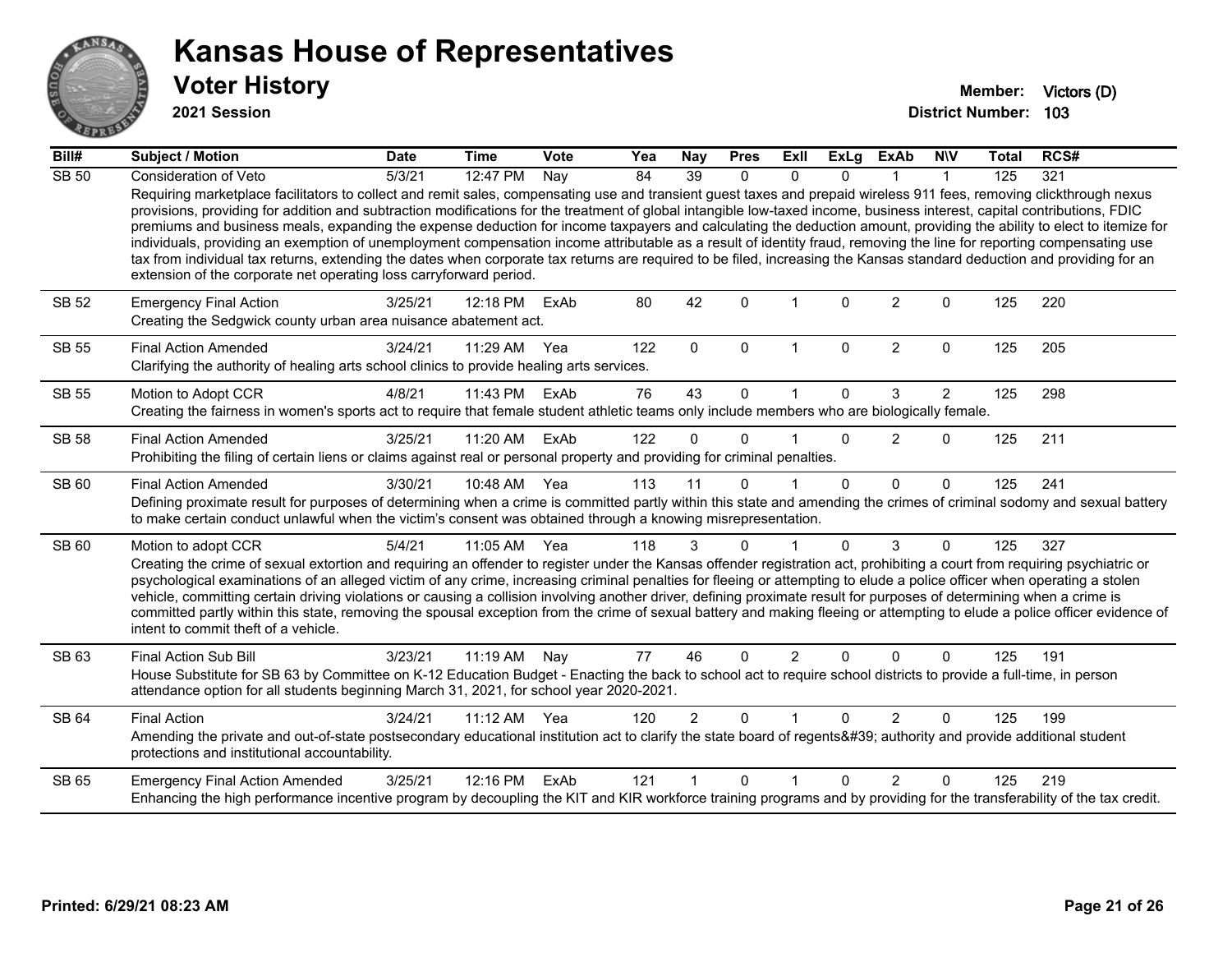# ANS **PIVE**

#### **Kansas House of Representatives**

**2021 Session**

**Voter History Member: Victors** (D)

| Bill#        | <b>Subject / Motion</b>                                                                                                                                                                                                                                                                                                                                                                                                                                                                                                                                                                                                                                                                                                                        | <b>Date</b> | <b>Time</b> | Vote | Yea | <b>Nay</b>     | <b>Pres</b> | <b>Exll</b>    | <b>ExLg</b>  | <b>ExAb</b>    | <b>NIV</b>   | Total | RCS# |
|--------------|------------------------------------------------------------------------------------------------------------------------------------------------------------------------------------------------------------------------------------------------------------------------------------------------------------------------------------------------------------------------------------------------------------------------------------------------------------------------------------------------------------------------------------------------------------------------------------------------------------------------------------------------------------------------------------------------------------------------------------------------|-------------|-------------|------|-----|----------------|-------------|----------------|--------------|----------------|--------------|-------|------|
| <b>SB 66</b> | <b>Emergency Final Action Amended</b><br>Amending the angel investor tax credit with respect to the definition of qualified securities, tax credit limitations and amounts, investor requirements and extending the<br>date that credits may be allowed, and also amending the tax credit for expenses incurred to make a residence accessible to persons with a disability by increasing the<br>credit.                                                                                                                                                                                                                                                                                                                                       | 3/25/21     | 12:14 PM    | ExAb | 109 | 12             | $\mathbf 1$ | 1              | 0            | 2              | $\mathbf 0$  | 125   | 217  |
| SB 67        | <b>Final Action Amended</b><br>Expanding the definitions of all-terrain vehicles and recreational off-highway vehicles.                                                                                                                                                                                                                                                                                                                                                                                                                                                                                                                                                                                                                        | 3/23/21     | 11:21 AM    | Yea  | 99  | 24             | $\Omega$    | 2              | $\Omega$     | $\Omega$       | $\mathbf 0$  | 125   | 192  |
| SB 67        | Motion to adopt CCR<br>Permitting funeral escorts to direct traffic for funeral processions and requiring drivers to yield the right-of-way and move over for authorized utility or telecommunication<br>vehicles.                                                                                                                                                                                                                                                                                                                                                                                                                                                                                                                             | 4/8/21      | 10:37 AM    | Yea  | 119 | 3              | $\mathbf 0$ | $\mathbf{1}$   | $\mathbf 0$  | $\mathbf{1}$   | $\mathbf{1}$ | 125   | 274  |
| <b>SB 77</b> | <b>Final Action Amended</b><br>Enacting the audiology and speech-language pathology interstate compact.                                                                                                                                                                                                                                                                                                                                                                                                                                                                                                                                                                                                                                        | 3/18/21     | 11:30 AM    | Yea  | 119 | 3              | $\Omega$    |                | $\Omega$     | $\overline{2}$ | $\Omega$     | 125   | 183  |
| <b>SB78</b>  | Final Action Sub Bill<br>House Substitute for SB 78 by Committee on Insurance and Pensions - Updating the national insurance commissioners credit for insurance reinsurance model law,<br>codifying the national insurance commissioners credit for reinsurance model regulation and updating certain terms and definitions relating to the insurance holding<br>company act, service contracts and surplus lines insurance. Eliminating certain requirements relating to the annual submittal of certain documents by out-of-state risk<br>retention groups, extending the time frame to submit certain documents by professional employer organizations, abolishing the utilization review advisory committee and<br>replacing it with URAC. | 3/30/21     | 10:49 AM    | Yea  | 124 | 0              | 0           | -1             | $\mathbf 0$  | $\mathbf 0$    | 0            | 125   | 242  |
| <b>SB78</b>  | Motion to adopt CCR<br>House Substitute for SB 78 by Committee on Insurance and Pensions - Updating the national insurance commissioners credit for insurance reinsurance model law,<br>codifying the national insurance commissioners credit for reinsurance model regulation and updating certain terms and definitions relating to the insurance holding<br>company act, service contracts and surplus lines insurance. Eliminating certain requirements relating to the annual submittal of certain documents by out-of-state risk<br>retention groups, extending the time frame to submit certain documents by professional employer organizations, abolishing the utilization review advisory committee and<br>replacing it with URAC.   | 5/7/21      | 11:24 AM    | ExAb | 113 | $\overline{7}$ | $\mathbf 0$ | 1              | 0            | 4              | $\mathbf 0$  | 125   | 346  |
| <b>SB 86</b> | <b>Final Action Amended</b><br>Conforming certain KPERS provisions with the federal CARES act.                                                                                                                                                                                                                                                                                                                                                                                                                                                                                                                                                                                                                                                 | 3/24/21     | 11:30 AM    | Yea  | 122 | $\mathbf 0$    | $\mathbf 0$ | $\mathbf{1}$   | $\mathbf 0$  | $\overline{2}$ | $\mathbf 0$  | 125   | 206  |
| SB 86        | Motion to adopt CCR<br>Establishing the Kansas extraordinary utility costs loan deposit program and the Kansas economic recovery loan deposit program and amending the city utility low-<br>interest loan program by providing for electronic repayment of loans, cash basis exception, payment frequency, loan security and an ending date for making loans.                                                                                                                                                                                                                                                                                                                                                                                  | 4/9/21      | 11:43 AM    | Exll | 117 | 6              | $\mathbf 0$ | $\overline{2}$ | $\mathbf{0}$ | $\mathbf{0}$   | $\mathbf{0}$ | 125   | 302  |
| <b>SB 88</b> | <b>EFA Amend and Debate</b><br>House Substitute for SB 88 by Committee on Financial Institutions and Rural Development - Establishing the city utility low-interest loan program, allowing cities to apply<br>to the state treasurer for loans from state unencumbered funds for extraordinary electric or natural gas costs incurred during the extreme winter weather event of<br>February 2021.                                                                                                                                                                                                                                                                                                                                             | 3/3/21      | 11:34 AM    | Yea  | 124 |                | 0           |                |              |                | ŋ            | 125   | 116  |
| SB 89        | <b>Emergency Final Action Amended</b><br>Exempting the transport of agricultural forage commodities from secured load requirements.                                                                                                                                                                                                                                                                                                                                                                                                                                                                                                                                                                                                            | 3/25/21     | 12:15 PM    | ExAb | 122 | 0              | 0           | 1              | 0            | 2              | 0            | 125   | 218  |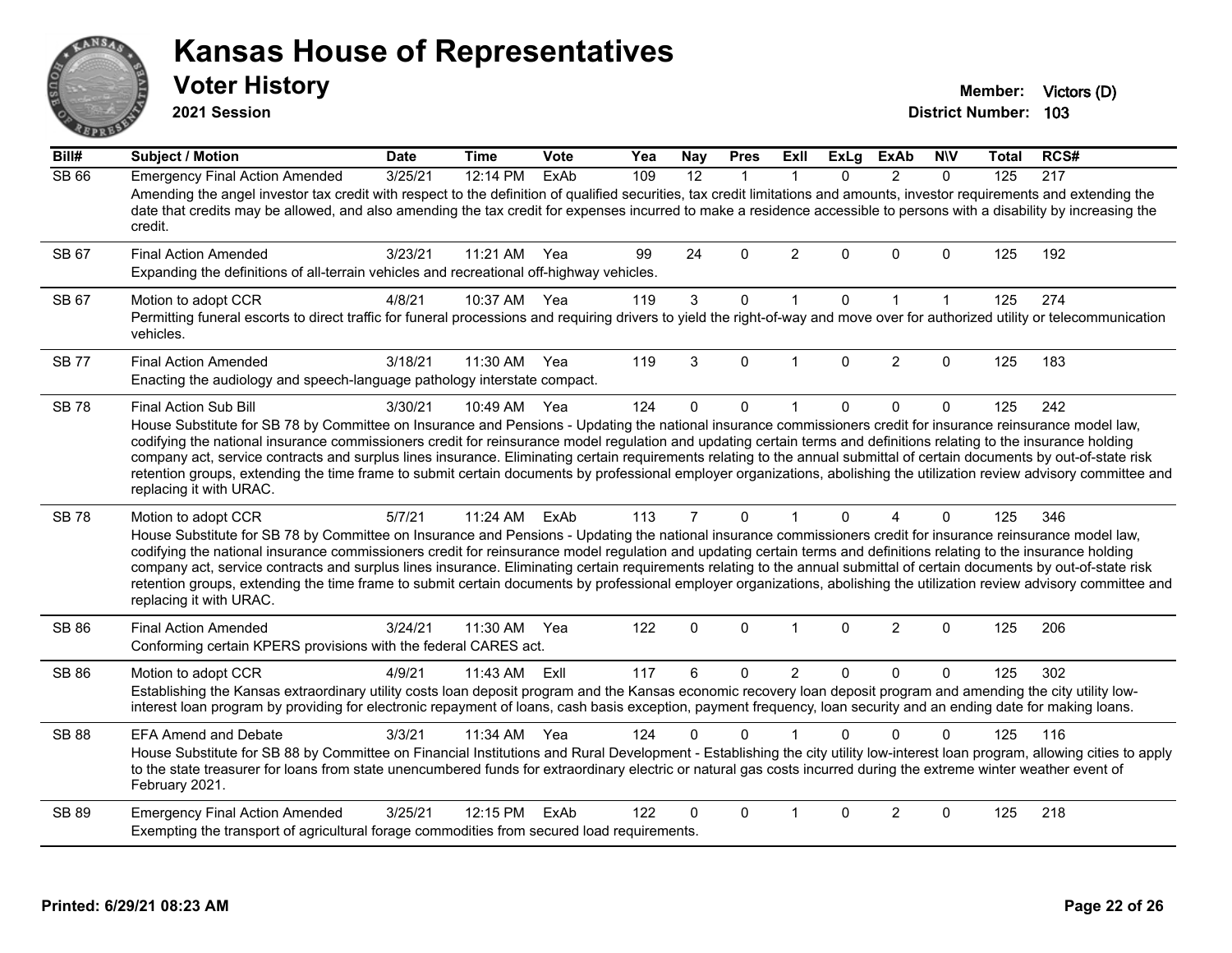

| $\overline{BiII#}$ | <b>Subject / Motion</b>                                                                                                                                                                                                                                                                                                                                                 | <b>Date</b> | <b>Time</b> | <b>Vote</b> | Yea | Nay            | <b>Pres</b>  | ExII                 | <b>ExLg</b> | <b>ExAb</b>    | <b>NIV</b>     | Total | RCS#             |
|--------------------|-------------------------------------------------------------------------------------------------------------------------------------------------------------------------------------------------------------------------------------------------------------------------------------------------------------------------------------------------------------------------|-------------|-------------|-------------|-----|----------------|--------------|----------------------|-------------|----------------|----------------|-------|------------------|
| <b>SB 90</b>       | <b>Emergency Final Action Amended</b><br>Amending the Kansas rural housing incentive district act to permit bond funding for vertical residential renovation of older buildings in central business districts and by<br>changing the definitions of an eligible city or county.                                                                                         | 3/25/21     | 12:20 PM    | ExAb        | 105 | 17             | $\mathbf{0}$ | $\mathbf 1$          | $\Omega$    | 2              | $\Omega$       | 125   | $\overline{222}$ |
| <b>SB 91</b>       | EFA Sub Bill<br>House Substitute for SB 91 by Committee on Commerce, Labor and Economic Development - Providing liability protection for businesses, municipalities and<br>educational institutions that participate in high school work-based learning programs and providing that schools are responsible for injuries to students participating in<br>such programs. | 4/8/21      | 11:31 AM    | Yea         | 123 | $\Omega$       | $\Omega$     |                      | $\Omega$    |                | $\Omega$       | 125   | 278              |
| <b>SB 95</b>       | <b>Final Action Amended</b><br>Exempting motor vehicle odometer reading recording requirements when such recording requirements are exempted by federal law.                                                                                                                                                                                                            | 3/23/21     | 11:22 AM    | Yea         | 123 | $\Omega$       | $\Omega$     | $\overline{2}$       | $\Omega$    | $\Omega$       | $\Omega$       | 125   | 193              |
| SB 95              | Motion to adopt CCR<br>Exempting motor vehicle odometer reading recording requirements when such recording requirements are exempted by federal law and expanding the definitions of all-<br>terrain vehicles and recreational off-highway vehicles.                                                                                                                    | 4/8/21      | 10:40 AM    | Yea         | 116 | 6              | $\Omega$     |                      | $\Omega$    |                |                | 125   | 275              |
| SB 99              | <b>Final Action Sub Bill</b><br>House Substitute for SB 99 by Committee on Transportation - Increasing the bond amount required for a vehicle dealer license and providing for display show licenses<br>under the vehicle dealers and manufacturers licensing act.                                                                                                      | 3/23/21     | 11:23 AM    | Yea         | 121 | $\overline{2}$ | $\pmb{0}$    | $\overline{2}$       | 0           | $\mathbf 0$    | $\mathbf 0$    | 125   | 194              |
| SB 103             | <b>Final Action Amended</b><br>Amending the Kansas power of attorney act regarding the form of a power of attorney and the duties of third parties relying and acting on a power of attorney.                                                                                                                                                                           | 3/25/21     | 11:21 AM    | ExAb        | 122 | $\Omega$       | $\mathbf 0$  | $\mathbf{1}$         | $\Omega$    | $\overline{2}$ | $\Omega$       | 125   | 212              |
| SB 103             | Motion to adopt CCR<br>Amending the Kansas power of attorney act regarding the form of a power of attorney and the duties of third parties relying and acting on a power of attorney.                                                                                                                                                                                   | 4/7/21      | 3:44 PM     | Yea         | 123 | $\mathbf{0}$   | $\mathbf 0$  |                      | $\Omega$    |                | 0              | 125   | 268              |
| SB 106             | <b>Final Action Amended</b><br>Enacting the revised uniform law on notarial acts and repealing the uniform law on notarial acts.                                                                                                                                                                                                                                        | 3/30/21     | 10:51 AM    | Yea         | 122 | 2              | $\mathbf{0}$ |                      | $\Omega$    | $\mathbf{0}$   | $\Omega$       | 125   | 243              |
| SB 106             | Motion to adopt CCR<br>Enacting the revised uniform law on notarial acts and repealing the uniform law on notarial acts.                                                                                                                                                                                                                                                | 4/7/21      | 3:46 PM     | Yea         | 123 | $\mathbf 0$    | $\mathbf{0}$ | $\mathbf{1}$         | $\mathbf 0$ | $\mathbf{1}$   | $\Omega$       | 125   | 269              |
| SB 107             | <b>Final Action Amended</b><br>Enacting the uniform fiduciary income and principal act (UFIPA).                                                                                                                                                                                                                                                                         | 3/25/21     | 11:23 AM    | ExAb        | 122 | $\mathbf 0$    | $\mathbf{0}$ | $\mathbf{1}$         | $\Omega$    | $\overline{2}$ | $\mathbf{0}$   | 125   | 213              |
| SB 107             | Motion to adopt CCR<br>Enacting the uniform fiduciary income and principal act (UFIPA).                                                                                                                                                                                                                                                                                 | 4/7/21      | 3:48 PM     | Yea         | 123 | $\mathbf 0$    | $\mathbf{0}$ | $\mathbf{1}$         | $\Omega$    | $\mathbf{1}$   | 0              | 125   | 270              |
| <b>SB 118</b>      | <b>Final Action</b><br>Providing for the dissolution of special districts and the assumption of responsibilities by a city or county.                                                                                                                                                                                                                                   | 3/23/21     | 11:26 AM    | Yea         | 121 | 2              | $\Omega$     | $\overline{2}$       | $\Omega$    | $\mathbf{0}$   | $\Omega$       | 125   | 195              |
| SB 122             | <b>Final Action Amended</b><br>Modifying certain rules of evidence in the code of civil procedure related to authentication of records and documents.                                                                                                                                                                                                                   | 3/30/21     | 10:52 AM    | Yea         | 117 | $\overline{7}$ | $\Omega$     | $\blacktriangleleft$ | $\Omega$    | $\Omega$       | $\overline{0}$ | 125   | 244              |
| <b>SB 122</b>      | Motion to adopt CCR<br>Modifying certain rules of evidence in the code of civil procedure related to authentication of records and documents.                                                                                                                                                                                                                           | 4/7/21      | $3:49$ PM   | Yea         | 115 | 8              | $\Omega$     |                      | $\Omega$    | $\overline{1}$ | $\Omega$       | 125   | 271              |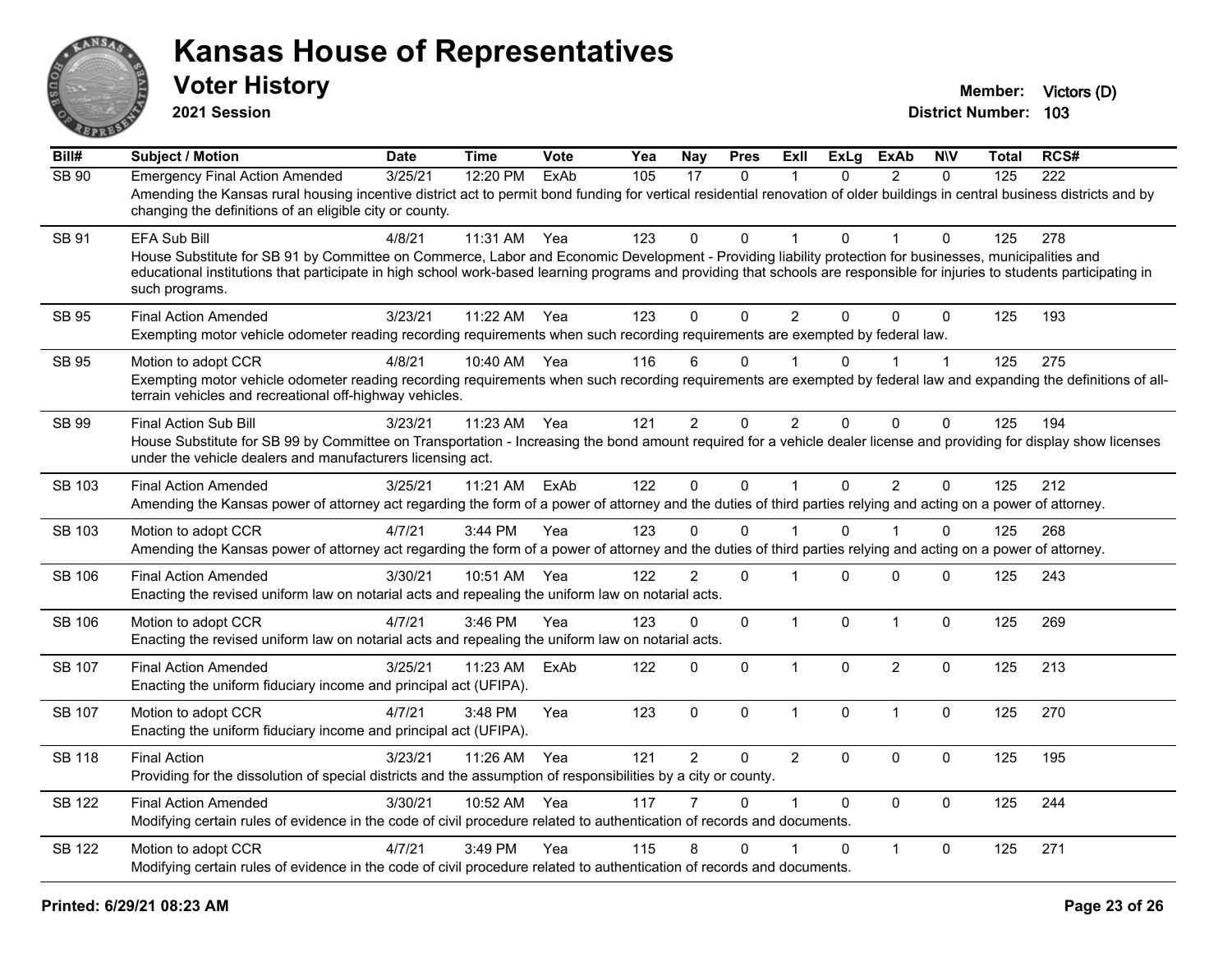

| Bill#         | <b>Subject / Motion</b>                                                                                                                                                                                                                                                                                                                                                                                                                                                                                                                                                                                                                                                                                                                                                                                                                                              | <b>Date</b> | <b>Time</b> | Vote | Yea | Nay            | <b>Pres</b>  | ExII                 | <b>ExLg</b> | <b>ExAb</b>    | <b>NIV</b>   | Total | RCS# |
|---------------|----------------------------------------------------------------------------------------------------------------------------------------------------------------------------------------------------------------------------------------------------------------------------------------------------------------------------------------------------------------------------------------------------------------------------------------------------------------------------------------------------------------------------------------------------------------------------------------------------------------------------------------------------------------------------------------------------------------------------------------------------------------------------------------------------------------------------------------------------------------------|-------------|-------------|------|-----|----------------|--------------|----------------------|-------------|----------------|--------------|-------|------|
| SB 124        | Final Action Sub Bill Amended<br>House Substitute for SB 124 by Committee on Commerce, Labor and Economic Development - Expanding STAR bonds by adding rural redevelopment projects and<br>major business facilities, prohibiting public officials from employment with a developer, providing for public notice of hearings on city or county websites, posting of<br>certain documents and links on websites, disclosure of names of developer, disclosure of state, federal and local tax incentives within a STAR bond district, changing<br>certain project financing, investment and sales provisions, adding visitor tracking plan requirements and additional feasibility study requirements with oversight by the<br>secretary, requiring approval by the secretary for real estate transfers, requiring district contiguity and extending the sunset date. | 3/30/21     | 10:53 AM    | Yea  | 101 | 23             | $\mathbf{0}$ |                      | $\Omega$    | $\Omega$       | $\Omega$     | 125   | 245  |
| <b>SB 127</b> | <b>Final Action Amended</b><br>Modifying the eligibility requirements for restricted driving privileges, increasing the age for eligibility to renew drivers' licenses online to 65 and allowing drivers' license<br>renewal notices to be sent electronically.                                                                                                                                                                                                                                                                                                                                                                                                                                                                                                                                                                                                      | 3/30/21     | 10:55 AM    | Yea  | 123 |                | $\Omega$     |                      |             | $\Omega$       | 0            | 125   | 246  |
| SB 127        | Motion to adopt CCR<br>Modifying the eligibility requirements for restricted driving privileges, increasing the age for eligibility to renew drivers' licenses online to 65, allowing drivers' license<br>renewal notices to be sent electronically, authorizing a waiver of traffic fines for manifest hardship situations and excluding the additional 90-day wait period for driver's<br>license suspension for certain offenses.                                                                                                                                                                                                                                                                                                                                                                                                                                 | 4/8/21      | 10:42 AM    | Yea  | 122 | $\Omega$       | $\mathbf{0}$ | $\mathbf{1}$         | $\Omega$    | 1              | $\mathbf{1}$ | 125   | 276  |
| <b>SB 142</b> | <b>Emergency Final Action Amended</b><br>Requiring coast guard-approved personal flotation devices as prescribed by the secretary of wildlife, parks and tourism in rules and regulations.                                                                                                                                                                                                                                                                                                                                                                                                                                                                                                                                                                                                                                                                           | 3/25/21     | 12:24 PM    | ExAb | 102 | 20             | $\mathbf{0}$ |                      | $\Omega$    | $\overline{2}$ | 0            | 125   | 225  |
| <b>SB 142</b> | Motion to adopt CCR<br>Amending certain department of wildlife, parks and tourism statutes by requiring coast guard-approved personal flotation devices as prescribed by the secretary of<br>wildlife, parks and tourism in rules and regulations and updating the reference to the guidelines of the American fisheries society in the commercialization of wildlife<br>statute.                                                                                                                                                                                                                                                                                                                                                                                                                                                                                    | 4/8/21      | 2:23 PM     | Yea  | 109 | 14             | 0            |                      | 0           |                | 0            | 125   | 282  |
| SB 143        | <b>Emergency Final Action Amended</b><br>Updating definitions and increasing maximum functional unit license and storage fees relating to grain and public warehouse laws.                                                                                                                                                                                                                                                                                                                                                                                                                                                                                                                                                                                                                                                                                           | 3/25/21     | 12:21 PM    | ExAb | 117 | 5              | $\Omega$     | $\blacktriangleleft$ | $\Omega$    | 2              | $\Omega$     | 125   | 223  |
| <b>SB 143</b> | Motion to adopt CCR<br>Updating definitions and increasing maximum functional unit license and storage fees relating to grain and public warehouse laws.                                                                                                                                                                                                                                                                                                                                                                                                                                                                                                                                                                                                                                                                                                             | 4/8/21      | 2:25 PM     | Yea  | 115 | 8              | $\mathbf 0$  |                      | $\Omega$    |                | $\Omega$     | 125   | 283  |
| <b>SB 158</b> | <b>EFA Sub Bill Amended</b><br>House Substitute for SB 158 by Committee on Federal and State Affairs - Creating the Kansas medical marijuana regulation act.                                                                                                                                                                                                                                                                                                                                                                                                                                                                                                                                                                                                                                                                                                         | 5/6/21      | 3:36 PM     | Yea  | 79  | 42             | $\Omega$     | $\Omega$             |             | $\overline{2}$ | $\mathbf{1}$ | 125   | 342  |
| SB 159        | <b>Emergency Final Action Amended</b><br>Paying certain claims against the state submitted by the joint committee on special claims against the state.                                                                                                                                                                                                                                                                                                                                                                                                                                                                                                                                                                                                                                                                                                               | 3/30/21     | 8:01 PM     | Yea  | 106 | 17             | $\Omega$     |                      | 0           |                | $\Omega$     | 125   | 258  |
| SB 159        | Motion to adopt CCR<br>Appropriations for FY 2021, FY 2022, and FY 2023, for various state agencies; authorizing the payment of certain claims against the state; authorizing certain transfers<br>and capital improvement projects.                                                                                                                                                                                                                                                                                                                                                                                                                                                                                                                                                                                                                                 | 5/7/21      | 3:50 PM     | ExAb | 98  | 21             | $\Omega$     |                      | $\Omega$    | 4              |              | 125   | 349  |
| SB 160        | <b>Emergency Final Action Amended</b><br>Updating the reference to the guidelines of the American fisheries society in the commercialization of wildlife statute.                                                                                                                                                                                                                                                                                                                                                                                                                                                                                                                                                                                                                                                                                                    | 3/25/21     | 12:19 PM    | ExAb | 120 | $\overline{2}$ | $\Omega$     |                      | 0           | 2              | $\Omega$     | 125   | 221  |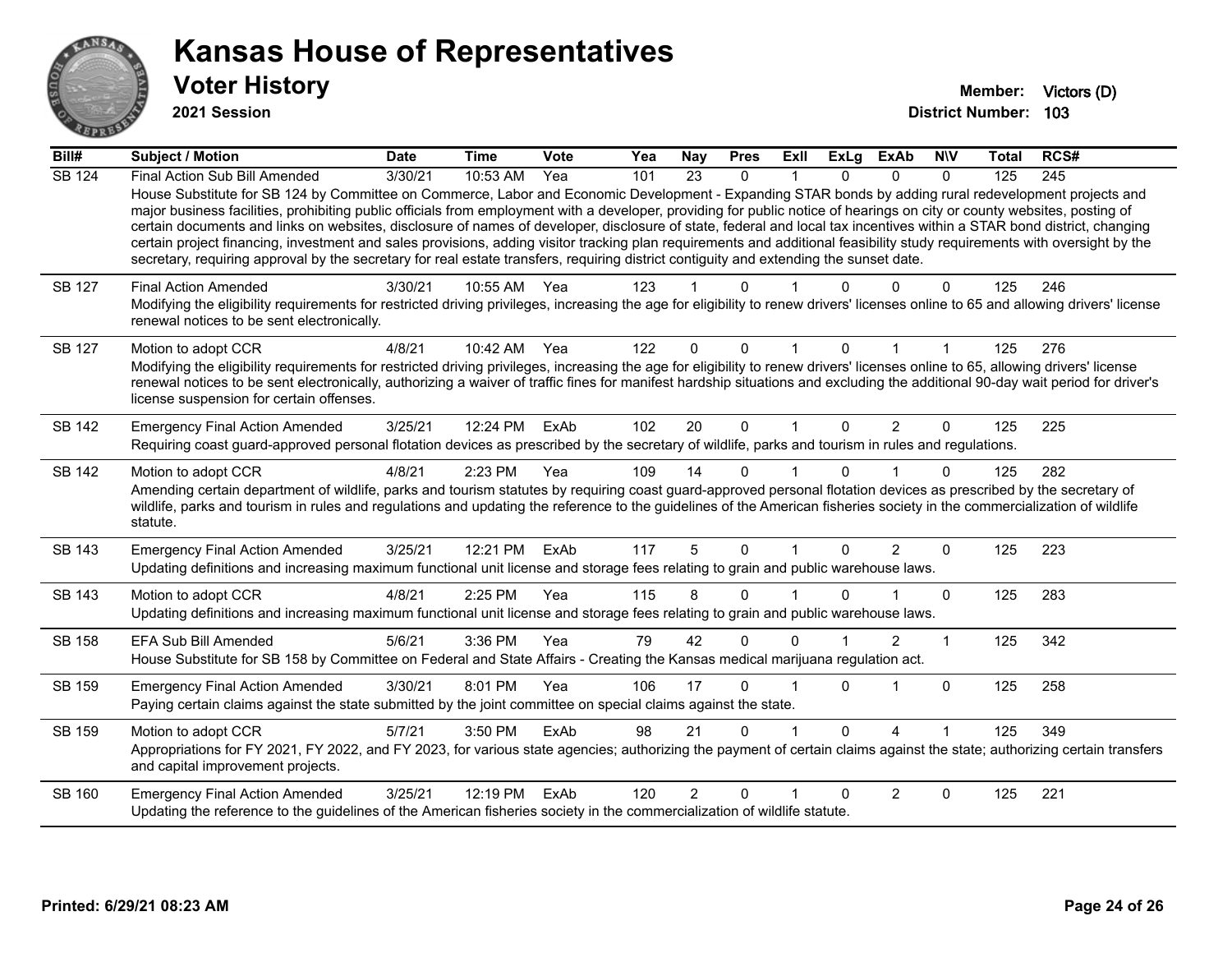

**2021 Session**

**Bill# Subject / Motion Date Time Vote Yea Nay Pres Exll ExLg ExAb N\V Total RCS#** SB 170 Emergency Final Action Amended 3/18/21 11:54 AM Yea 98 23 0 1 0 2 1 125 185 Clarifying the authority of the Kansas commission for the deaf and hard of hearing with regard to registration of interpreters, establishing guidelines for communication access services and authorizing the adoption of rules and regulations. SB 170 Motion to adopt CCR 4/9/21 2:25 PM Exll 119 4 0 2 0 0 0 125 304 Enacting the psychology interjurisdictional compact to provide for interjurisdictional authorization to practice telepsychology and temporary in-person, face-to-face psychology and enacting the physical therapy licensure compact and authorizing criminal history record checks in the physical therapy practice act. SB 172 Final Action Amended and the 3/30/21 10:56 AM Nay  $\begin{array}{cccccc} 82 & 42 & 0 & 1 & 0 & 0 & 0 & 125 & 247 \end{array}$ Creating the crimes of trespassing on a critical infrastructure facility and criminal damage to a critical infrastructure facility and eliminating the crime of tampering with a pipeline. SB 175 Final Action Amended and 3025/21 11:24 AM ExAb 119 3 0 1 0 2 0 125 214 Enacting the rural emergency hospital act to provide for the licensure of rural emergency hospitals and establishing the rural hospital innovation grant program to assist rural hospitals in serving rural communities. SB 175 Motion to adopt CCR 4/8/21 3:30 PM Nav 64 59 0 1 0 1 0 125 284 Enacting the rural emergency hospital act to provide for the licensure of rural emergency hospitals and establishing the rural hospital innovation grant program to assist rural hospitals in serving rural communities. SB 178 Final Action Amended 3/18/21 11:31 AM Yea 121 1 0 1 0 2 0 125 184 Providing for trust company charter conversions. SB 235 Final Action 3/16/21 11:19 AM Nay 55 69 0 1 0 0 0 125 170 Enacting the back to school act to require school districts to provide a full-time, in person attendance option for all students beginning on March 26, 2021. SB 238 Final Action Sub Amended 3/25/21 11:27 AM ExAb 121 1 0 1 0 2 0 125 215 Establishing certification and funding for certified community behavioral health clinics, authorizing telemedicine waivers for out-of-state healthcare providers, reducing certain requirements for licensure by the behavioral sciences regulatory board and expanding out-of-state temporary permits to practice behavioral sciences professions. SB 238 Motion to adopt CCR 4/9/21 2:28 PM Exll 116 7 0 2 0 0 0 125 305 Requiring emergency medical services operators be overseen by medical directors or physicians; clarifying duties and functions of the state board of pharmacy; providing for confidentiality of investigations, inspections and audits; establishing fees on out-of-state facilities; defining telepharmacy and requiring the adoption of rules and regulations related thereto. SB 273 Final Action Sub Bill 3/30/21 10:57 AM Yea 123 1 0 1 0 0 0 125 248 House Substitute for Substitute for SB 273 by Committee on Judiciary - Directing that tobacco product manufacturer remittances be credited to the Kansas endowment for youth fund rather than deposited into escrow upon certification by the attorney general. SB 273 Motion to Adopt CCR 5/7/21 11:59 PM ExAb 68 42 1 1 0 13 0 125 354 Enacting the COVID-19 small business relief act to provide funds for impacted small businesses, create the COVID-19 small business relief fund of the legislative coordinating council and the COVID-19 small business relief claims board, require certain counties to establish and administer a county COVID-19 small business relief fund and certain cities to establish and administer a city COVID-19 small business relief fund, require a study by the legislative division of post audit and prohibit compensation for intangible losses related to the COVID-19 public health emergency under the Kansas emergency management act.